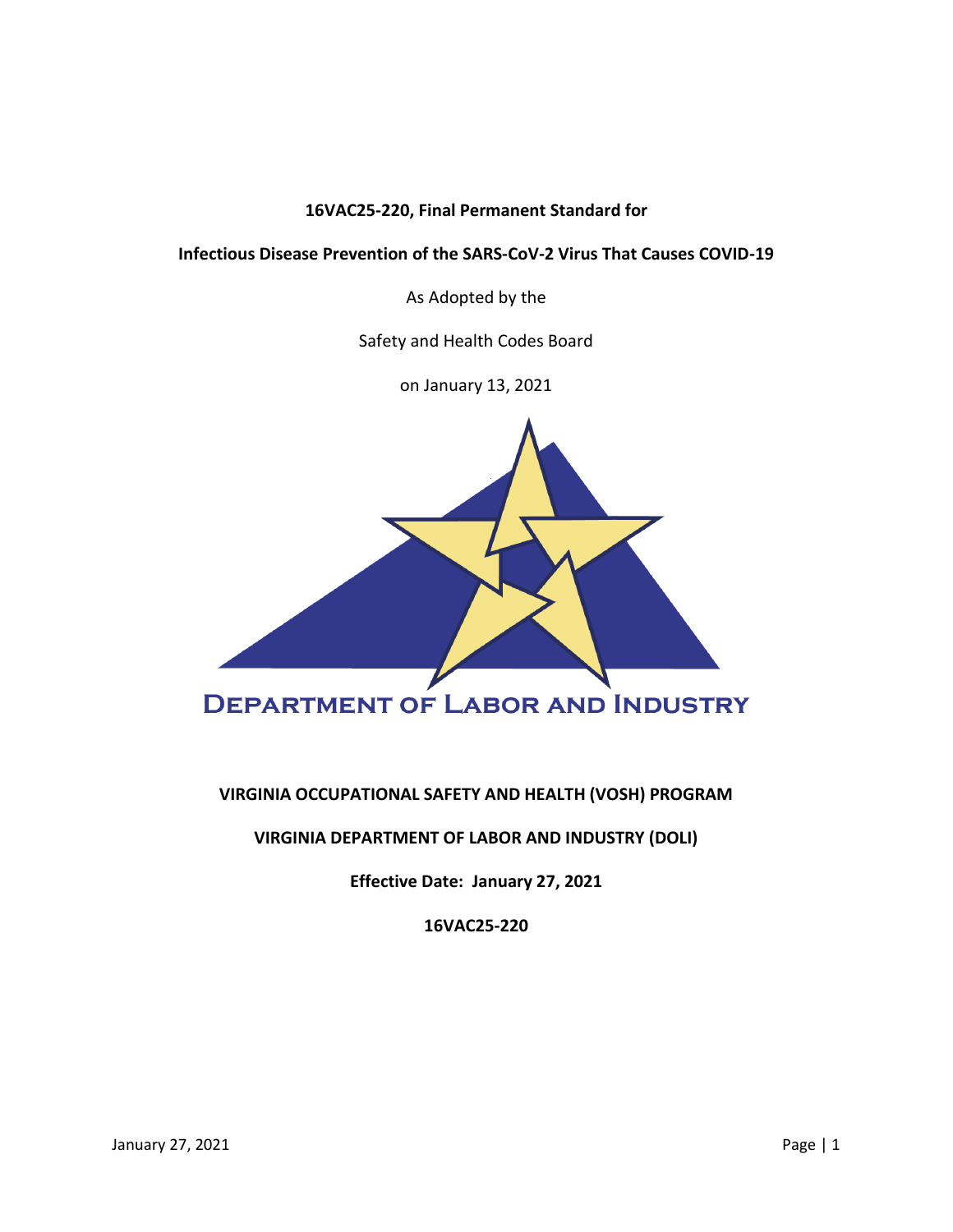#### **Final Permanent Standard for**

# **Infectious Disease Prevention of the SARS-CoV-2 Virus That Causes COVID-19 16VAC25-220**

## **16VAC25-220-10. Purpose, scope, and applicability.**

A. This standard is designed to establish requirements for employers to control, prevent, and mitigate the spread of SARS-CoV-2, the virus that causes coronavirus disease 2019 (COVID-19) to and among employees and employers.

B. This standard is adopted in accordance with subdivision 6 a of § 40.1-22 of the Code of Virginia and shall apply to every employer, employee, and place of employment in the Commonwealth of Virginia within the jurisdiction of the VOSH program as described in 16VAC25- 60-20 and 16VAC25-60-30.

C. This standard is designed to supplement and enhance existing VOSH laws, rules, regulations, and standards applicable directly or indirectly to SARS-CoV-2 virus or COVID-19 disease-related hazards such as, but not limited to, those dealing with personal protective equipment, respiratory protective equipment, sanitation, access to employee exposure and medical records, occupational exposure to hazardous chemicals in laboratories, hazard communication, § 40.1-51.1 A of the Code of Virginia, etc. Should this standard conflict with an existing VOSH rule, regulation, or standard, the more stringent requirement from an occupational safety and health hazard prevention standpoint shall apply. Notwithstanding anything to the contrary in this standard, no enforcement action shall be brought against an employer or institution for failure to provide PPE required by this standard if such PPE is not readily available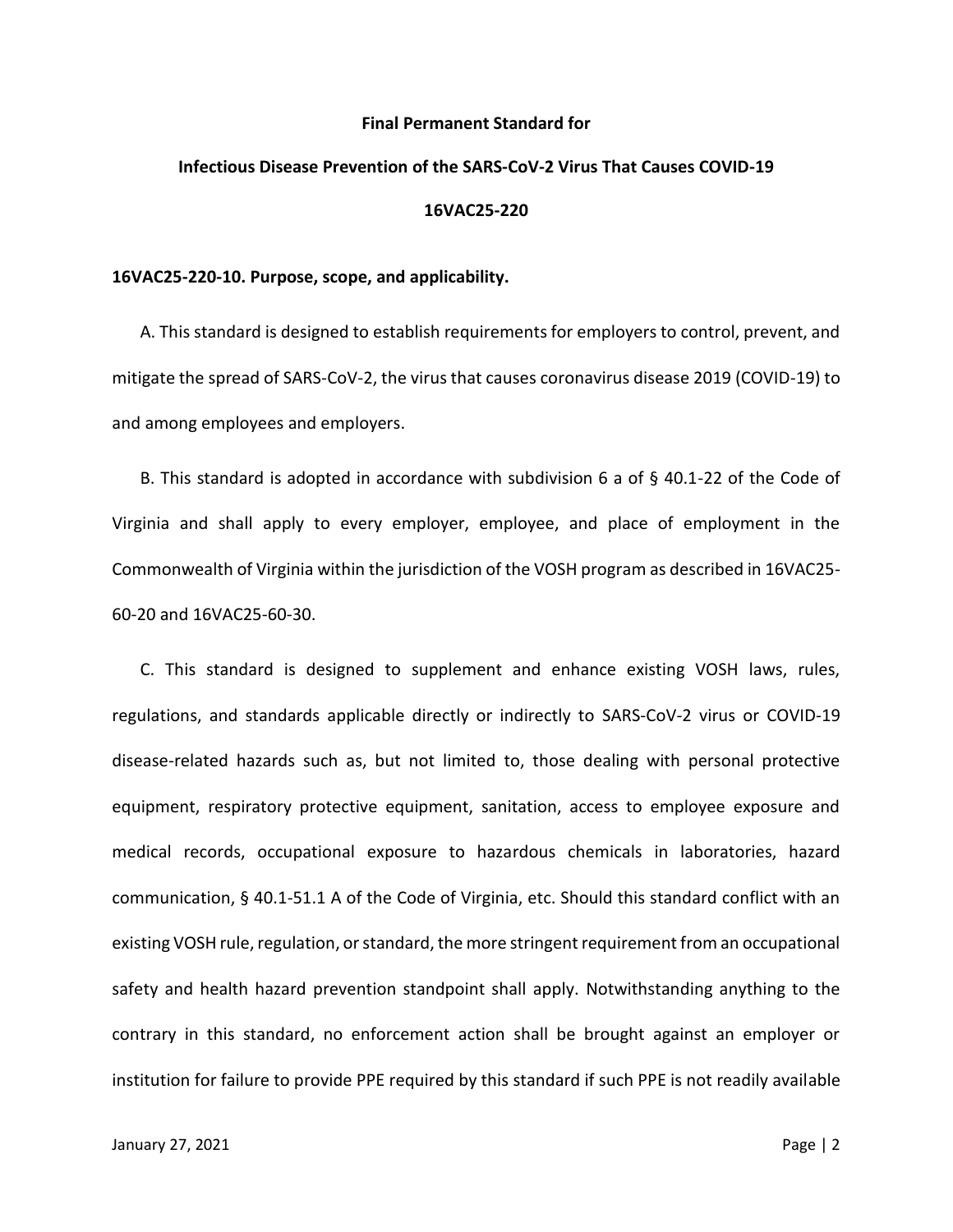on commercially reasonable terms and the employer or institution makes a good faith effort to acquire or provide such PPE as is readily available on commercially reasonable terms. The Department of Labor and Industry shall consult with the Virginia Department of Health as to the ready availability of PPE on commercially reasonable terms and, in the event there are limited supplies of PPE, whether such supplies are being allocated to high risk or very high risk workplaces.

D. Application of this standard to a place of employment will be based on the exposure risk level presented by SARS-CoV-2 virus-related and COVID-19 disease-related hazards present or job tasks undertaken by employees at the place of employment as defined in this standard (i.e., very high, high, medium, and lower risk levels).

1. It is recognized that various hazards or job tasks at the same place of employment can be designated as very high, high, medium, or lower exposure risk for purposes of application of the requirements of this standard. It is further recognized that various required job tasks prohibit an employee from being able to observe physical distancing from other persons.

2. Factors that shall be considered in determining exposure risk level include, but are not limited to:

a. The job tasks being undertaken, the work environment (e.g., indoors or outdoors), the known or suspected presence of the SARS-CoV-2 virus, the presence of a person known or suspected to be infected with the SARS-CoV-2 virus, the number of employees and other persons in relation to the size of the work area, the working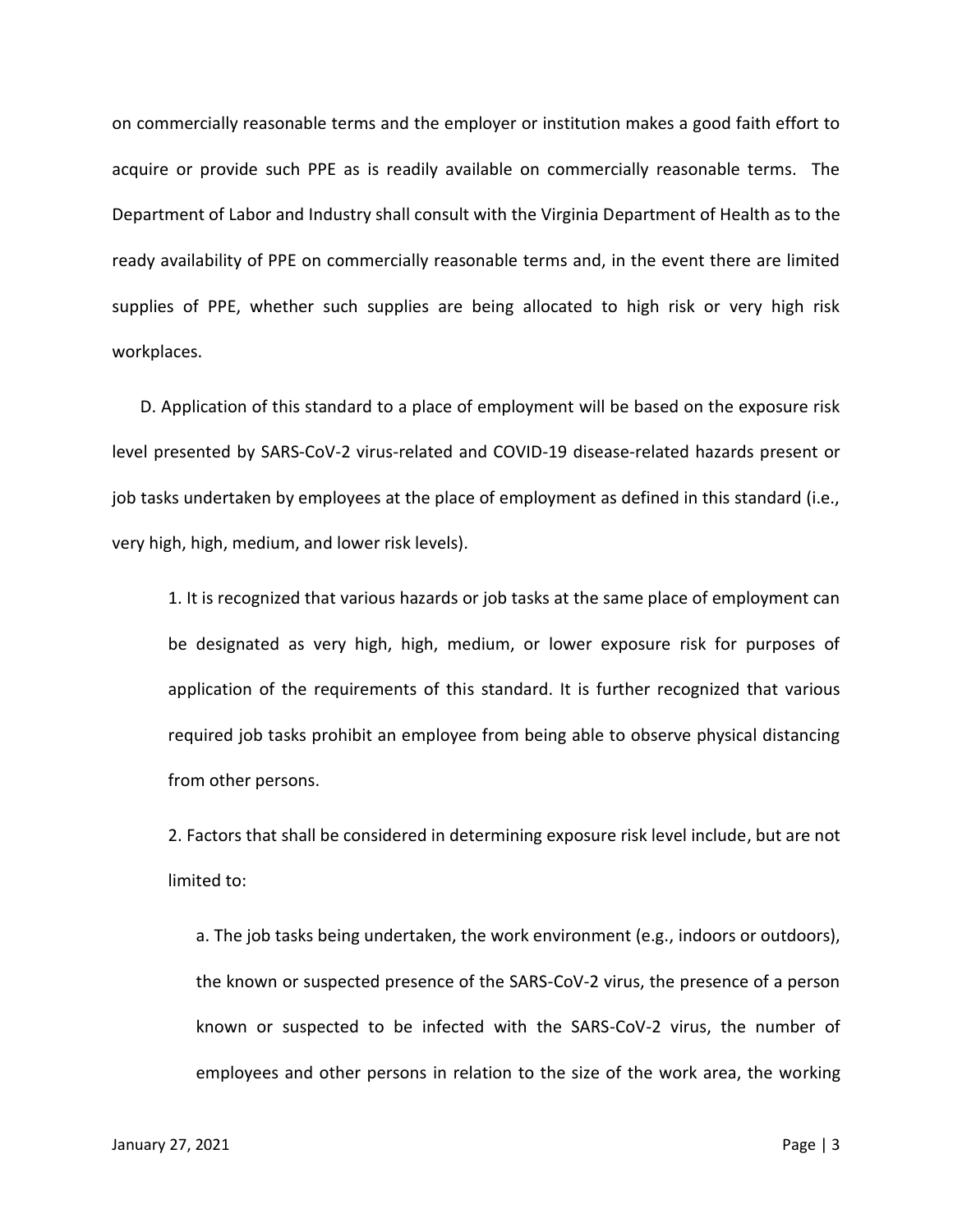distance between employees and other employees or persons, and the duration and frequency of employee exposure through contact inside of six feet with other employees or persons (e.g., including shift work exceeding eight hours per day); and b. The type of hazards encountered, including exposure to respiratory droplets and potential exposure to the airborne transmission of SARS-CoV-2 virus; contact with contaminated surfaces or objects, such as tools, workstations, or break room tables, and shared spaces such as shared workstations, break rooms, locker rooms, and entrances and exits to the facility; shared work vehicles; and industries or places of employment where employer sponsored shared transportation is a common practice, such as ride-share vans or shuttle vehicles, car-pools, and public transportation, etc.

E. To the extent that an employer actually complies with a recommendation contained in CDC guidelines, whether mandatory or non-mandatory, to mitigate SARS-CoV-2 virus and COVID-19 disease related hazards or job tasks addressed by this standard, and provided that the CDC recommendation provides equivalent or greater protection than provided by a provision of this standard, the employer's actions shall be considered in compliance with this standard. An employer's actual compliance with a recommendation contained in CDC guidelines, whether mandatory or non-mandatory, to mitigate SARS-CoV-2 and COVID-19 related hazards or job tasks addressed by a provision of this standard shall be considered evidence of good faith in any enforcement proceeding related to this standard. The Commissioner of Labor and Industry shall consult with the State Health Commissioner for advice and technical aid before making a determination related to compliance with CDC guidelines.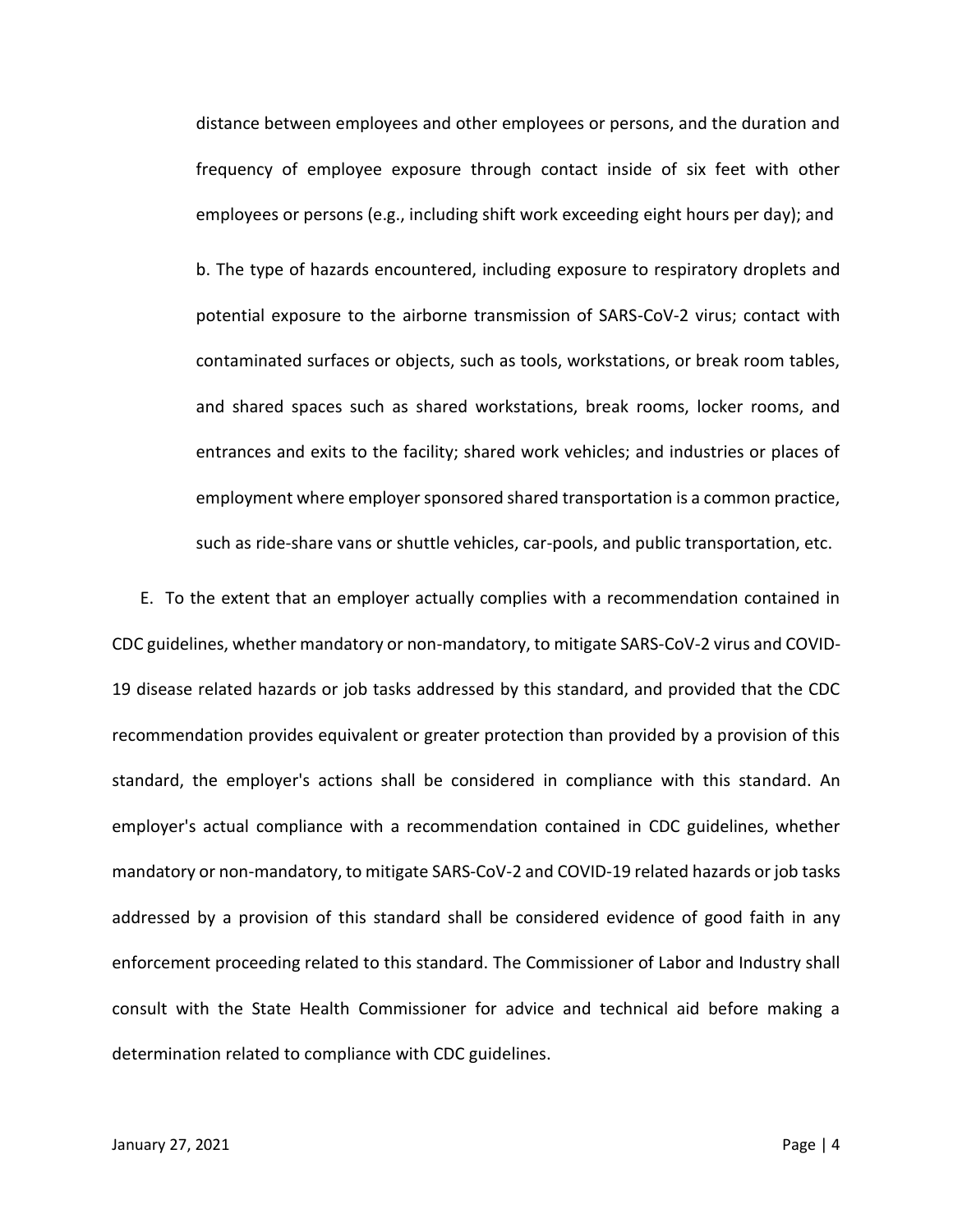F. A public or private institution of higher education that has received certification from the State Council of Higher Education for Virginia that the institution's reopening plans are in compliance with guidance documents, whether mandatory or non-mandatory, developed by the Governor's Office in conjunction with the Virginia Department of Health shall be considered in compliance with this standard, provided the institution operates in compliance with its certified reopening plans and the certified reopening plans provide equivalent or greater levels of employee protection than this standard.

G. A public school division or private school that submits its plans to the Virginia Department of Education to move to Phase II and Phase III that are aligned with CDC guidance for reopening of schools that provide equivalent or greater levels of employee protection than a provision of this standard and that operate in compliance with the public school division's or private school's submitted plans shall be considered in compliance with this standard. An institution's actual compliance with recommendations contained in CDC guidelines or the Virginia Department of Education guidance, whether mandatory or non-mandatory, to mitigate SARS-CoV-2 and COVID-19 related hazards or job tasks addressed by a provision of this standard shall be considered evidence of good faith in any enforcement proceeding related to this standard. The Commissioner of Labor and Industry shall consult with the State Health Commissioner for advice and technical aid before making a determination related to compliance with CDC guidelines.

H. Nothing in the standard shall be construed to require employers to conduct contact tracing of the SARS-CoV-2 virus or COVID-19 disease.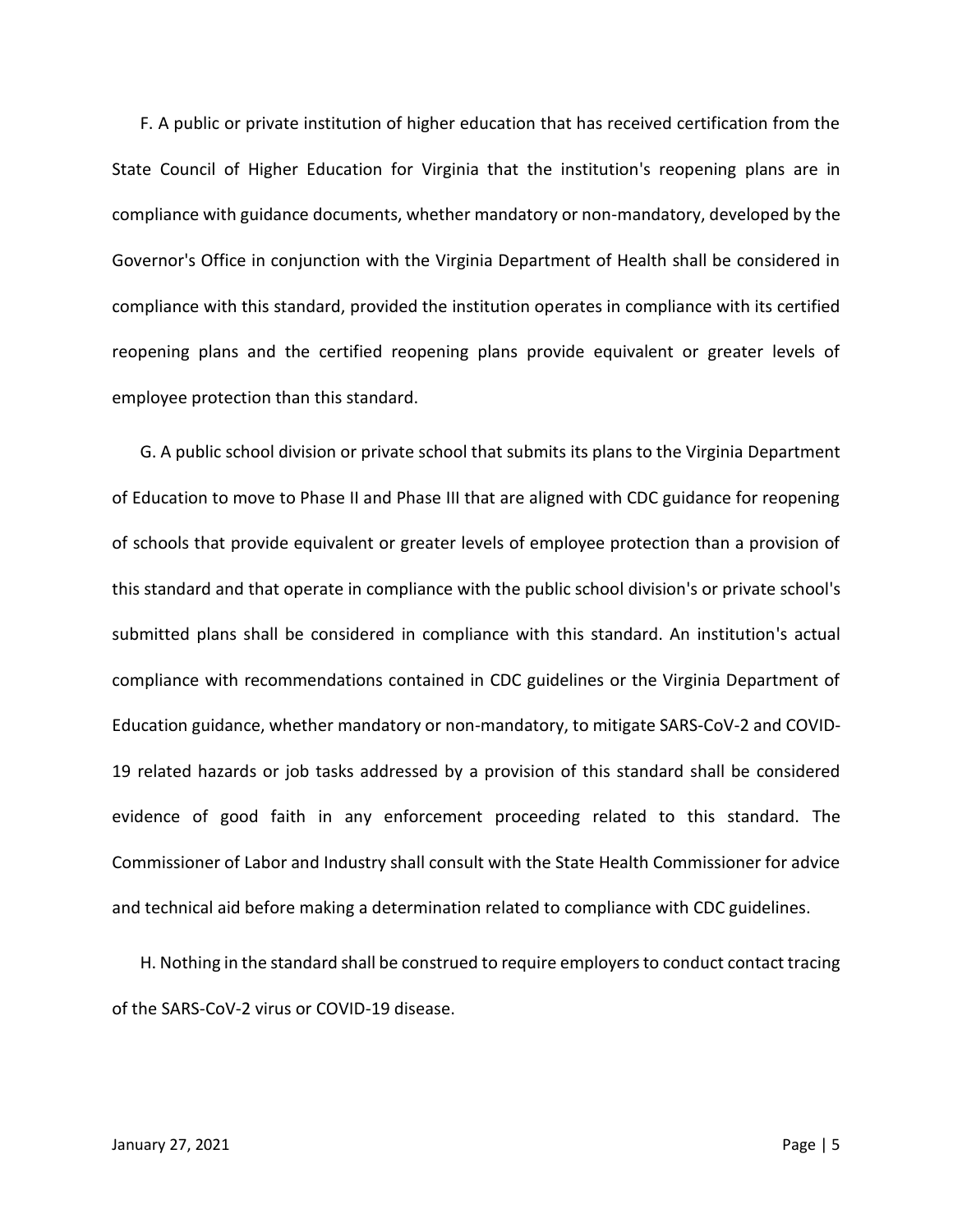## **16VAC25-220-20. Effective dates.**

A. Adoption process.

1. This standard shall take effect upon review by the Governor, and if no revisions are requested, filing with the Registrar of Regulations and publication in a newspaper of general circulation published in the City of Richmond, Virginia.

2. If the Governor's review results in one or more requested revisions to the standard, the Safety and Health Codes Board shall reconvene to approve, amend, or reject the requested revisions.

3. If the Safety and Health Codes Board approves the requested revisions to the standard as submitted, the standard shall take effect upon filing with the Registrar of Regulations and publication in a newspaper of general circulation published in the City of Richmond, Virginia.

4. Should the Governor fail to review the standard under subdivision A 1 of this section within 30 days of its approval by the Safety and Health Codes Board, the board will not need to reconvene to take further action, and the standard shall take effect upon filing with the Registrar of Regulations and publication in a newspaper of general circulation published in the City of Richmond, Virginia.

5. The Governor reviewed the standard under subdivision A 1 of this section and the effective date is January 27, 2021.

B. The requirements for 16VAC25-220-70 shall take effect on March 26, 2021. The training requirements in 16VAC25-220-80 shall take effect on March 26, 2021.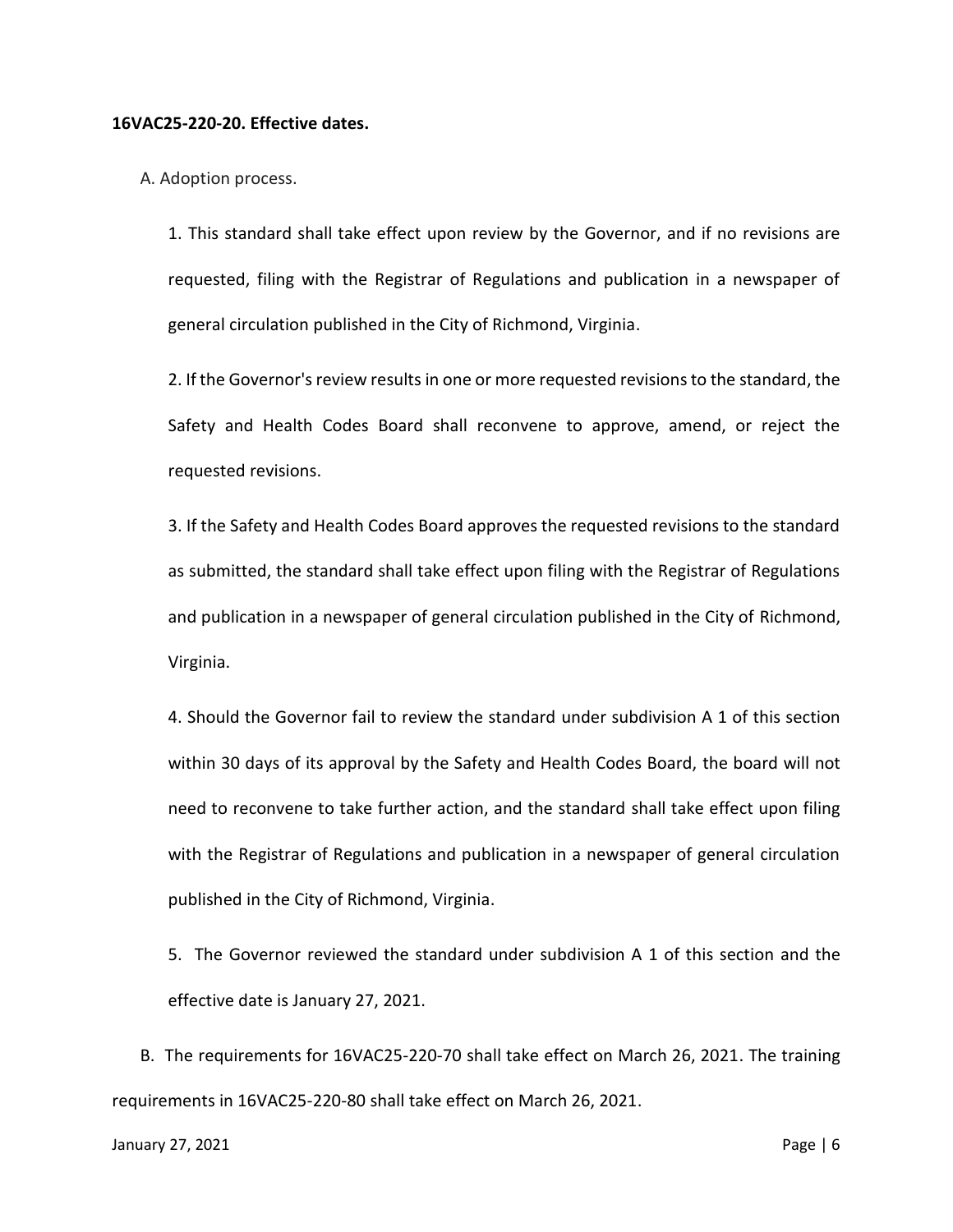C. Within 14 days of the expiration of the Governor's COVID-19 State of Emergency and Commissioner of Health's COVID-19 Declaration of Public Emergency, the Safety and Health Codes Board shall notice a regular, special, or emergency meeting/conduct a regular, special, or emergency meeting to determine whether there is a continued need for the standard.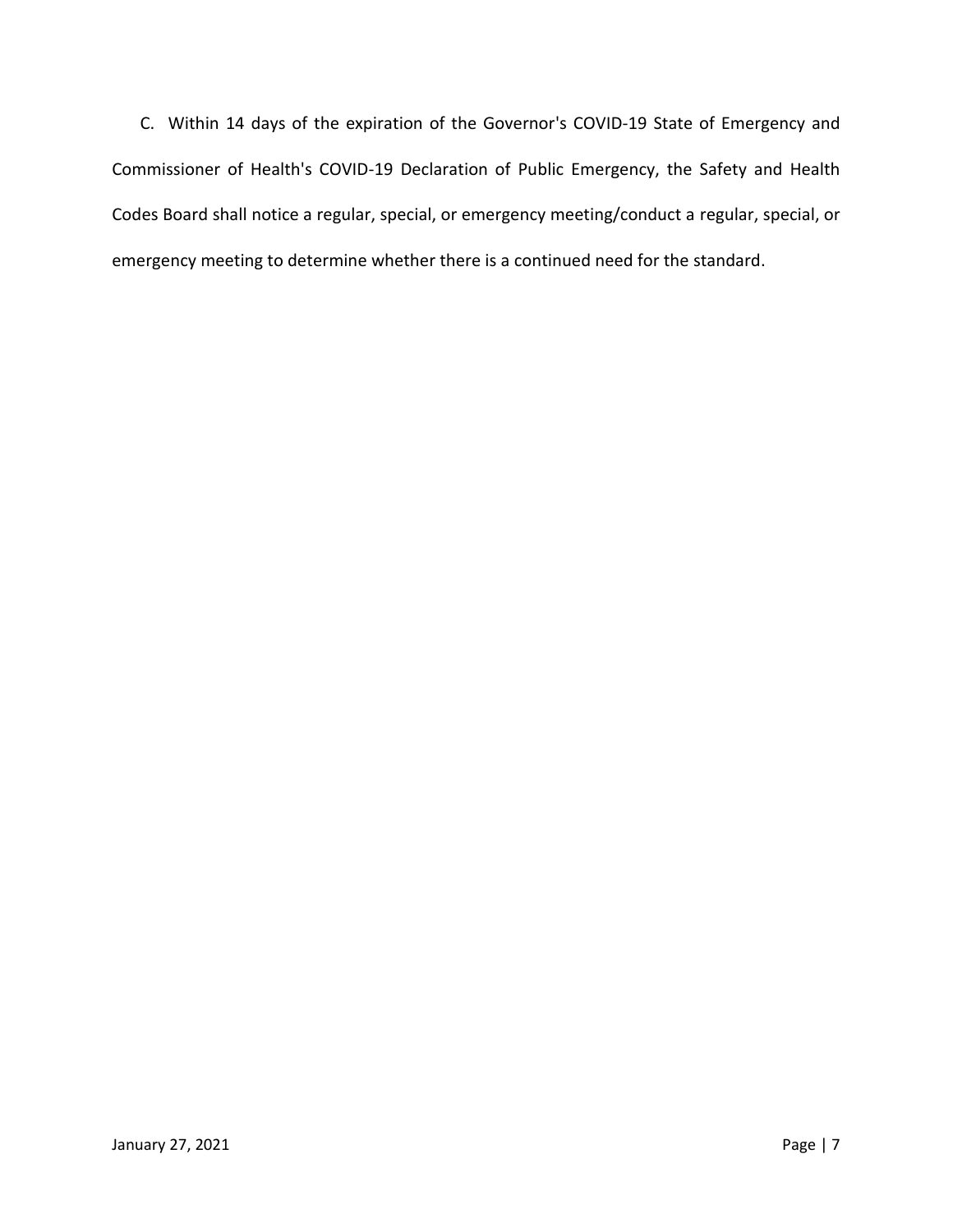## **16VAC25-220-30. Definitions.**

The following words and terms when used in this chapter shall have the following meanings unless the context clearly indicates otherwise:

"Administrative control" means any procedure that significantly limits daily exposure to SARS-CoV-2 virus and COVID-19 disease related workplace hazards and job tasks by control or manipulation of the work schedule or manner in which work is performed. The use of personal protective equipment is not considered a means of administrative control.

"Airborne infection isolation room" or "AIIR," formerly a negative pressure isolation room, means a single-occupancy patient-care room used to isolate persons with a suspected or confirmed airborne infectious disease. Environmental factors are controlled in AIIRs to minimize the transmission of infectious agents that are usually transmitted from person to person by droplet nuclei associated with coughing or aerosolization of contaminated fluids. AIIRs provide (i) negative pressure in the room so that air flows under the door gap into the room, (ii) an air flow rate of six to 12 air changes per hour (ACH) (six ACH for existing structures, 12 ACH for new construction or renovation), and (iii) direct exhaust of air from the room to the outside of the building or recirculation of air through a high efficiency particulate air (HEPA) filter before returning to circulation.

"Asymptomatic" means a person who does not have symptoms.

"Building or facility owner" means the legal entity, including a lessee, that exercises control over management and recordkeeping functions relating to a building or facility in which activities covered by this standard take place.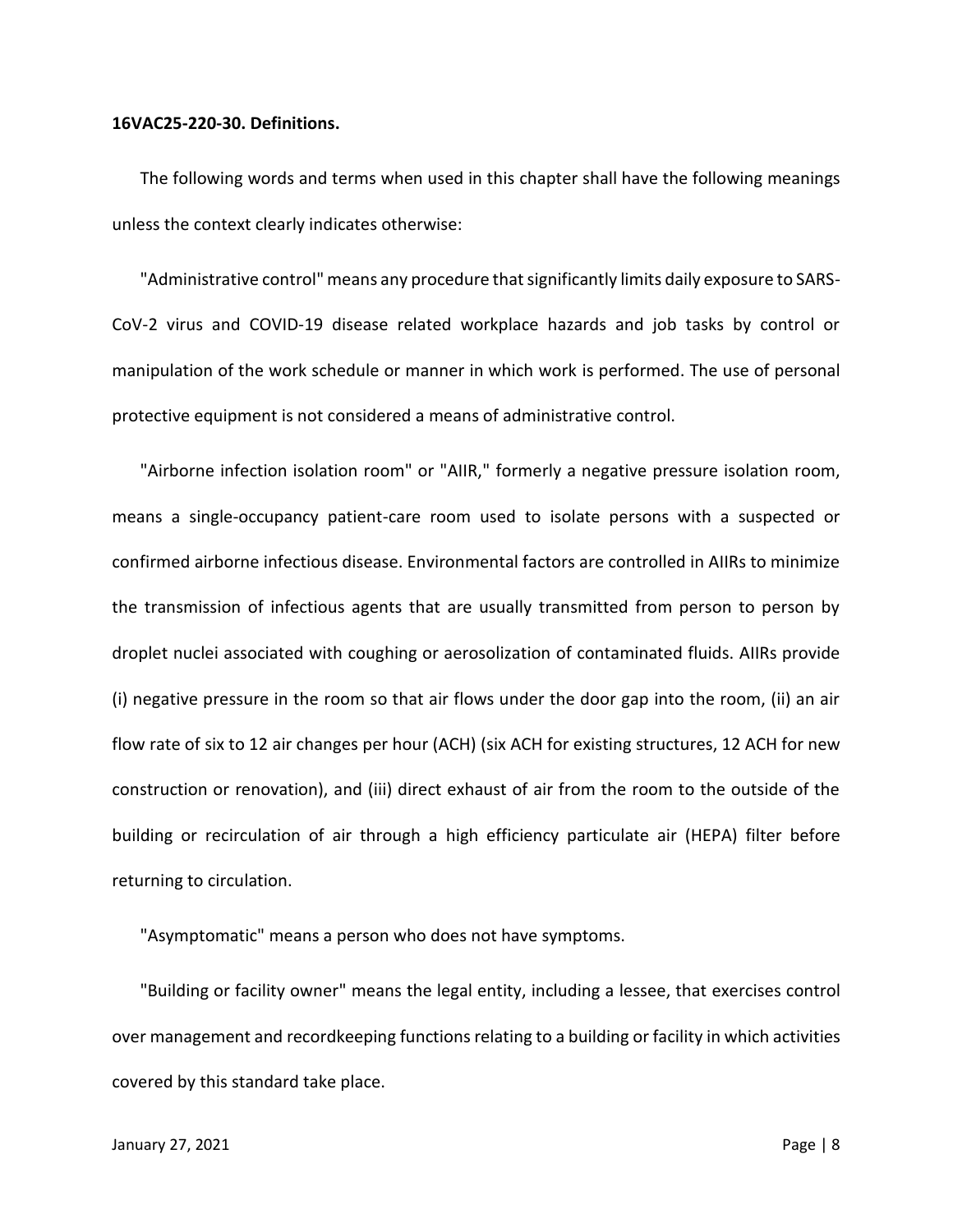"CDC" means Centers for Disease Control and Prevention.

"Cleaning" means the removal of dirt and impurities, including germs, from surfaces. Cleaning alone does not kill germs. But by removing the germs, cleaning decreases their number and therefore the risk of spreading infection.

"Community transmission," also called "community spread," means people have been infected with SARS-CoV-2 in an area, including some who are not sure how or where they became infected. The level of community transmission is classified by the CDC as:

1. "No to minimal" where there is evidence of isolated cases or limited community transmission, case investigations are underway, and no evidence of exposure in large communal settings;

2. "Moderate" where there is sustained community transmission with high likelihood or confirmed exposure within communal settings and potential for rapid increase in cases;

3. "Substantial, controlled" where there is large scale, controlled community transmission, including communal settings (e.g., schools, workplaces, etc.); or

4. "Substantial, uncontrolled" where there is large scale, uncontrolled community transmission, including communal settings (e.g., schools, workplaces, etc.).

"COVID-19" means Coronavirus Disease 2019, which is primarily a respiratory disease, caused by the SARS-CoV-2 virus.

"Disinfecting" means using chemicals approved for use against SARS-CoV-2 virus, for example EPA-registered disinfectants, or non-EPA-registered disinfectants that otherwise meet the EPA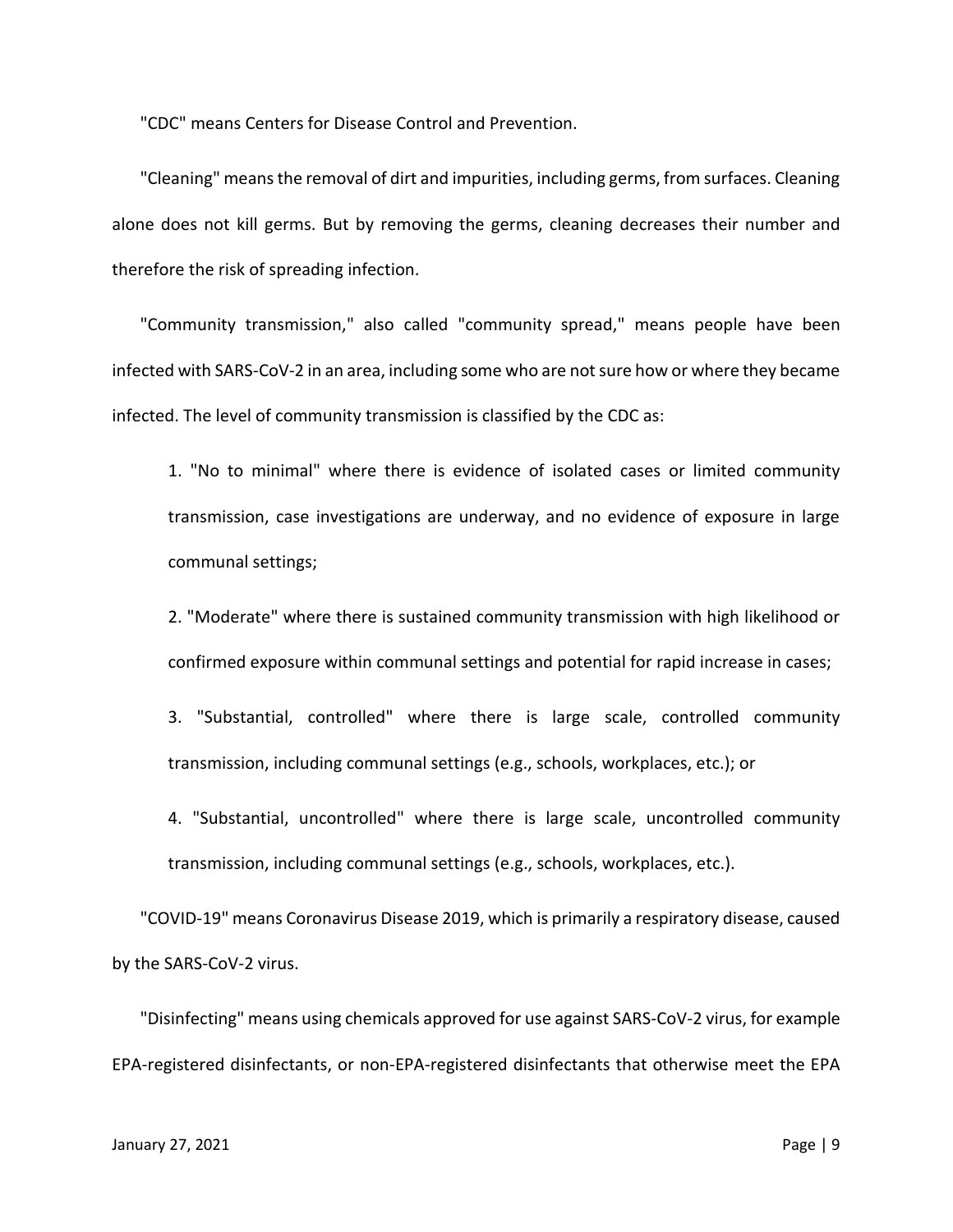criteria for use against SARS-CoV-2 virus, to kill germs on surfaces. The process of disinfecting does not necessarily clean dirty surfaces or remove germs, but killing germs remaining on a surface after cleaning further reduces any risk of spreading infection.

"Duration and frequency of employee exposure" means how long ("duration") and how often ("frequency") an employee is potentially exposed to the SARS-CoV-2 virus or COVID-19 disease. Generally, the greater the frequency or length of time of the exposure, the greater the probability is for potential infection to occur. Frequency of exposure is generally more significant for acute acting agents or situations, while duration of exposure is generally more significant for chronic acting agents or situations. An example of an acute SARS-CoV-2 virus or COVID-19 disease situation could involve a customer, patient, or other person not wearing a face covering or personal protective equipment or coughing or sneezing directly into the face of an employee. An example of a chronic situation could involve a job task that requires an employee to interact either for an extended period of time inside six feet with a smaller static group of other employees or persons or for an extended period of time inside six feet with a larger group of other employees or persons in succession but for periods of shorter duration.

"Economic feasibility" means the employer is financially able to undertake the measures necessary to comply with one or more requirements in this standard. The cost of corrective measures to be taken will not usually be considered as a factor in determining whether a violation of this standard has occurred. If an employer's level of compliance lags significantly behind that of its industry, an employer's claim of economic infeasibility will not support a VOSH decision to decline to take enforcement action.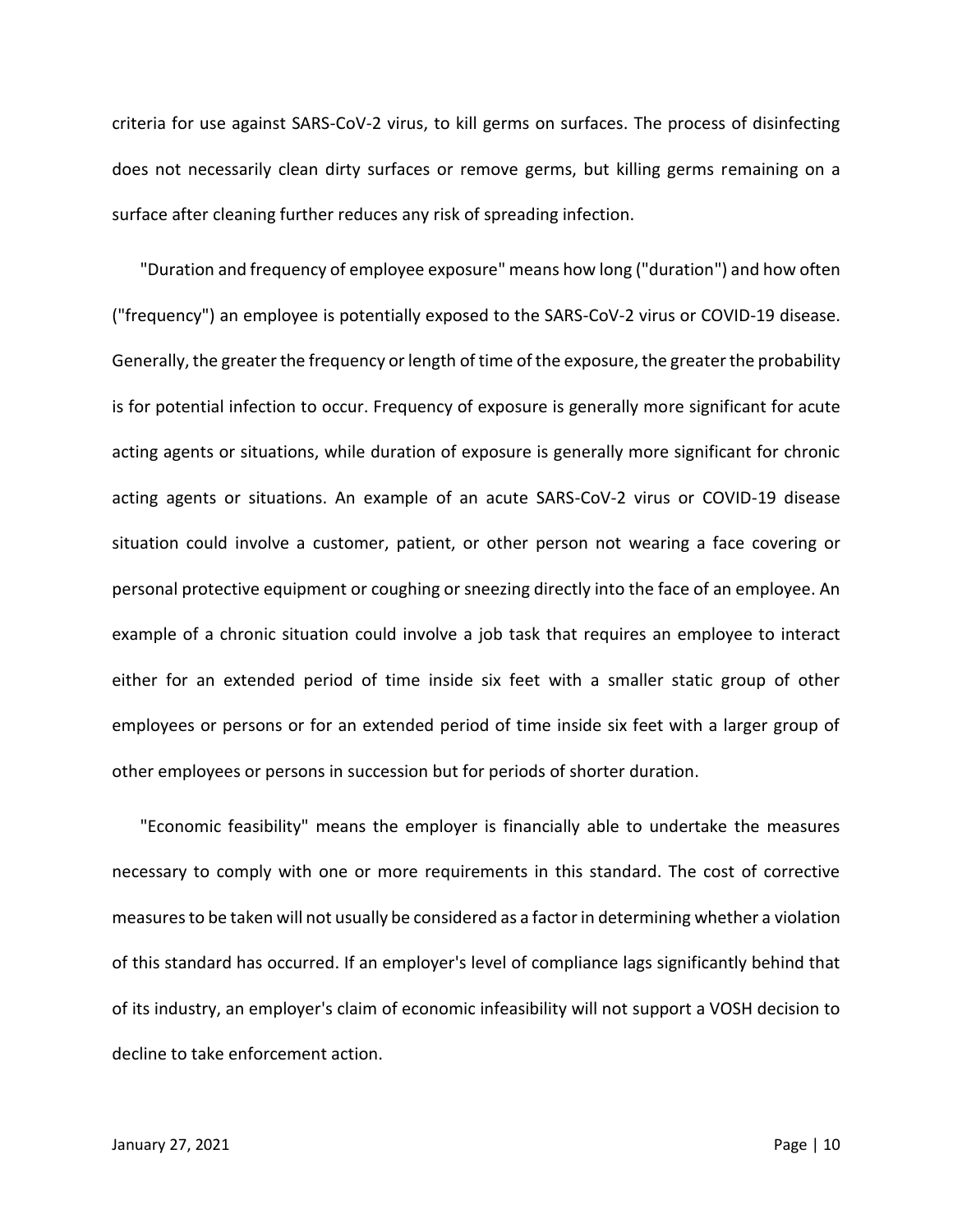"Elimination" means a method of exposure control that removes the employee completely from exposure to SARS-CoV-2 virus and COVID-19 disease related workplace hazards and job tasks.

"Employee" means an employee of an employer who is employed in a business of his employer. Reference to the term "employee" in this standard also includes, but is not limited to, temporary employees and other joint employment relationships, persons in supervisory or management positions with the employer, etc., in accordance with Virginia occupational safety and health laws, standards, regulations, and court rulings.

"Engineering control" means the use of substitution, isolation, ventilation, and equipment modification to reduce exposure to SARS-CoV-2 virus and COVID-19 disease related workplace hazards and job tasks.

"Exposure risk level" means the level of possibility that an employee could be exposed to the hazards associated with SARS-CoV-2 virus and the COVID-19 disease. The exposure risk level assessment should address all risks and all modes of transmission, including airborne transmission, as well as transmission by asymptomatic and presymptomatic individuals. Risk levels should be based on the risk factors present that increase risk exposure to COVID-19 and are present during the course of employment regardless of location. Hazards and job tasks have been divided into four risk exposure levels: very high, high, medium, and lower:

"Very high" exposure risk hazards or job tasks are those in places of employment with high potential for employee exposure to known or suspected sources of the SARS-CoV-2 virus (e.g.,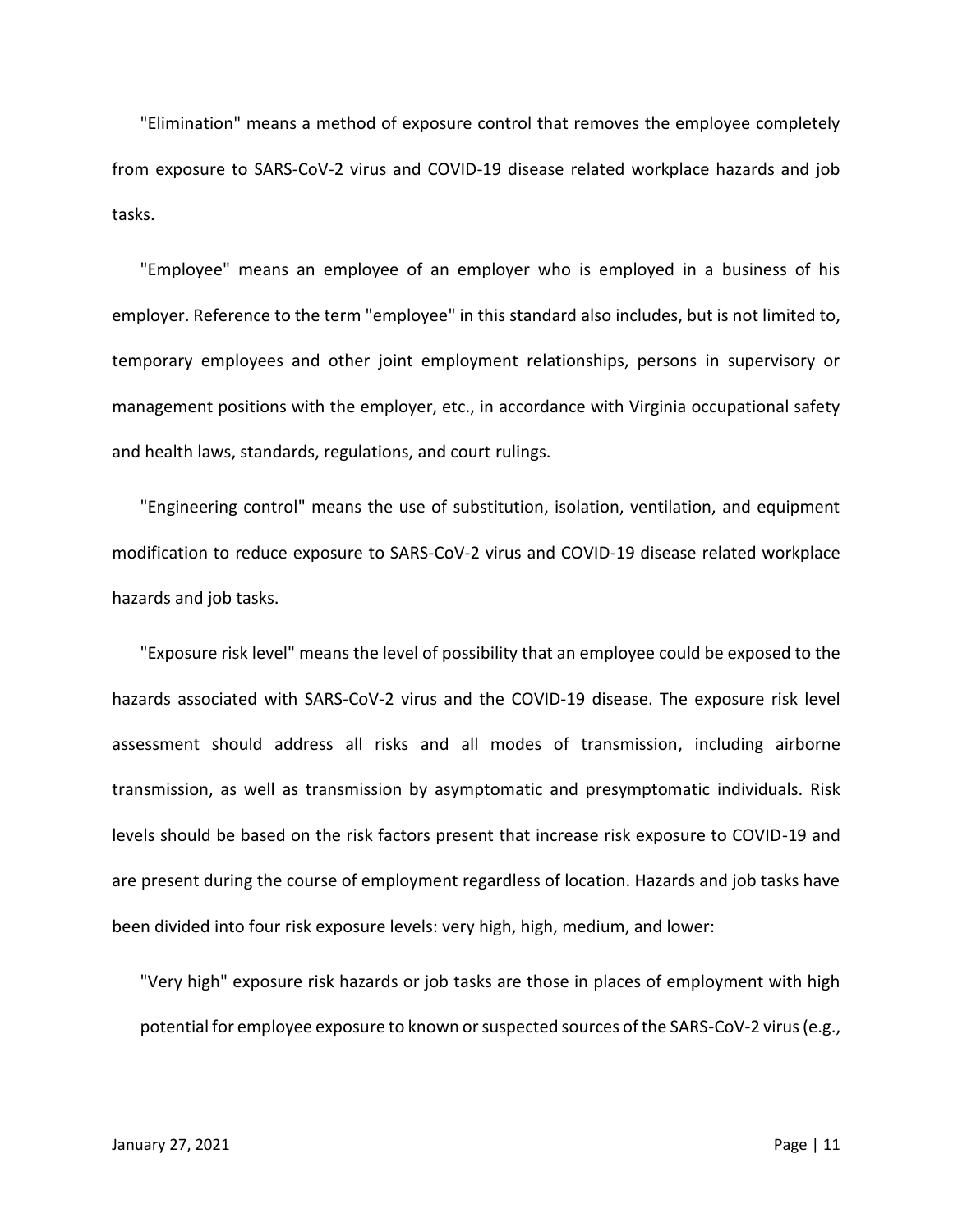laboratory samples) or persons known or suspected to be infected with the SARS-CoV-2 virus, including, but not limited to, during specific medical, postmortem, or laboratory procedures:

1. Aerosol-generating procedures (e.g., intubation, cough induction procedures, bronchoscopies, some dental procedures and exams, or invasive specimen collection) on a patient or person known or suspected to be infected with the SARS-CoV-2 virus;

2. Collecting or handling specimens from a patient or person known or suspected to be infected with the SARS-CoV-2 virus (e.g., manipulating cultures from patients known or suspected to be infected with the SARS-CoV-2 virus); and

3. Performing an autopsy that involves aerosol-generating procedures on the body of a person known or suspected to be infected with the SARS-CoV-2 virus at the time of their death.

"High" exposure risk hazards or job tasks are those in places of employment with high potential for employee exposure inside six feet with known or suspected sources of SARS-CoV-2, or with persons known or suspected to be infected with the SARS-CoV-2 virus that are not otherwise classified as very high exposure risk, including, but not limited to:

1. Health care (physical and mental health) delivery and support services provided to a patient known or suspected to be infected with the SARS-CoV-2 virus, including field hospitals (e.g., doctors, nurses, cleaners, and other hospital staff who must enter patient rooms or areas);

2. Health care (physical and mental) delivery, care, and support services, wellness services, non-medical support services, physical assistance, etc., provided to a patient,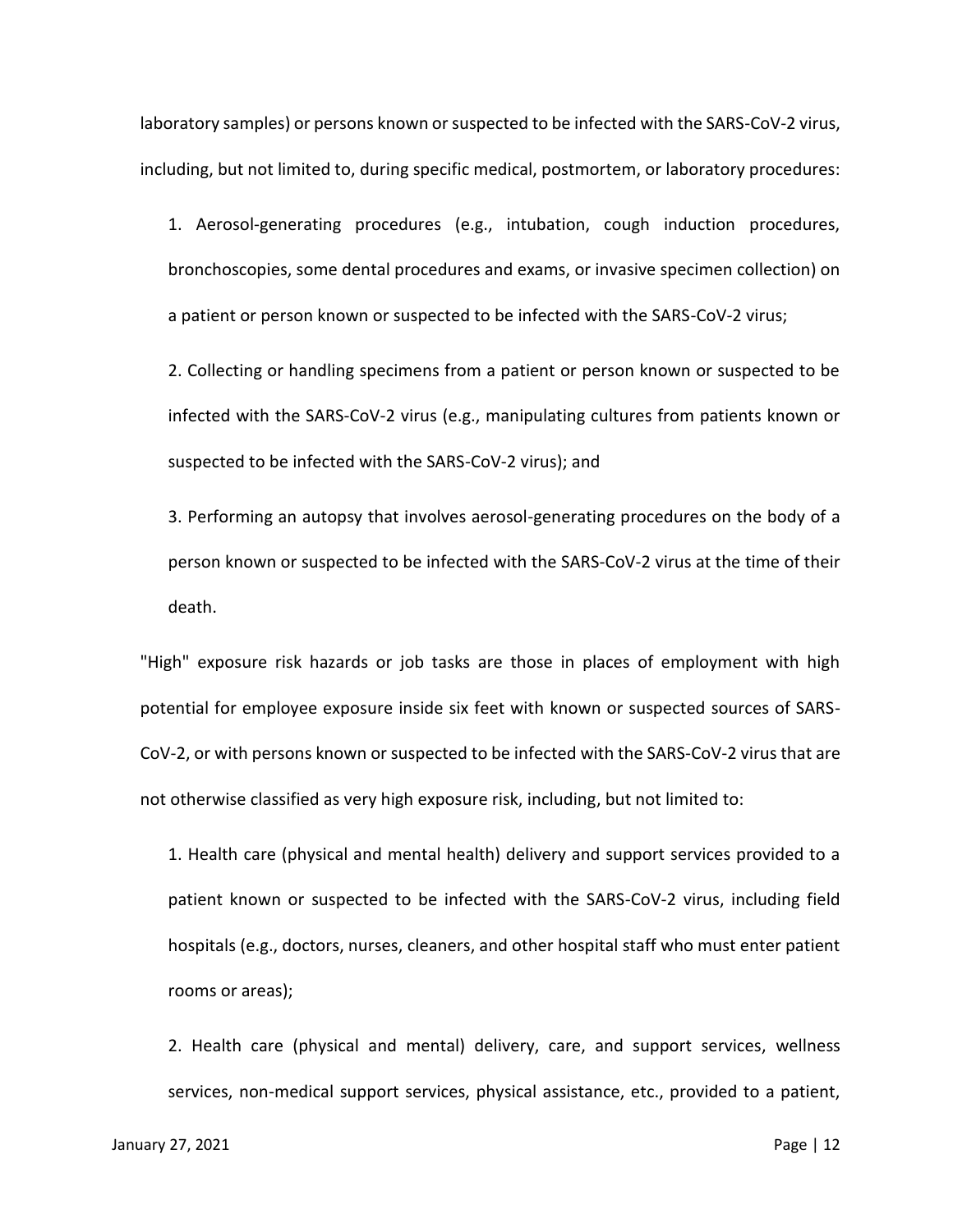resident, or other person known or suspected to be infected with the SARS-CoV-2 virus involving skilled nursing services, outpatient medical services, clinical services, drug treatment programs, medical outreach services, mental health services, home health care, nursing home care, assisted living care, memory care support and services, hospice care, rehabilitation services, primary and specialty medical care, dental care, COVID-19 testing services, blood donation services, and chiropractic services;

3. First responder services provided to a patient, resident, or other person known or suspected to be infected with the SARS-CoV-2 virus;

4. Medical transport services (loading, transporting, unloading, etc.) provided to patients known or suspected to be infected with the SARS-CoV-2 virus (e.g., ground or air emergency transport, staff, operators, drivers, pilots, etc.);

5. Mortuary services involved in preparing (e.g., for burial or cremation) the bodies of persons who are known or suspected to be infected with the SARS-CoV-2 virus at the time of their death; and

6. Correctional facilities, jails detention centers, and juvenile detention centers.

"Medium" exposure risk hazards or job tasks are those not otherwise classified as very high or high exposure risk in places of employment that require more than minimal occupational contact inside six feet with other employees, other persons, or the general public who may be infected with SARS-CoV-2, but who are not known or suspected to be infected with the SARS-CoV-2 virus. Medium exposure risk hazards or job tasks may include, but are not limited to, operations and services in: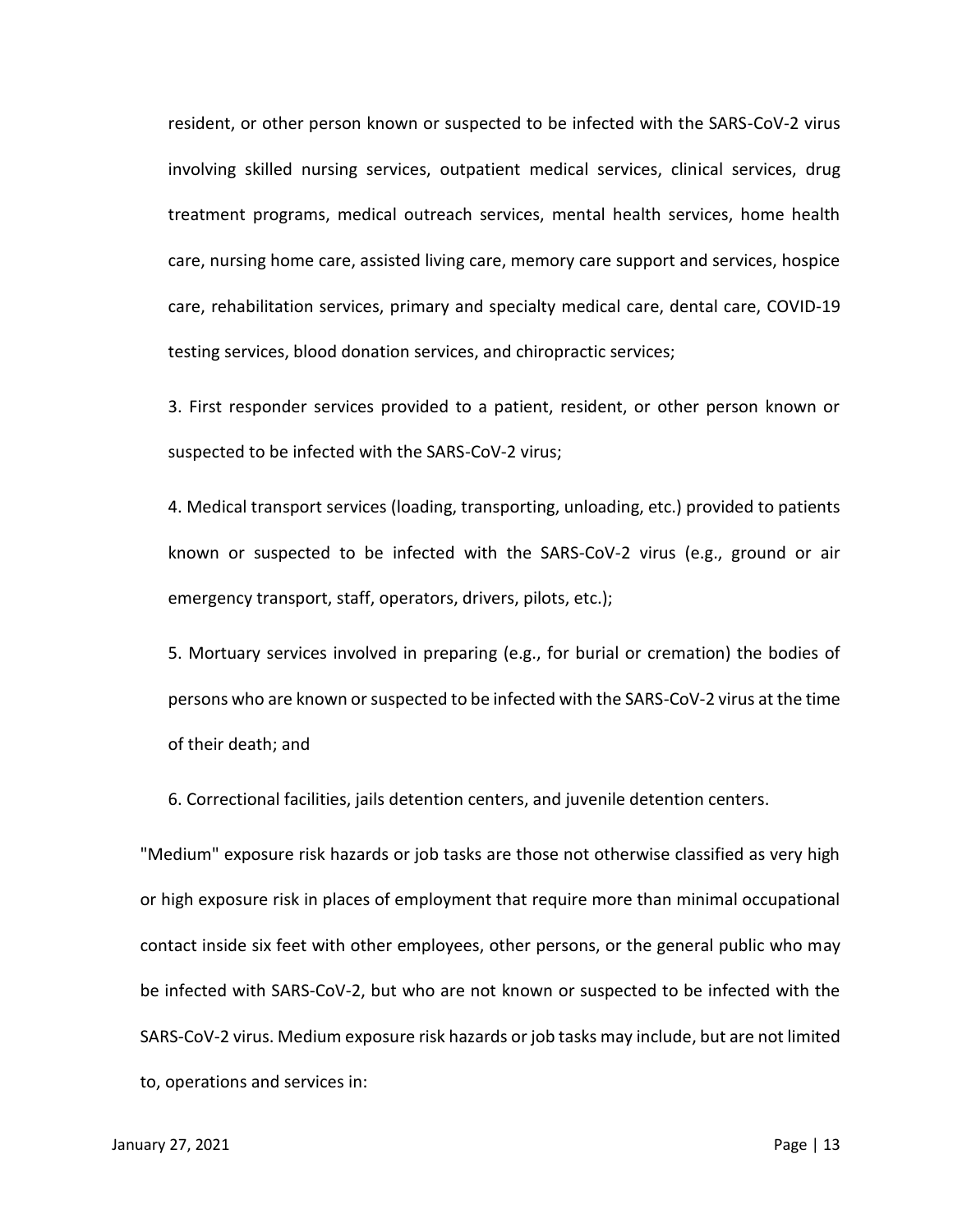1. Poultry, meat, and seafood processing; agricultural and hand labor; commercial transportation of passengers by air, land, and water; on campus educational settings in schools, colleges, and universities; daycare and afterschool settings; restaurants and bars; grocery stores, convenience stores, and food banks; drug stores and pharmacies; manufacturing settings; indoor and outdoor construction settings; work performed in customer premises, such as homes or businesses; retail stores; call centers; package processing settings; veterinary settings; personal care, personal grooming , salon, and spa settings; venues for sports, entertainment, movies, theaters, and other forms of mass gatherings; homeless shelters; fitness, gym, and exercise facilities; airports, and train and bus stations; etc.; and

2. Situations not involving exposure to known or suspected sources of SARS-CoV-2: hospitals, other health care (physical and mental) delivery and support services in a nonhospital setting, wellness services, physical assistance, etc.; skilled nursing facilities; outpatient medical facilities; clinics, drug treatment programs, and medical outreach services; non-medical support services; mental health facilities; home health care, nursing homes, assisted living facilities, memory care facilities, and hospice care; rehabilitation centers, doctors' offices, dentists' offices, and chiropractors' offices; first responders services provided by police, fire, paramedic and emergency medical services providers, medical transport; contact tracers; correctional facilities, jails, detentions centers, and juvenile detention centers, etc.

"Lower" exposure risk hazards or job tasks are those not otherwise classified as very high, high, or medium exposure risk that do not require contact inside six feet with persons known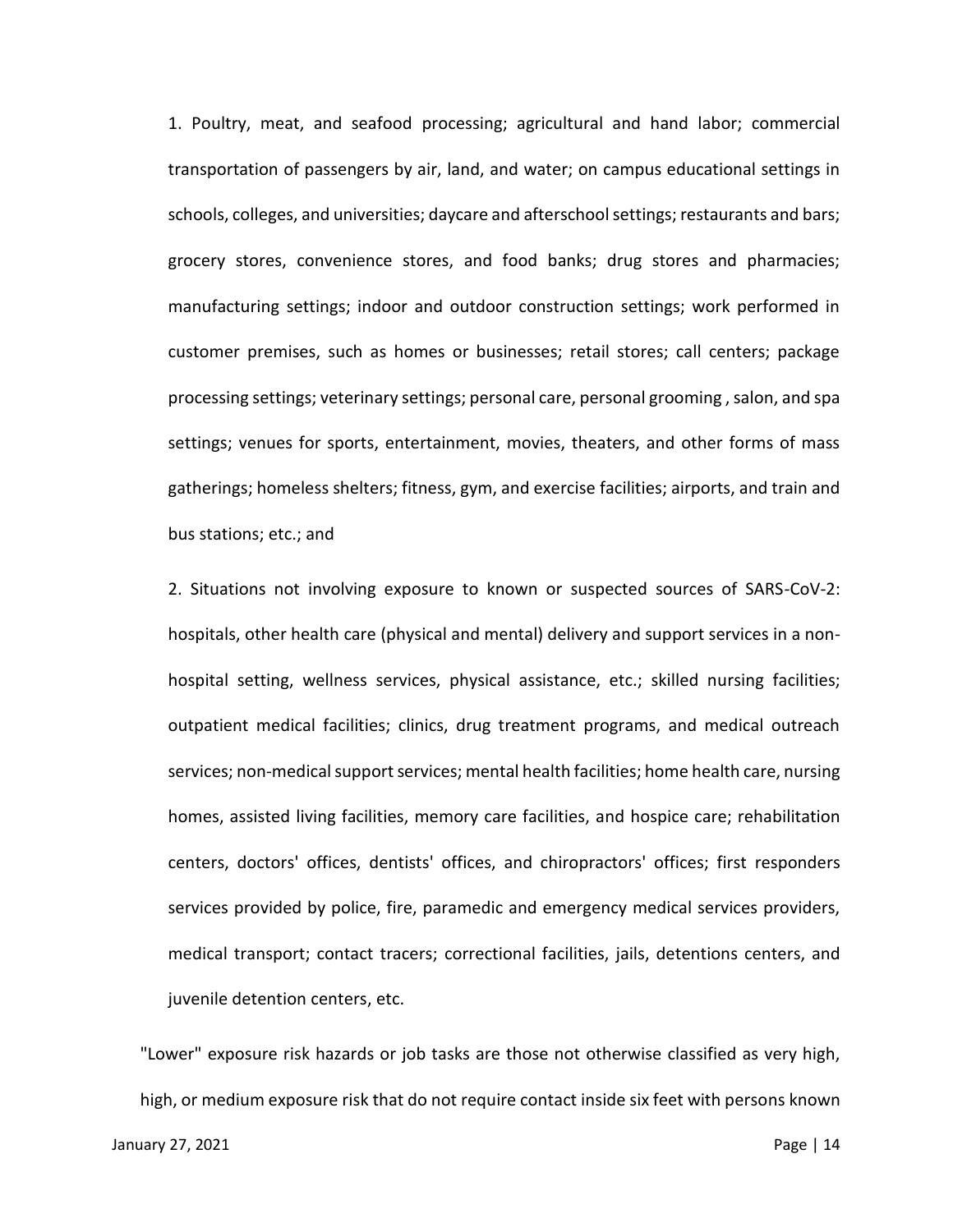to be, or suspected of being, or who may be infected with SARS-CoV-2. Employees in this category have minimal occupational contact with other employees, other persons, or the general public, such as in an office building setting, or are able to achieve minimal occupational contact with others through the implementation of engineering, administrative and work practice controls, such as, but not limited to:

1. Installation of floor to ceiling physical barriers constructed of impermeable material and not subject to unintentional displacement (e.g., such as clear plastic walls at convenience stores behind which only one employee is working at any one time);

2. Telecommuting;

3. Staggered work shifts that allow employees to maintain physical distancing from other employees, other persons, and the general public;

4. Delivering services remotely by phone, audio, video, mail, package delivery, curbside pickup or delivery, etc., that allows employees to maintain physical distancing from other employees, other persons, and the general public; and

5. Mandatory physical distancing of employees from other employees, other persons, and the general public.

Employee use of face coverings for contact inside six feet of coworkers, customers, or other persons is not an acceptable administrative or work practice control to achieve minimal occupational contact.

"Face covering" means an item made of two or more layers of washable, breathable fabric that fits snugly against the sides of the face without any gaps, completely covering the nose and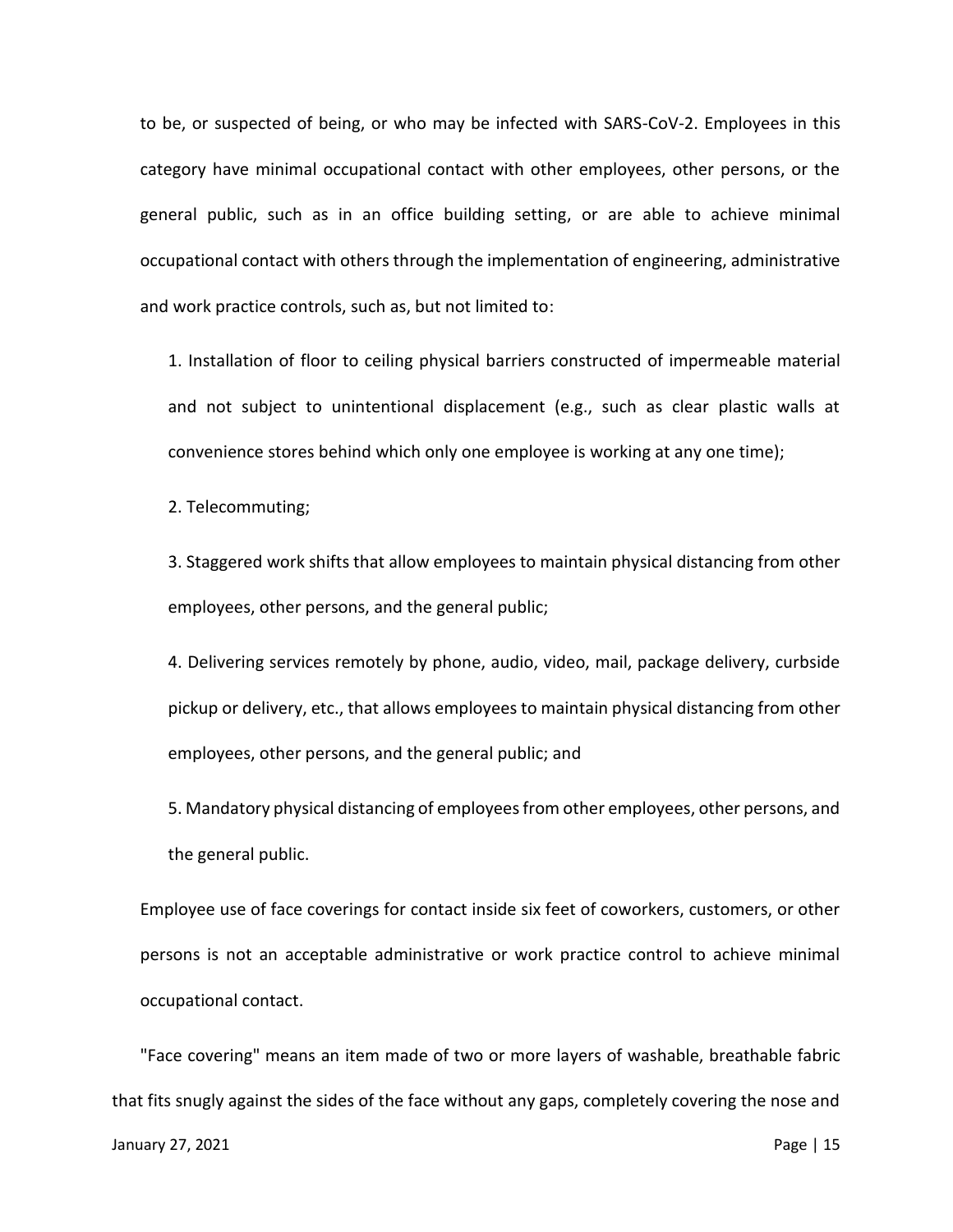mouth and fitting securely under the chin. Neck gaiters made of two or more layers of washable, breathable fabric, or folded to make two such layers are considered acceptable face coverings. Face coverings shall not have exhalation valves or vents, which allow virus particles to escape, and shall not be made of material that makes it hard to breathe, such as vinyl. A face covering is not a surgical/medical procedure mask or respirator. A face covering is not subject to testing and approval by a state or government agency, so it is not considered a form of personal protective equipment or respiratory protection equipment under VOSH laws, rules, regulations, and standards.

"Face shield" means a form of personal protective equipment made of transparent, impermeable materials primarily used for eye protection from droplets or splashes for the person wearing it. A face shield is not a substitute for a face covering, surgical/medical procedure mask, or respirator.

"Feasible" as used in this standard includes both technical and economic feasibility.

"Filtering facepiece respirator" means a negative pressure air purifying particulate respirator with a filter as an integral part of the facepiece or with the entire facepiece composed of the filtering medium. Filtering facepiece respirators are certified for use by the National Institute for Occupational Safety and Health (NIOSH).

"Hand sanitizer" means an alcohol-based hand rub containing at least 60% alcohol, unless otherwise provided for in this standard.

"HIPAA" means Health Insurance Portability and Accountability Act.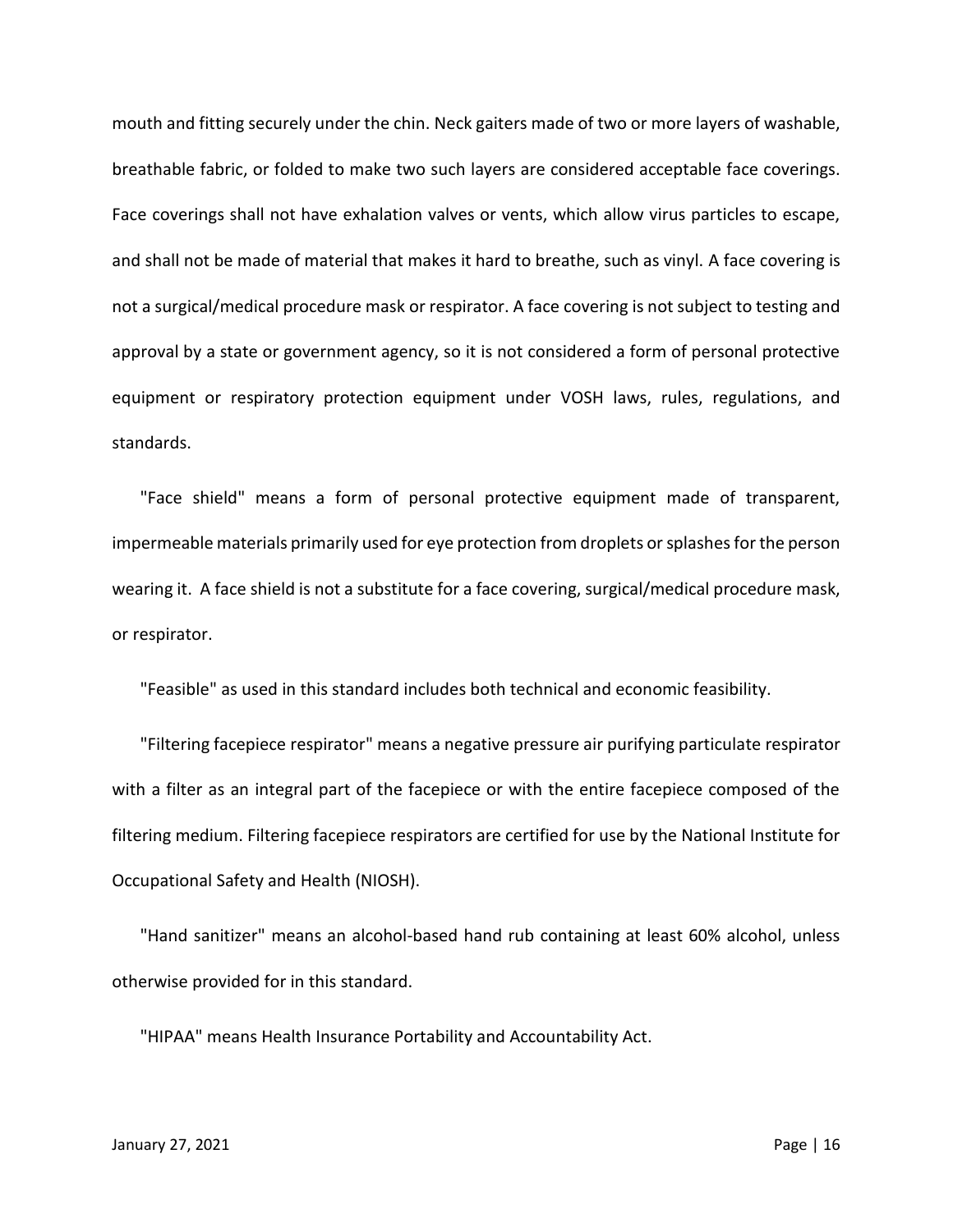"Known to be infected with the SARS-CoV-2 virus" means a person, whether symptomatic or asymptomatic, who has tested positive for SARS-CoV-2, and the employer knew or with reasonable diligence should have known that the person has tested positive for SARS-CoV-2.

"May be infected with SARS-CoV-2 virus" means any person not currently known or suspected to be infected with SARS-CoV-2 virus.

"Minimal occupational contact" means no or very limited, brief, and infrequent contact with employees or other persons at the place of employment. Examples include, but are not limited to, remote work (i.e., those working from home); employees with no more than brief contact with others inside six feet (e.g., passing another person in a hallway that does not allow physical distancing of six feet); health care employees providing only telemedicine services; a long distance truck driver.

"Occupational exposure" means the state of being actually or potentially exposed to contact with SARS-CoV-2 virus or COVID-19 disease related hazards at the work location or while engaged in work activities at another location.

"Personal protective equipment" means equipment worn to minimize exposure to hazards that cause serious workplace injuries and illnesses. These injuries and illnesses may result from contact with chemical, radiological, physical, electrical, mechanical, biological, or other workplace hazards. Personal protective equipment for actual or potential exposure to SARS-CoV-2 or COVID-19 exposure may include, but is not limited to, gloves, safety glasses, goggles, shoes, earplugs or muffs, hard hats, respirators, surgical/medical procedure masks, impermeable gowns or coveralls, face shields, vests, and full body suits.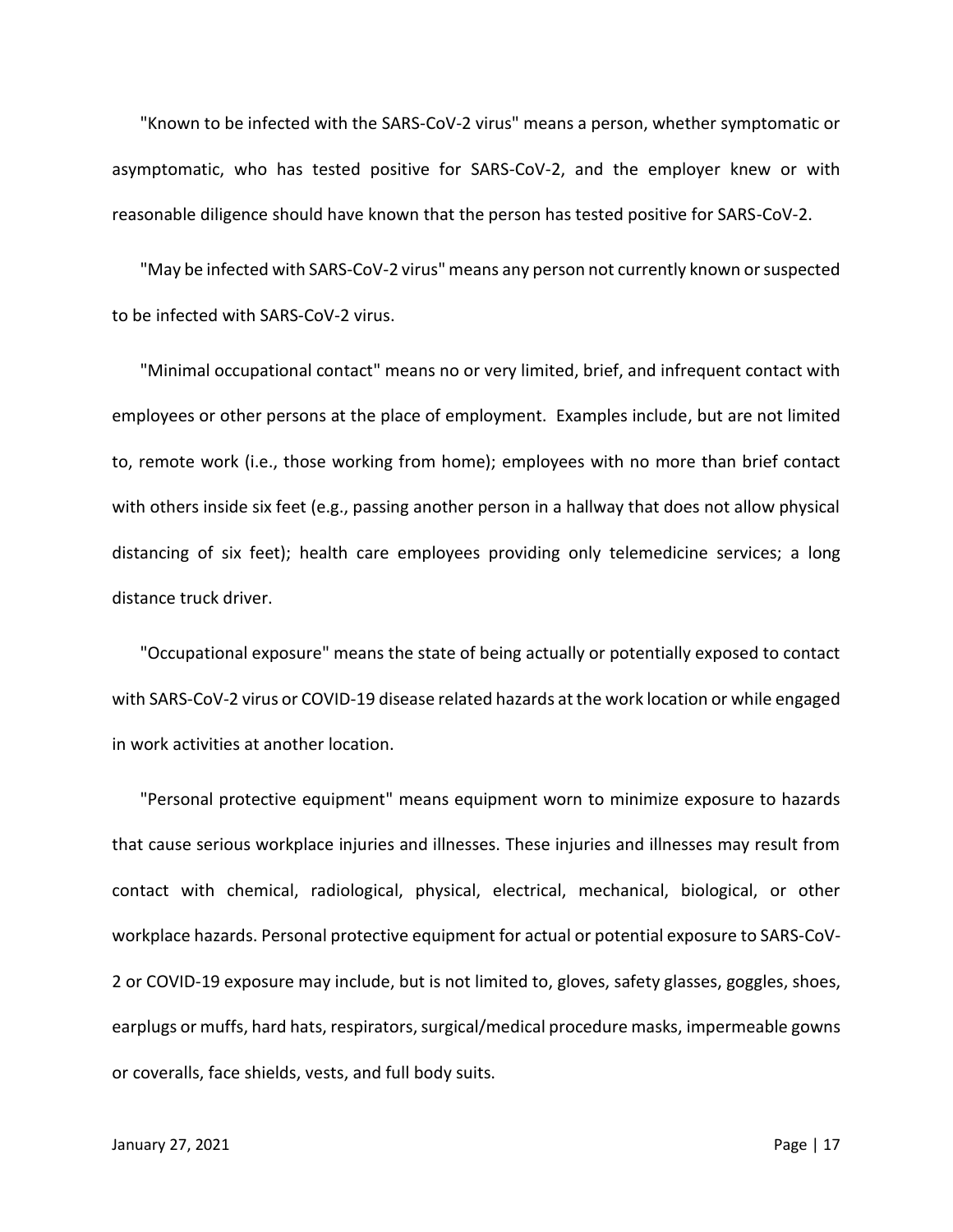"Physical distancing" also called "social distancing" means a person keeping space between himself and other persons while conducting work-related activities inside and outside of the physical establishment by staying at least six feet from other persons. Physical separation of an employee from other employees or persons by a permanent, solid floor to ceiling wall (e.g., an office setting) constitutes one form of physical distancing from an employee or other person stationed on the other side of the wall, provided that six feet of travel distance is maintained from others around the edges or sides of the wall as well.

"Respirator" means a protective device that covers the nose and mouth or the entire face or head to guard the wearer against hazardous atmospheres. Respirators are certified for use by the National Institute for Occupational Safety and Health (NIOSH). Respirators may be (i) tightfitting, which means either a half mask that covers the mouth and nose or a full face piece that covers the face from the hairline to below the chin or (ii) loose-fitting, such as hoods or helmets that cover the head completely.

There are two major classes of respirators:

1. Air-purifying, which remove contaminants from the air; and

2. Atmosphere-supplying, which provide clean, breathable air from an uncontaminated source. As a general rule, atmosphere-supplying respirators are used for more hazardous exposures.

"Respirator user" means an employee who in the scope of their current job may be assigned to tasks that may require the use of a respirator in accordance with this standard or required by other provisions in the VOSH and OSHA standards.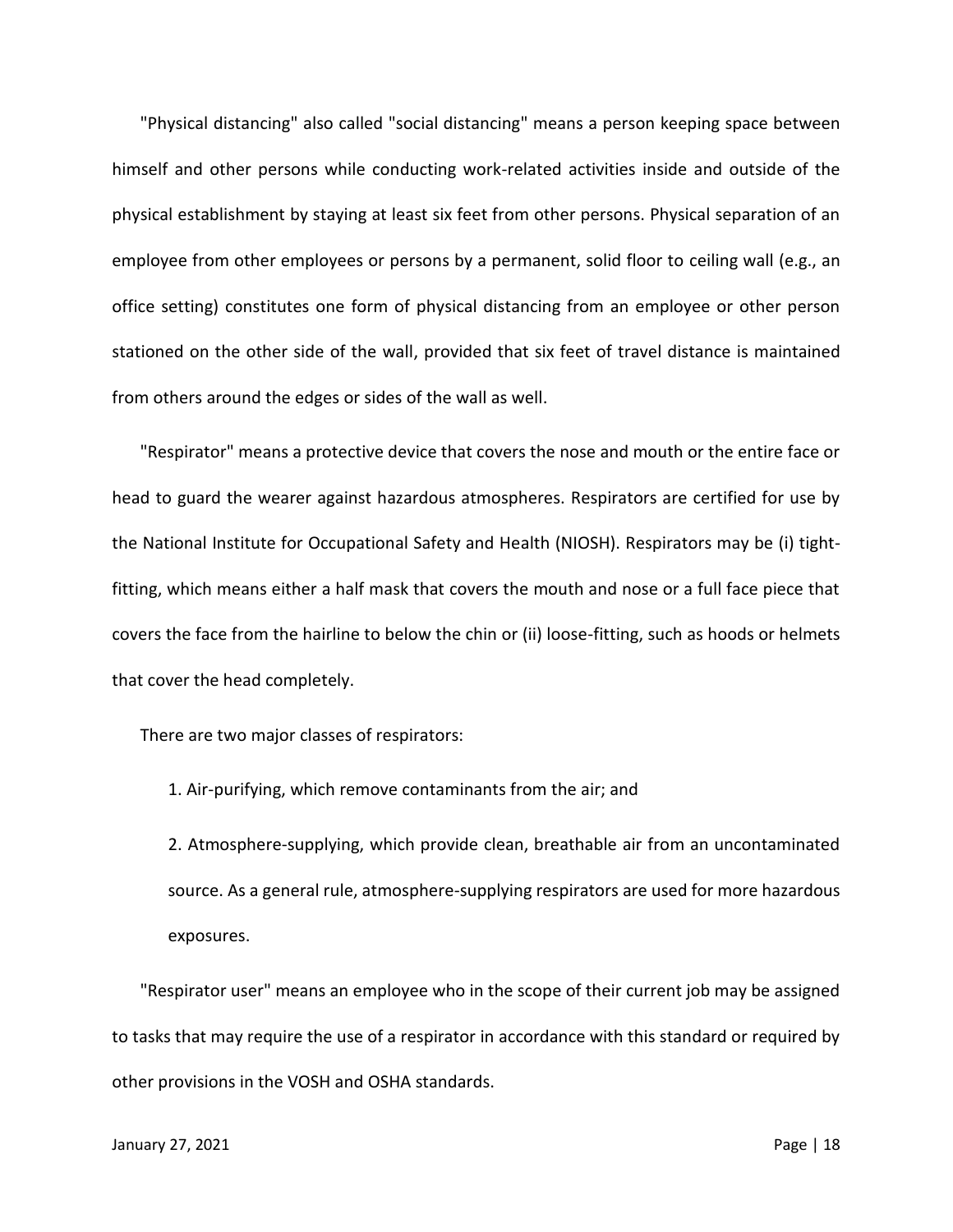"SARS-CoV-2" means the novel virus that causes coronavirus disease 2019, or COVID-19. Coronaviruses are named for the crown-like spikes on their surfaces.

"Severely immunocompromised" means a seriously weakened immune system that lowers the body's ability to fight infection and may increase the risk of getting severely sick from SARS-CoV-2, from being on chemotherapy for cancer, being within one year out from receiving a hematopoietic stem cell or solid organ transplant, untreated HIV infection with CD4 T lymphocyte count less than 200, combined primary immunodeficiency disorder, and receipt of prednisone greater than 20mg per day for more than 14 days. The degree of immunocompromise is determined by the treating provider, and preventive actions are tailored to each individual and situation.

"Signs of COVID-19" are medical conditions that can be objectively observed and may include fever, trouble breathing or shortness of breath, cough, vomiting, new confusion, bluish lips or face, etc.

"Surgical/medical procedure mask" means a mask to be worn over the wearer's nose and mouth that is fluid resistant and provides the wearer protection against large droplets, splashes, or sprays of bodily or other hazardous fluids, and prevents the wearer from exposing others in the same fashion. A surgical/medical procedure mask protects others from the wearer's respiratory emissions. A surgical/medical procedure mask has a looser fitting face seal than a tight-fitting respirator. A surgical/medical procedure mask does not provide the wearer with a reliable level of protection from inhaling smaller airborne particles. A surgical/medical procedure mask is considered a form of personal protective equipment, but is not considered respiratory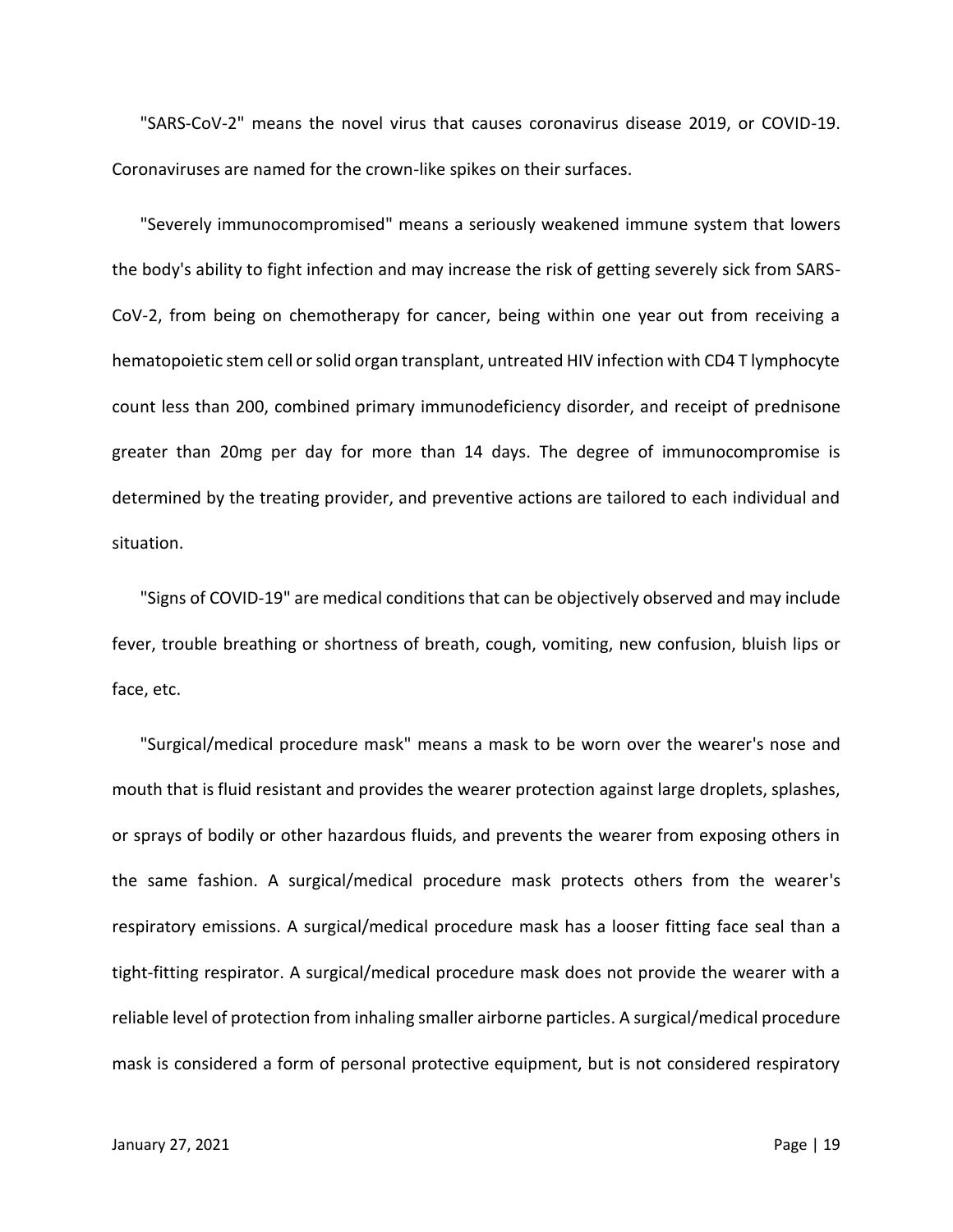protection equipment under VOSH laws, rules, regulations, and standards. Testing and approval is cleared by the U.S. Food and Drug Administration (FDA).

"Suspected to be infected with SARS-CoV-2 virus" means a person who has signs or symptoms of COVID-19 but has not tested positive for SARS-CoV-2, and no alternative diagnosis has been made (e.g., tested positive for influenza).

"Symptomatic" means a person is experiencing signs or symptoms attributed to COVID-19. A person may become symptomatic two to 14 days after exposure to the SARS-CoV-2 virus.

"Symptoms of COVID-19" are medical conditions that are subjective to the person and not observable to others and may include chills, fatigue, muscle or body aches, headache, new loss of taste or smell, sore throat, nausea, congestion or runny nose, or diarrhea, etc.

"Technical feasibility" means the existence of technical know-how as to materials and methods available or adaptable to specific circumstances that can be applied to one or more requirements in this standard with a reasonable possibility that employee exposure to the SARS-CoV-2 virus and COVID-19 disease hazards will be reduced. If an employer's level of compliance lags significantly behind that of the employer's industry, allegations of technical infeasibility will not be accepted.

"USBC" means Virginia Uniform Statewide Building Code.

"VDH" means Virginia Department of Health.

"VOSH" means Virginia Occupational Safety and Health.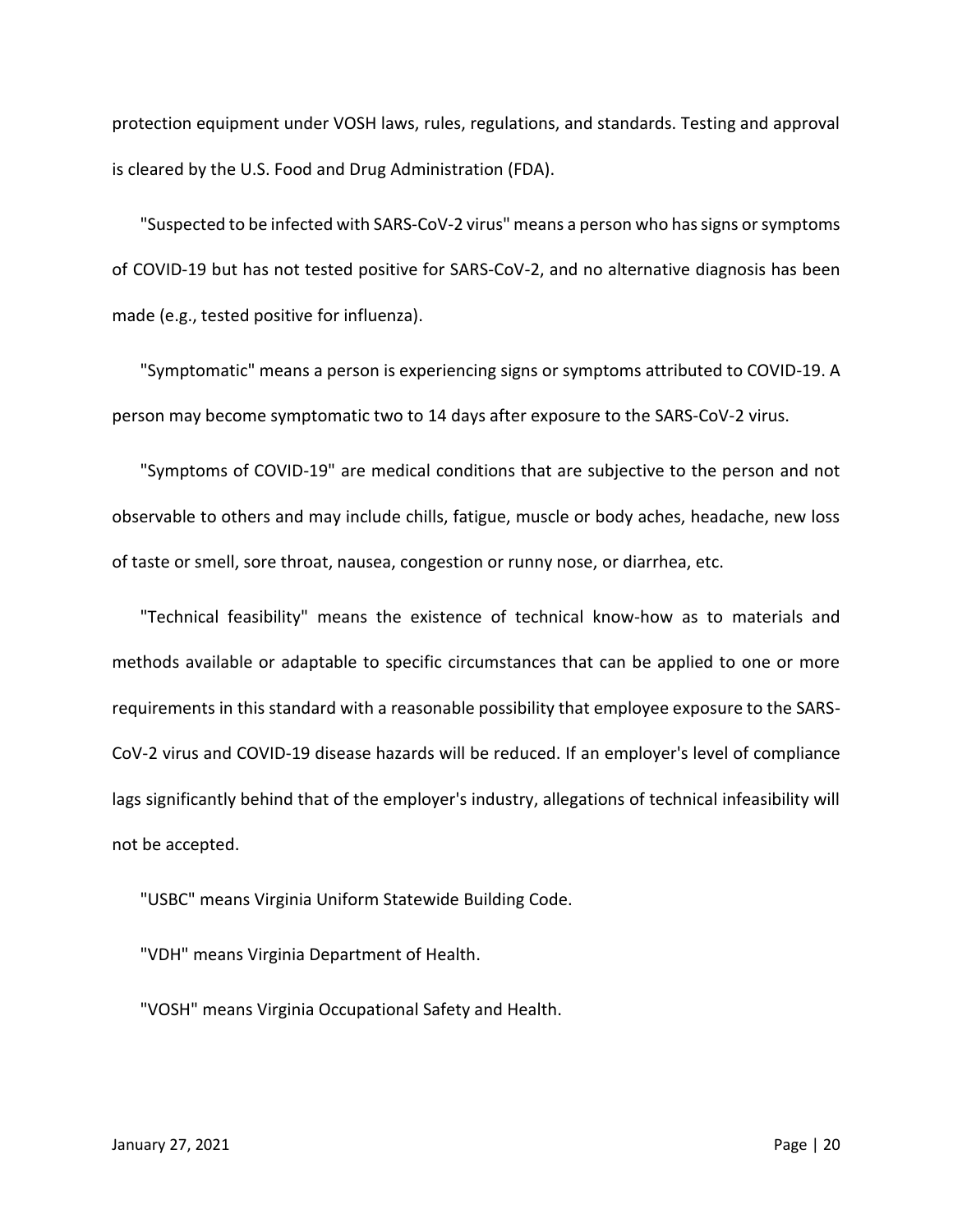"Work practice control" means a type of administrative control by which the employer modifies the manner in which the employee performs assigned work. Such modification may result in a reduction of exposure to SARS-CoV-2 virus and COVID-19 disease related workplace hazards and job tasks through such methods as changing work habits, improving sanitation and hygiene practices, or making other changes in the way the employee performs the job.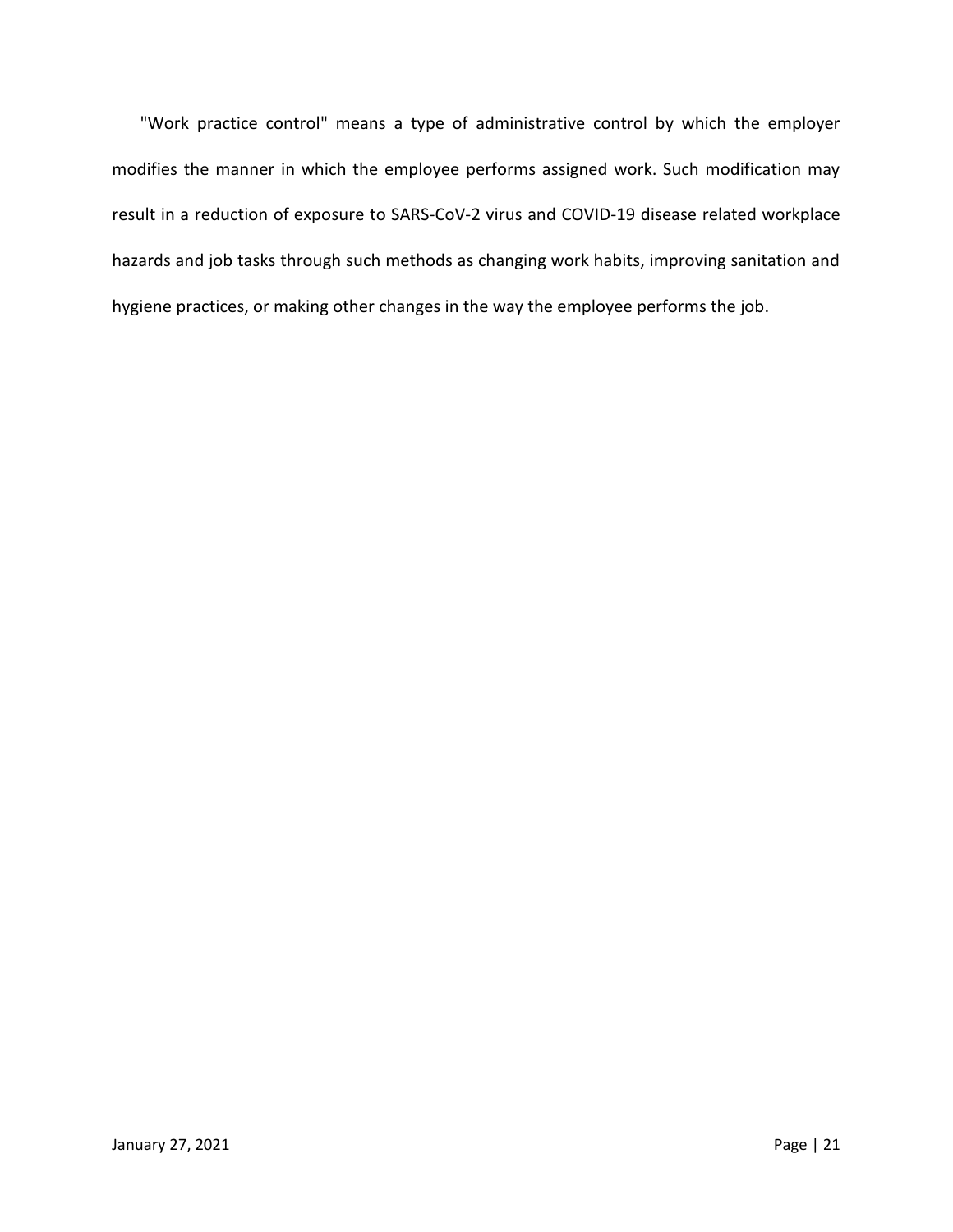#### **16VAC25-220-40. Mandatory requirements for all employers.**

A. Employers shall ensure compliance with the requirements in this section to protect employees in all exposure risk levels from workplace exposure to the SARS-CoV-2 virus that causes the COVID-19 disease.

B. Exposure assessment and determination, notification requirements, and employee access to exposure and medical records.

1. Employers shall assess their workplace for hazards and job tasks that can potentially expose employees to the SARS-CoV-2 virus or COVID-19 disease. Employers shall classify each job task according to the hazards employees are potentially exposed to and ensure compliance with the applicable sections of this standard for very high, high, medium, or lower risk levels of exposure. Tasks that are similar in nature and expose employees to the same hazard may be grouped for classification purposes.

2. Employers shall inform employees of the methods of and encourage employees to selfmonitor for signs and symptoms of COVID-19 if employees suspect possible exposure or are experiencing signs or symptoms of illness.

3. Serological testing, also known as antibody testing, is a test to determine if persons have been infected with SARS-CoV-2 virus. It has not been determined that persons who test positive for the presence of antibodies by serological testing are immune from infection.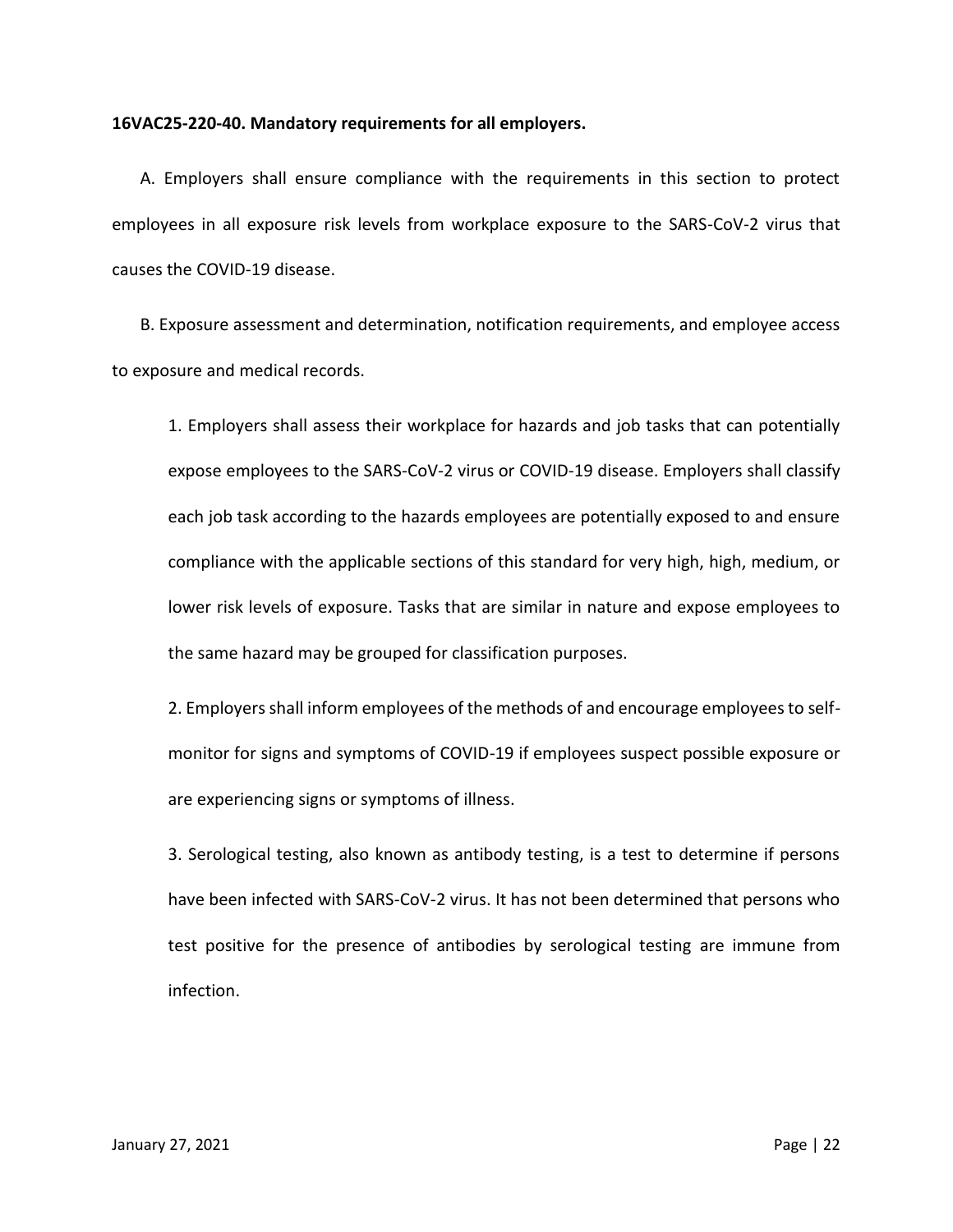a. Serologic test results shall not be used to make decisions about returning employees to work who were previously classified as known or suspected to be infected with the SARS-CoV-2 virus.

b. Serologic test results shall not be used to make decisions concerning employees who were previously classified as known or suspected to be infected with the SARS-CoV-2 virus about grouping, residing in, or being admitted to congregate settings, such as schools, dormitories, etc.

4. Employers shall develop and implement policies and procedures for employees to report when they are experiencing signs or symptoms consistent with COVID-19, and no alternative diagnosis has been made (e.g., tested positive for influenza). Such employees shall be designated by the employer as "suspected to be infected with SARS-CoV-2 virus."

5. Employers shall not permit employees or other persons known or suspected to be infected with SARS-CoV-2 virus to report to or remain at the work site or engage in work at a customer or client location until cleared for return to work (see subsection C of this section). Nothing in this standard shall prohibit an employer from permitting an employee known or suspected to be infected with SARS-CoV-2 virus from engaging in teleworking or other form of work isolation that would not result in potentially exposing other employees to the SARS-CoV-2 virus.

6. Employers shall discuss with subcontractors and companies that provide contract or temporary employees the importance and requirement to exclude from work employees or other persons (e.g., volunteers) who are known or suspected to be infected with the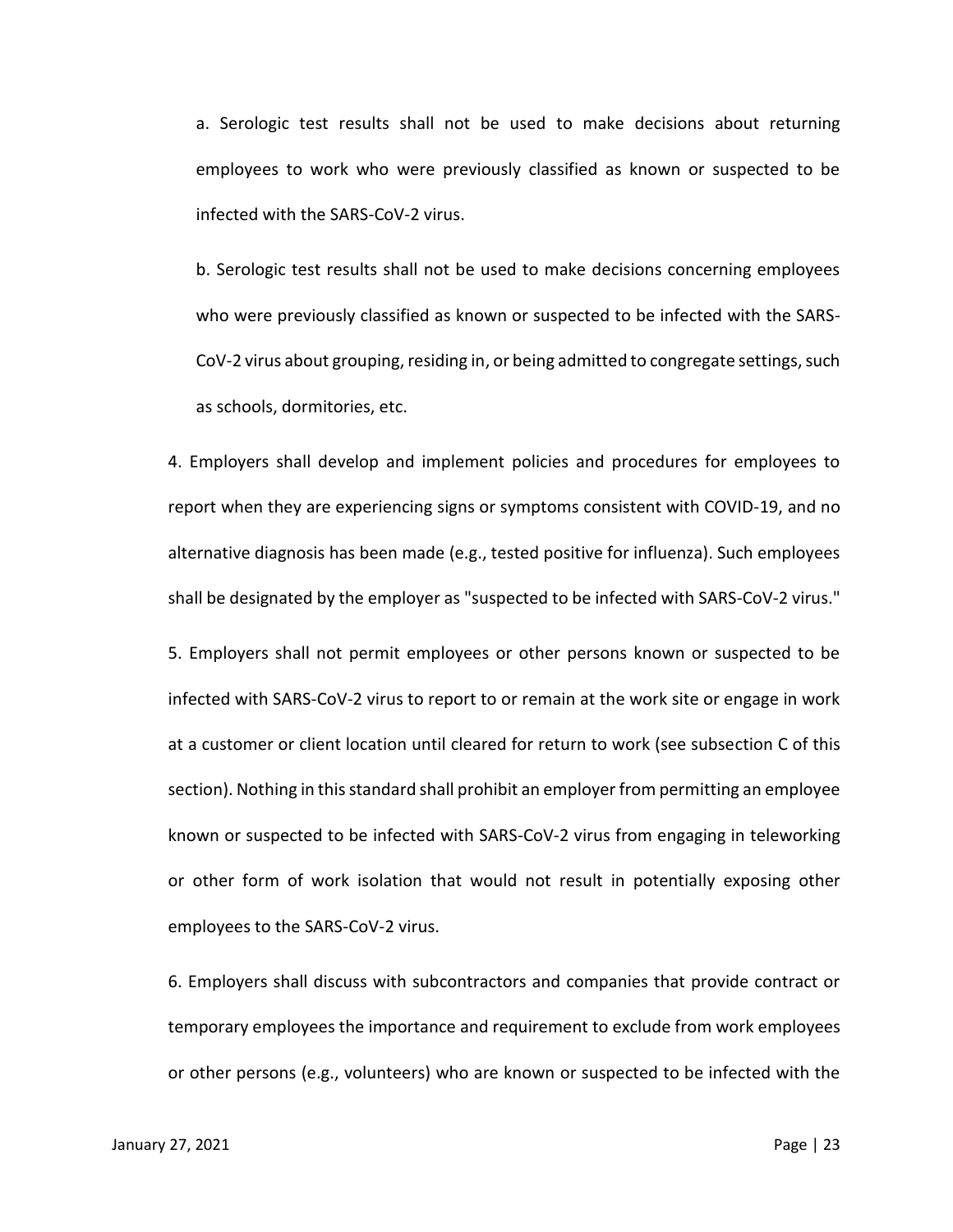SARS-CoV-2 virus. Subcontractor, contract, or temporary employees known or suspected to be infected with the SARS-CoV-2 virus shall not report to or be allowed to remain at the work site until cleared for return to work. Subcontractors shall not allow their employees known or suspected to be infected with the SARS-CoV-2 virus to report to or be allowed to remain at work or on a job site until cleared for return to work.

7. To the extent permitted by law, including HIPAA, employers shall establish a system to receive reports of positive SARS-CoV-2 tests by employees, subcontractors, contract employees, and temporary employees (excluding patients hospitalized on the basis of being known or suspected to be infected with SARS-CoV-2 virus) present at the place of employment within two days prior to symptom onset (or positive test if the employee is asymptomatic) until 10 days after onset (or positive test). Employers shall notify:

a. The employer's own employees who may have been exposed, within 24 hours of discovery of the employees' possible exposure, while keeping confidential the identity of the person known to be infected with SARS-CoV-2 virus in accordance with the requirements of the Americans with Disabilities Act (ADA) and other applicable federal and Virginia laws and regulations;

b. In the same manner as subdivision 7 a of this subsection, other employers whose employees were present at the work site during the same time period;

c. In the same manner as subdivision 7 a of this subsection, the building or facility owner. The building or facility owner will require all employer tenants to notify the owner of the occurrence of a SARS-CoV-2-positive test for any employees or residents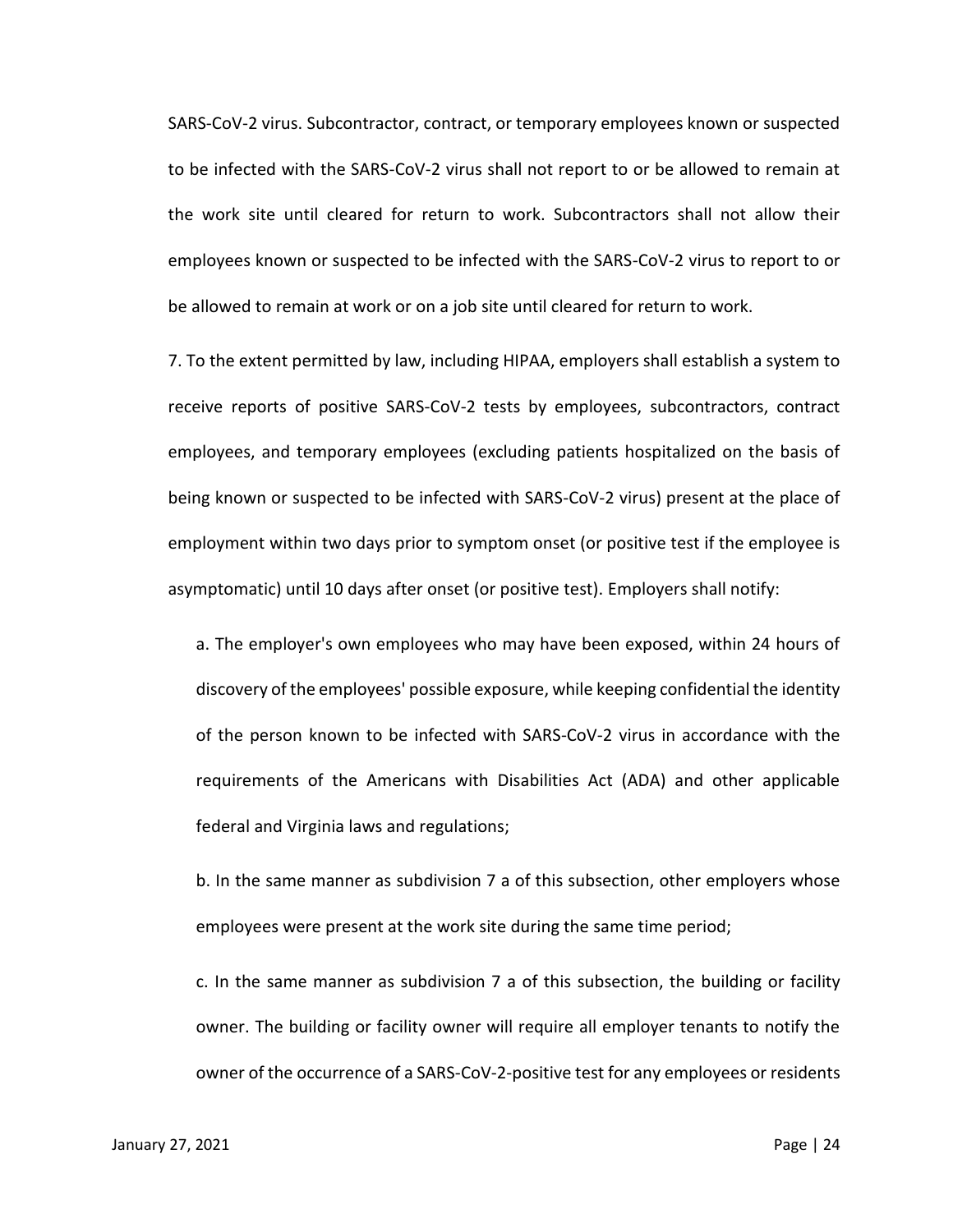in the building. This notification will allow the owner to take the necessary steps to sanitize the common areas of the building. In addition, the building or facility owner will notify all employer tenants in the building that one or more cases have been discovered and the floor or work area where the case was located. The identity of the individual will be kept confidential in accordance with the requirements of the Americans with Disabilities Act (ADA) and other applicable federal and Virginia laws and regulations;

d. The Virginia Department of Health during a declaration of an emergency by the Governor pursuant to § 44-146.17 of the Code of Virginia. Every employer as defined by § 40.1-2 of the Code of Virginia shall report to the Virginia Department of Health (VDH) when the work site has had two or more confirmed cases of COVID-19 of its own employees present at the place of employment within a 14-day period testing positive for SARS-CoV-2 virus during that 14-day time period. Employers shall make such a report in a manner specified by VDH, including name, date of birth, and contact information of each case, within 24 hours of becoming aware of such cases. Employers shall continue to report all cases until the local health department has closed the outbreak. After the outbreak is closed, subsequent identification of two or more confirmed cases of COVID-19 during a declared emergency shall be reported, as required by this subdivision B 7 d. The following employers are exempt from this provision because of separate outbreak reporting requirements contained in 12VAC5- 90-90: any residential or day program, service, or facility licensed or operated by any agency of the Commonwealth, school, child care center, or summer camp; and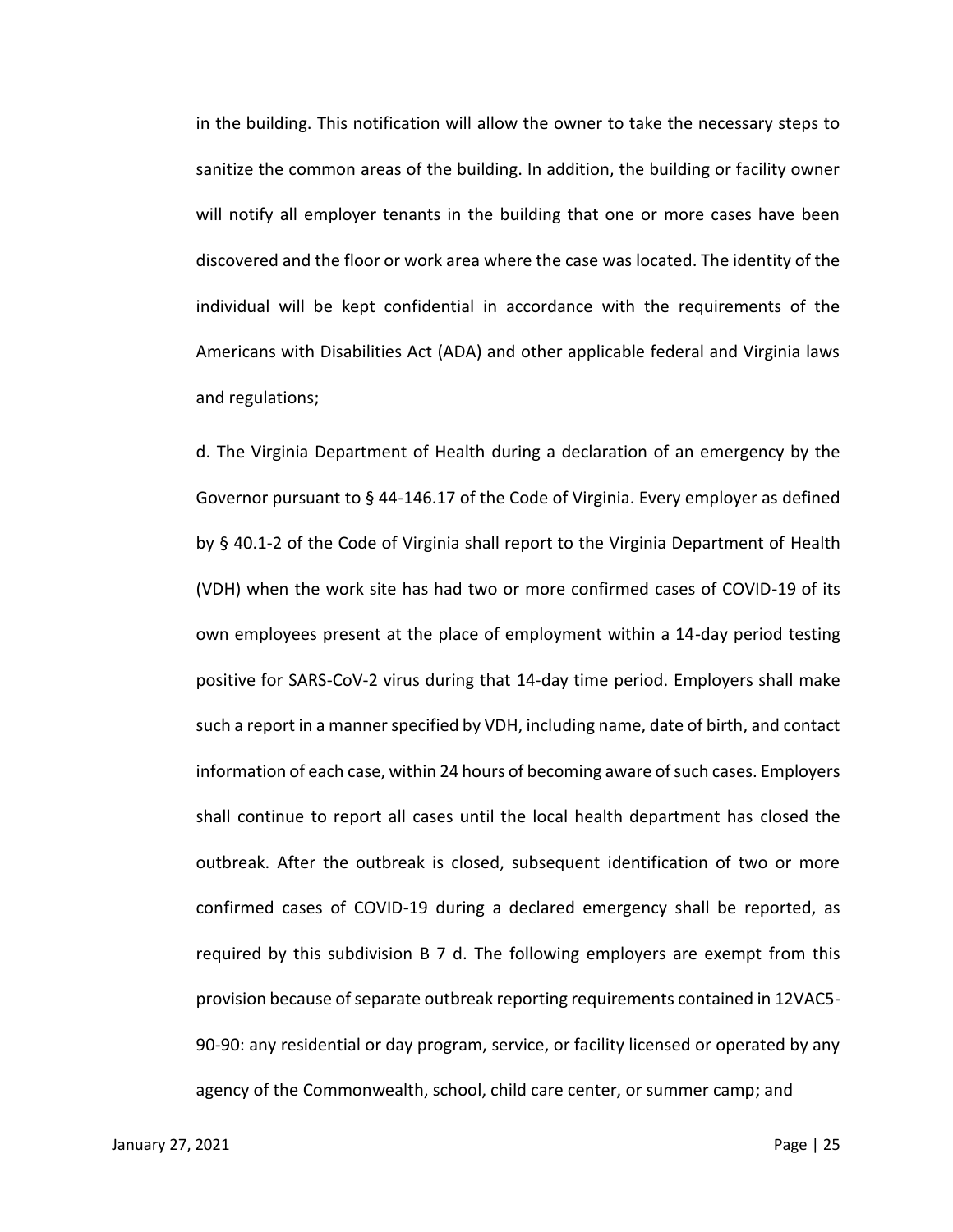e. The Virginia Department of Labor and Industry within 24 hours of the discovery of three or more of its own employees present at the place of employment within a 14 day period testing positive for SARS-CoV-2 virus during that 14-day time period. A reported positive SARS-CoV-2 test does not need to be reported more than once and will not be used for the purpose of identifying more than one grouping of three or more cases, or more than one 14-day period.

8. Employers shall ensure employee access to the employee's own SARS-CoV-2 virus and COVID-19 disease related exposure and medical records in accordance with the standard applicable to its industry. Employers in the agriculture, public sector marine terminal, and public sector longshoring industries shall ensure employees' access to the employees' own SARS-CoV-2 virus and COVID-19 disease related exposure and medical records in accordance with 16VAC25-90-1910.1020, Access to Employee Exposure and Medical Records.

C. Return to work. Employers shall develop and implement policies and procedures for employees known or suspected to be infected with the SARS-CoV-2 virus to return to work.

1. Symptomatic employees known or suspected to be infected with the SARS-CoV-2 virus are excluded from returning to work until all three of the following conditions have been met:

a. The employee is fever-free (below 100.0° F) for at least 24 hours, without the use of fever-reducing medications;

b. Respiratory symptoms, such as cough and shortness of breath have improved; and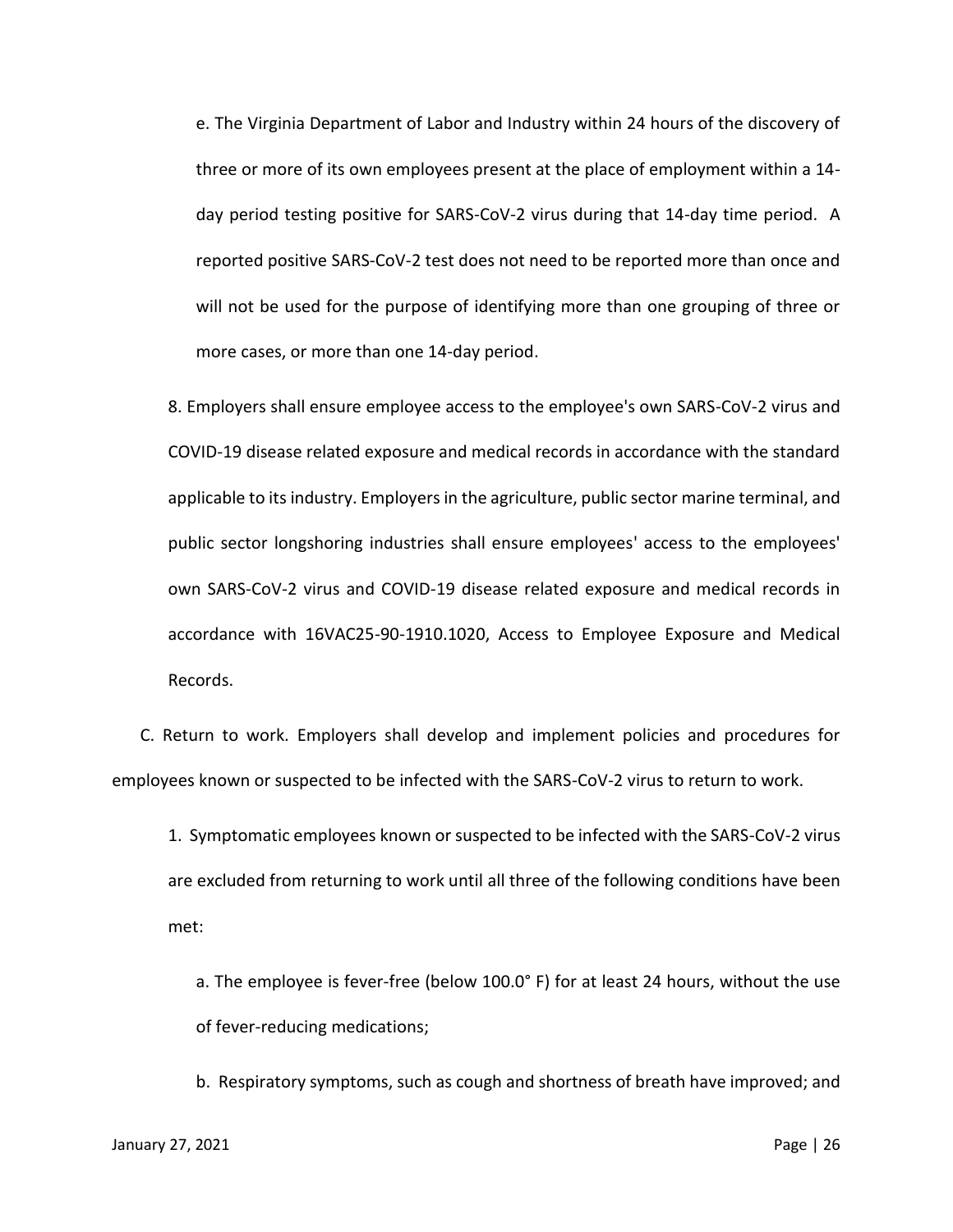c. At least 10 days have passed since symptoms first appeared.

However, a limited number of employees with severe illness may produce replicationcompetent virus beyond 10 days that may warrant extending duration of isolation for up to 20 days after symptom onset. Employees who are severely immunocompromised may require testing to determine when they can return to work, and the employer shall consider consultation with infection control experts. VOSH will consult with VDH when identifying severe employee illnesses that may warrant extended duration of isolation or severely immunocompromised employees required to undergo testing.

2. Employees known to be infected with SARS-CoV-2 who never develop signs or symptoms are excluded from returning to work until 10 days after the date of their first positive RT-PCR test for SARS-CoV-2 RNA.

3. For purposes of this section, COVID-19 testing is considered a "medical examination" under § 40.1-28 of the Code of Virginia. Employers shall not require employees to pay for the cost of COVID-19 testing for return to work determinations. If an employer's health insurance covers the entire cost of COVID-19 testing, use of the insurance coverage would not be considered a violation of this subdivision C 3.

D. Unless otherwise provided in this standard, employers shall establish and implement policies and procedures that ensure employees observe physical distancing while on the job and during paid breaks on the employer's property, including policies and procedures that:

1. Use verbal announcements, signage, or visual cues to promote physical distancing.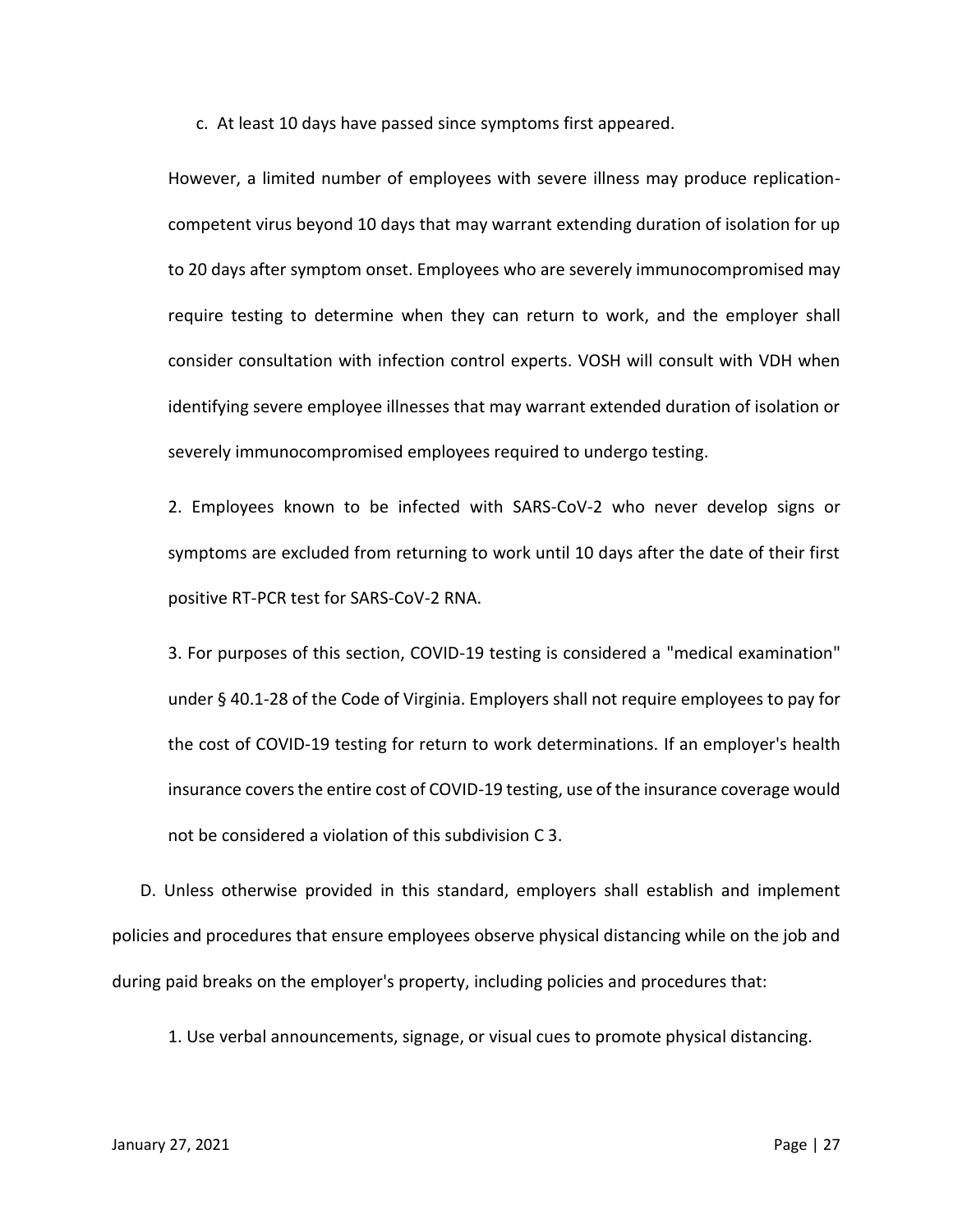2. Decrease worksite density by limiting non-employee access to the place of employment or restrict access to only certain workplace areas to reduce the risk of exposure. An employer's compliance with occupancy limits contained in any applicable Virginia executive order or order of public health emergency will constitute compliance with the requirements in this subsection.

E. Access to common areas, breakrooms, or lunchrooms shall be closed or controlled. If the nature of an employer's work or the work area does not allow employees to consume meals in the employee's workspace while observing physical distancing, an employer may designate, reconfigure, and alternate usage of spaces where employees congregate, including lunch and break rooms, locker rooms, time clocks, etc., with controlled access, provided the following conditions are met:

1. At the entrance of the designated common area or room, employers shall clearly post the policy limiting the occupancy of the space and requirements for physical distancing, hand washing and hand sanitizing, and cleaning and disinfecting of shared surfaces.

2. Employers shall limit occupancy of the designated common area or room so that occupants can maintain physical distancing from each other. Employers shall enforce the occupancy limit.

3. Employees shall be required to clean and disinfect the immediate area in which they were located prior to leaving, or employers may provide for cleaning and disinfecting of the common area or room at regular intervals throughout the day and between shifts of employees using the same common area or room (i.e., where an employee or groups of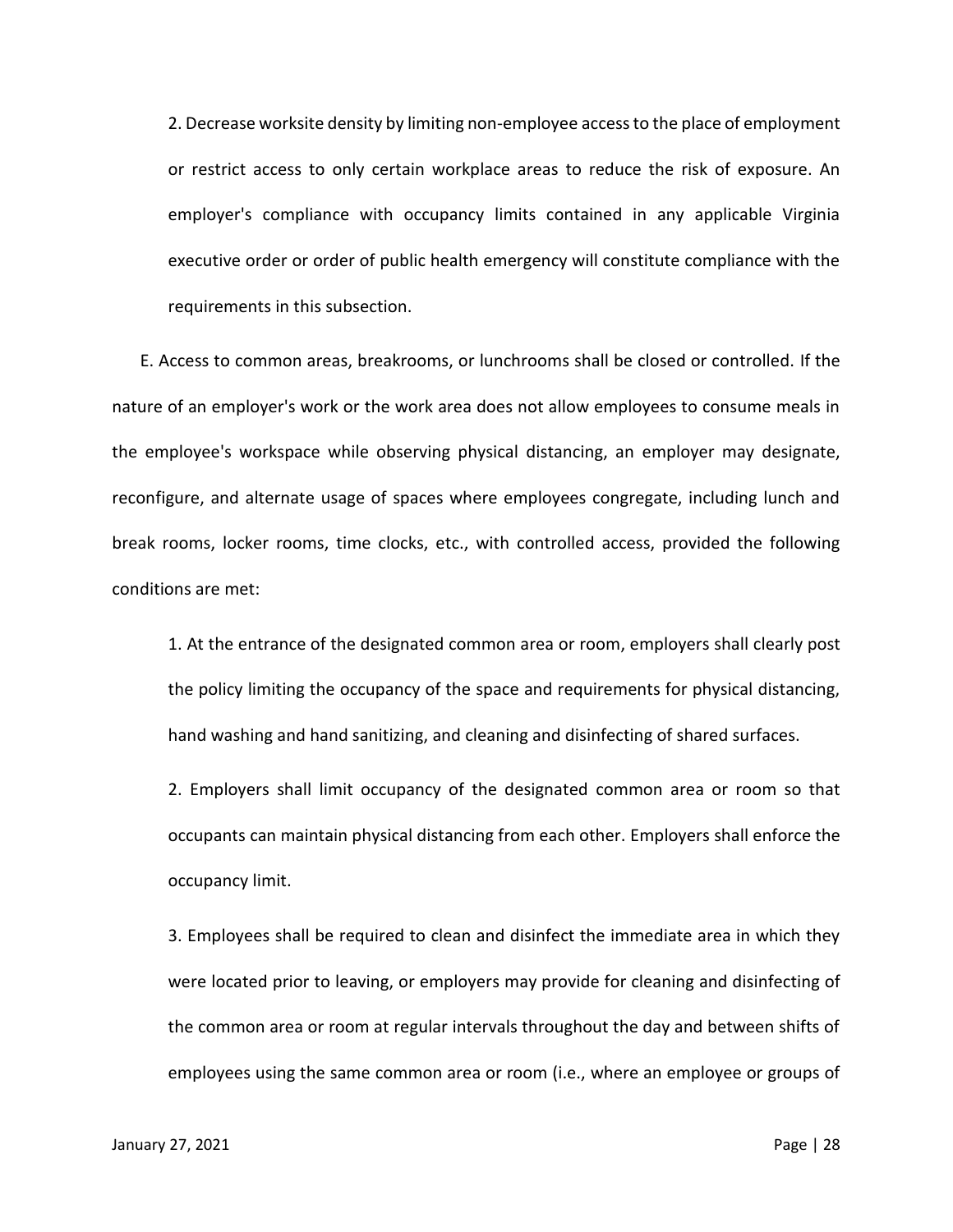employees have a designated lunch period and the common area or room can be cleaned in between occupancies).

4. Handwashing facilities, and hand sanitizer where feasible, are available to employees. Hand sanitizers required for use to protect against SARS-CoV-2 are flammable and use and storage in hot environments can result in a hazard.

F. When multiple employees are occupying a vehicle for work purposes, employers shall use the hierarchy of hazard controls to mitigate the hazards associated with SARS-CoV-2 and COVID-19 to prevent employee exposures in the following order:

1. Eliminate the need for employees to share work vehicles and arrange for alternative means for additional employees to travel to work sites.

2. Provide access to fresh air ventilation (e.g., windows). Do not recirculate cabin air.

3. When physical distancing cannot be maintained, establish procedures to maximize separation between employees during travel (e.g., setting occupancy limits, sitting in alternate seats, etc.).

4. When employees must share work vehicles because no other alternatives are available, employees shall be provided with respiratory protection, such as an N95 filtering face piece respirator. The employer shall ensure compliance with respiratory protection and personal protective equipment standards applicable to the employer's industry.

5. Until adequate supplies of respiratory protection and/or personal protective equipment become readily available for non-medical and non-first responder employers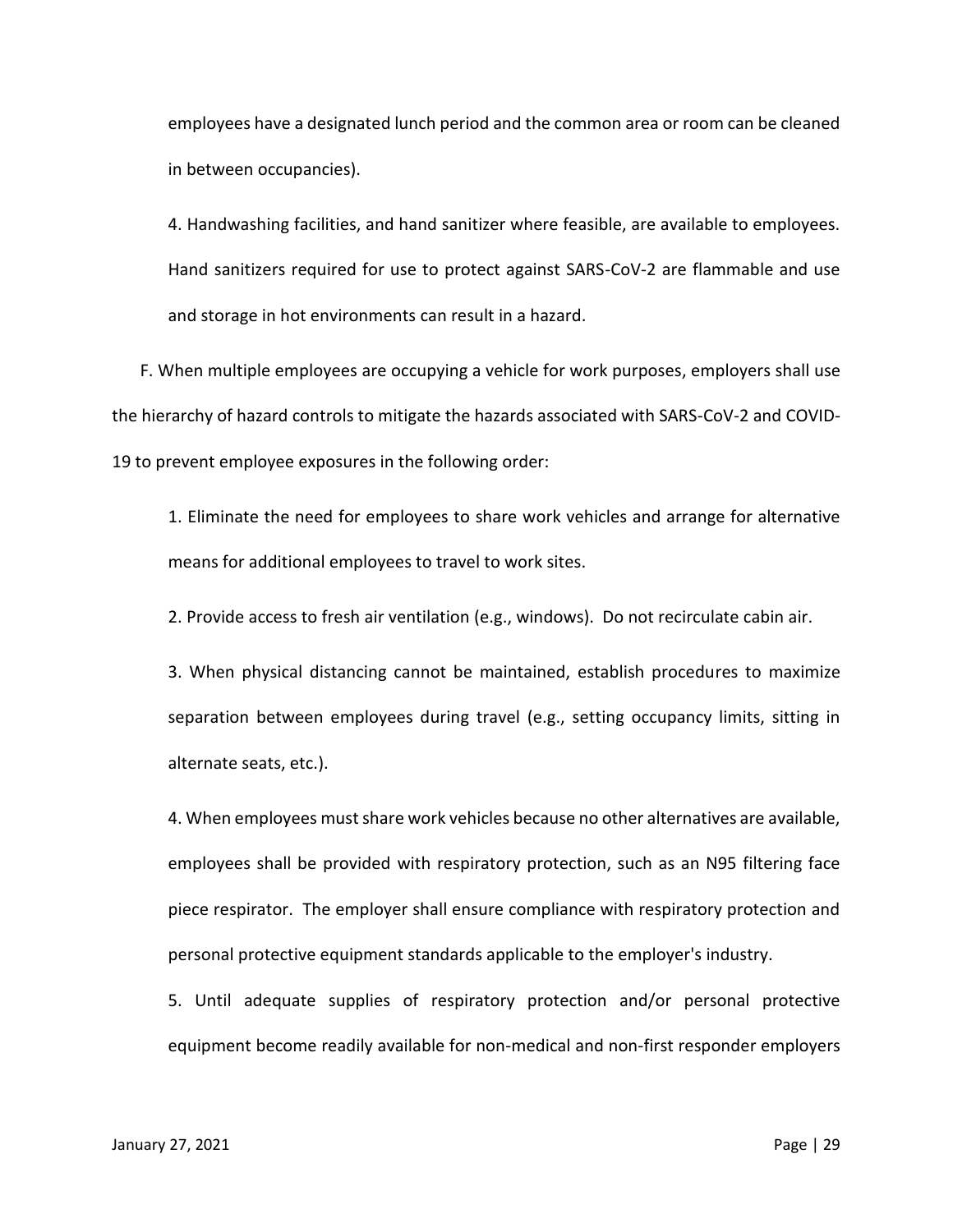and employees, employers shall provide and employees shall wear face coverings while occupying a work vehicle with other employees or persons.

Notwithstanding anything to the contrary in this standard, the Secretary of Commerce and Trade may exercise discretion in the enforcement of an employer's failure to provide PPE required by this standard, if the employer demonstrates that the employer:

a. Is exercising due diligence to come into compliance with such requirement; and

b. Is implementing alternative methods and measures to protect employees that are satisfactory to the Secretary of Commerce and Trade after consultation with the commissioner and the Secretary of Health and Human Services.

G. Where the nature of an employee's work or the work area does not allow the employee to observe physical distancing requirements, employers shall ensure compliance with respiratory protection and personal protective equipment standards applicable to its industry.

H. When it is necessary for employees solely exposed to lower risk hazards or job tasks to have brief contact with others inside six feet (e.g., passing another person in a hallway that does not allow physical distancing of six feet), a face covering is required.

I. When required by this standard, face coverings shall be worn over the wearer's nose and mouth and extend under the chin.

J. Nothing in this standard shall require the use of a respirator, surgical/medical procedure mask, or face covering by any employee for whom doing so would be contrary to the employee's health or safety because of a medical condition; however, nothing in this standard shall negate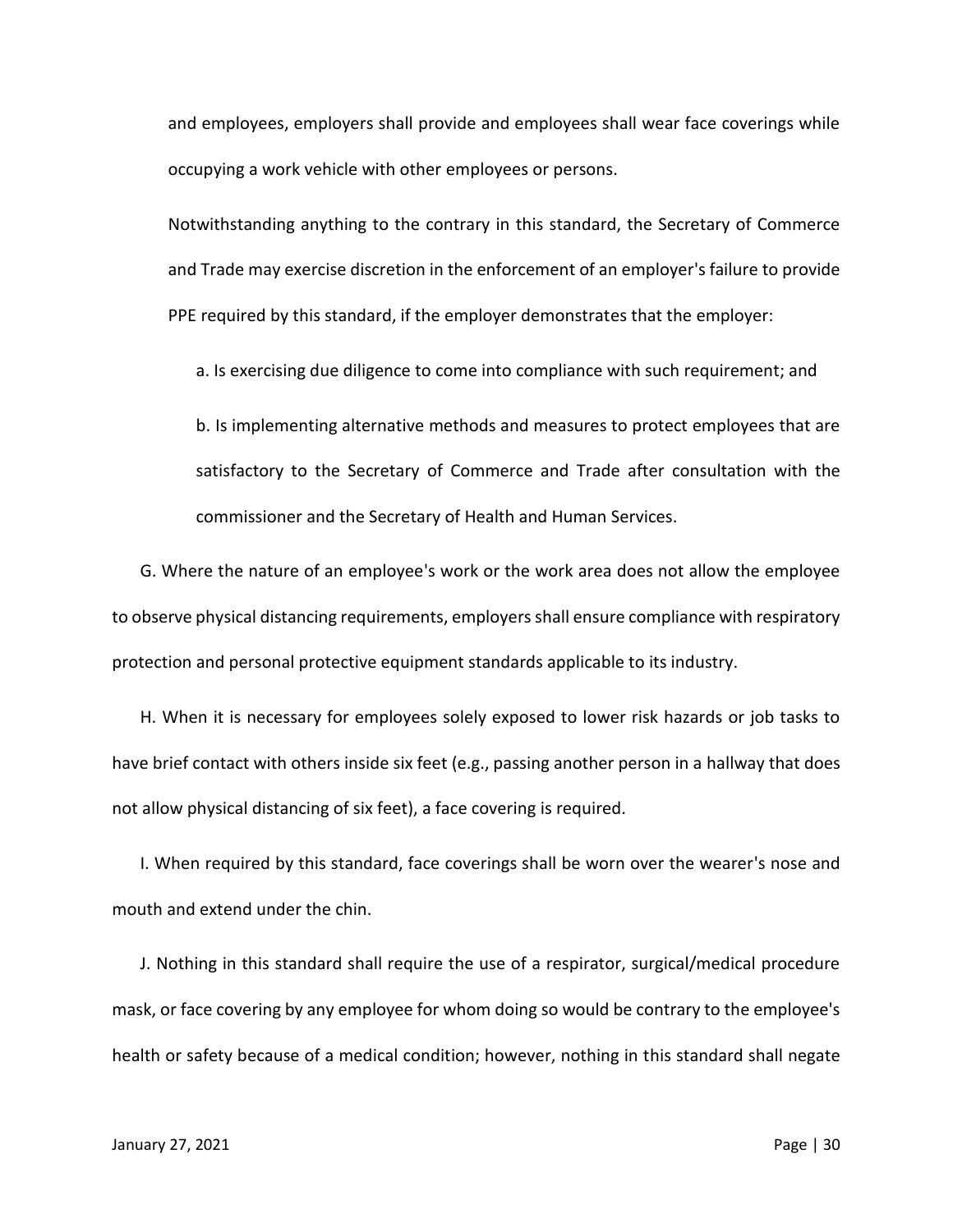an employer's obligations to comply with personal protective equipment and respiratory protection standards applicable to its industry.

1. Although face shields are not considered a substitute for face coverings as a method of source control and not used as a replacement for face coverings among people without medical contraindications, face shields may provide some level of protection against contact with respiratory droplets. In situations where a face covering cannot be worn due to medical contraindications, employers shall provide and employees shall wear either:

a. A face shield that wraps around the sides of the wearer's face and extends below the chin; or

b. A hooded face shield.

2. To the extent feasible, employees wearing face shields in accordance with this subsection shall observe physical distancing requirements in this standard.

3. Face shield wearers shall wash their hands before and after removing the face shield and avoid touching their eyes, nose, and mouth when removing it.

4. Disposable face shields shall only be worn for a single use and disposed of according to manufacturer instructions.

5. Reusable face shields shall be cleaned and disinfected after each use according to manufacturer instructions.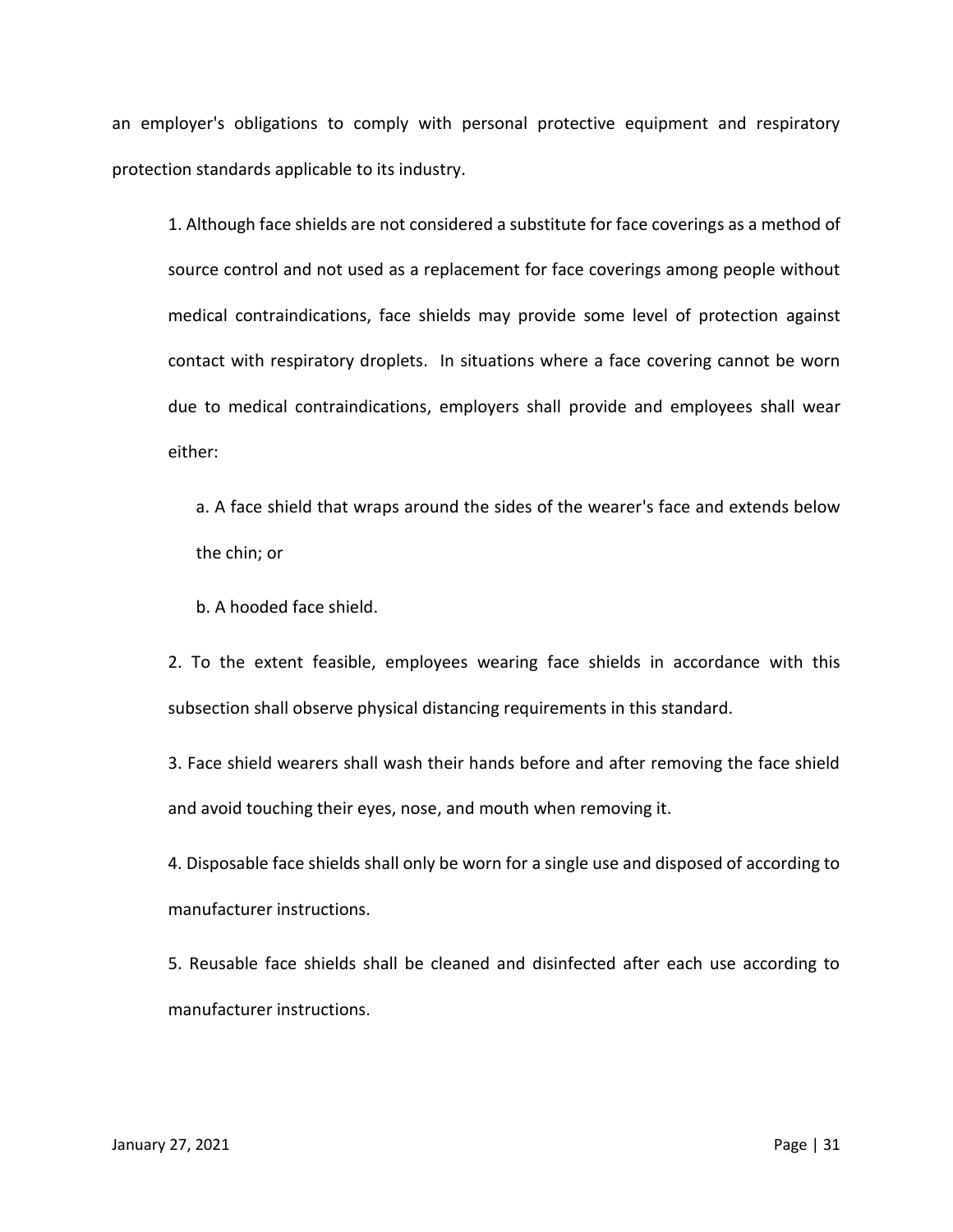K. Requests to the Department of Labor and Industry for religious waivers from the required use of respirators, surgical/medical procedure masks, or face coverings will be handled in accordance with the requirements of applicable federal and state law, standards, regulations and the U.S. and Virginia Constitutions, after Department of Labor and Industry consultation with the Office of the Attorney General.

L. Sanitation and disinfecting.

1. In addition to the requirements contained in this standard, employers shall comply with the VOSH sanitation standard applicable to its industry.

2. Employees that interact with customers, the general public, contractors, and other persons shall be provided with and immediately use supplies to clean and disinfectant surfaces contacted during the interaction where there is the potential for exposure to the SARS-CoV-2 virus by themselves or other employees.

3. In addition to the requirements contained in this standard, employers shall comply with the VOSH hazard communication standard applicable to the employers' industry for cleaning and disinfecting materials and hand sanitizers.

4. Areas in the place of employment where employees or other persons known or suspected to be infected with the SARS-CoV-2 virus accessed or worked shall be cleaned and disinfected prior to allowing other employees access to the areas. Where feasible, a period of 24 hours will be observed prior to cleaning and disinfecting. This requirement shall not apply if the areas in question have been unoccupied for seven or more days.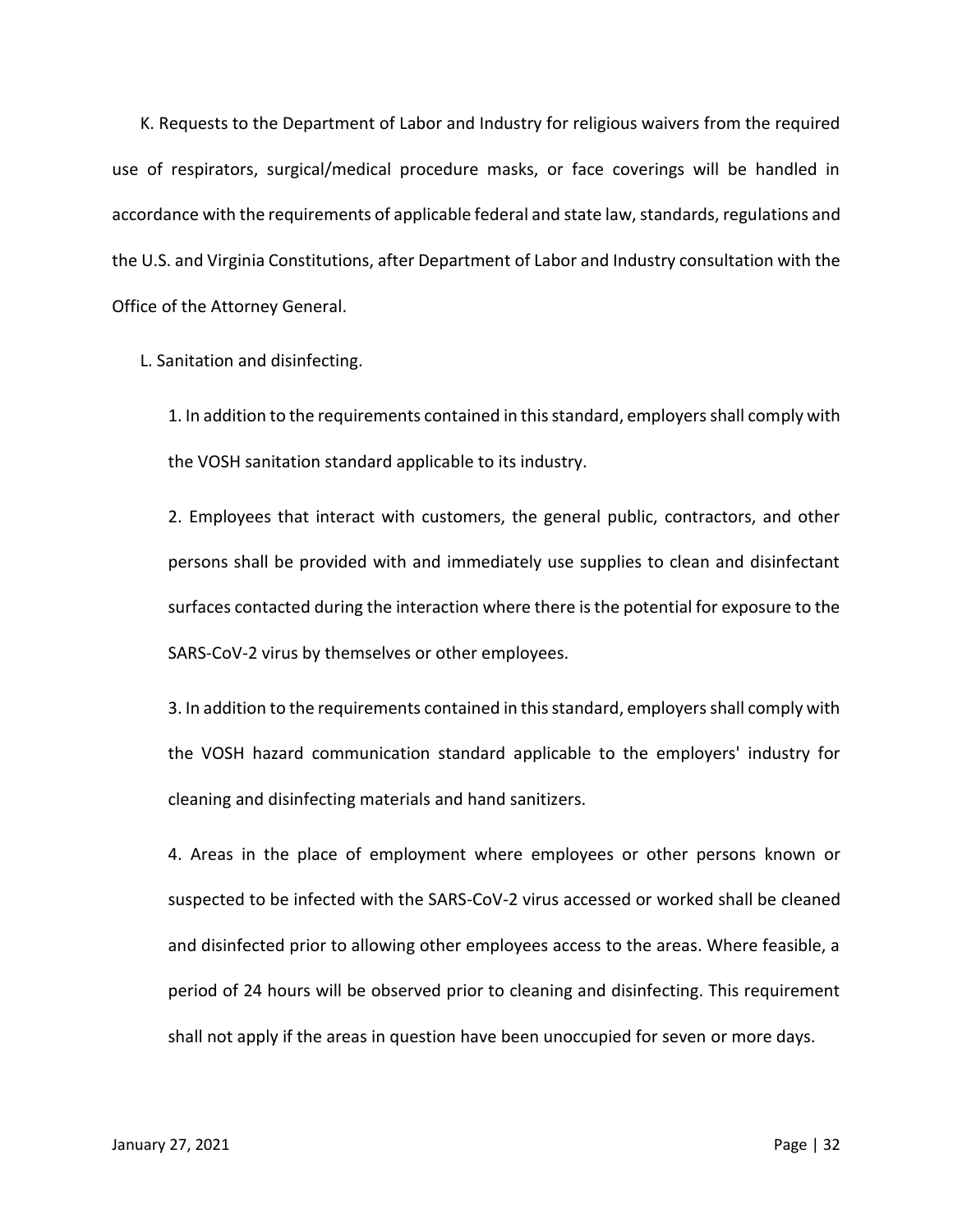5. All common spaces, including bathrooms (including port-a-johns, privies, etc.), frequently touched surfaces, and doors, shall at a minimum be cleaned and disinfected at least once during or at the end of the shift. Where multiple shifts are employed, such spaces shall be cleaned and disinfected no less than once every 12 hours.

6. All shared tools, equipment, workspaces, and vehicles shall be cleaned and disinfected prior to transfer from one employee to another.

7. Employers shall ensure that cleaning and disinfecting products are readily available to employees to accomplish the required cleaning and disinfecting. In addition, employers shall ensure use of only disinfecting chemicals and products indicated in the Environmental Protection Agency (EPA) List N for use against SARS-CoV-2, or non-EPAregistered disinfectants that otherwise meet the EPA criteria for use against SARS-CoV-2.

8. Employers shall ensure that the manufacturer's instructions for use of all disinfecting chemicals and products are complied with (e.g., concentration, application method, contact time, PPE, etc.).

9. Employees shall have easy, frequent access and permission to use soap and water, and hand sanitizer where feasible, for the duration of work. Employees assigned to a work station where job tasks require frequent interaction inside six feet with other persons shall be provided with hand sanitizer where feasible at the employees work station.

10. Mobile crews shall be provided with hand sanitizer where feasible for the duration of work at a work site or client or customer location and shall have transportation immediately available to nearby toilet facilities and handwashing facilities that meet the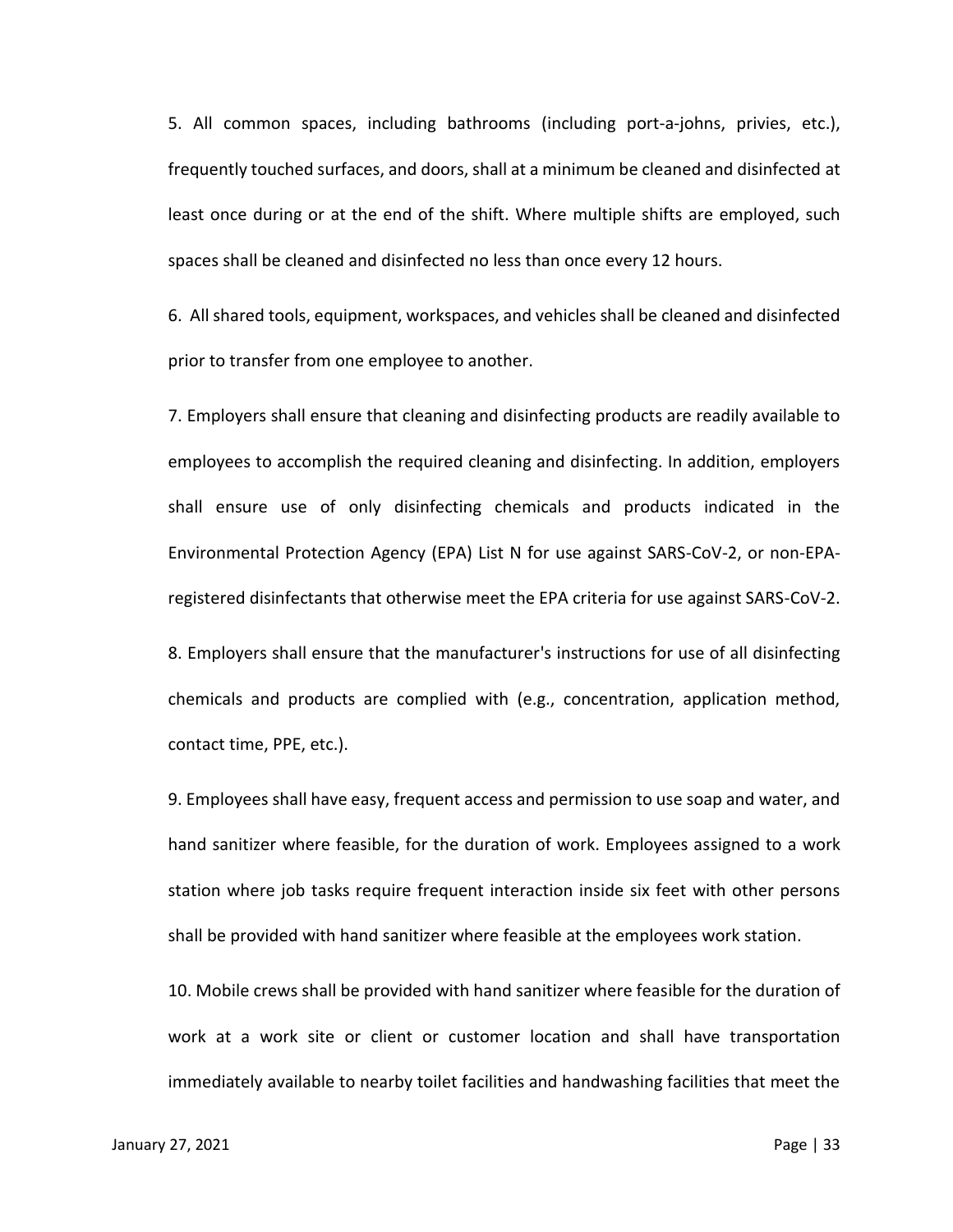requirements of VOSH laws, standards, and regulations dealing with sanitation. Hand sanitizers required for use to protect against SARS-CoV-2 are flammable, and use and storage in hot environments can result in a hazard.

11. It is recognized that various hazards or job tasks at the same place of employment can be designated as very high, high, medium, or lower as presenting potential exposure risk for purposes of application of the requirements of this standard. In situations other than emergencies, employers shall ensure that protective measures are put in place to prevent cross-contamination between tasks, areas, and personnel.

M. Unless otherwise provided in this standard, when engineering, work practice, and administrative controls are not feasible or do not provide sufficient protection, employers shall provide personal protective equipment to their employees and ensure the equipment's proper use in accordance with VOSH laws, standards, and regulations applicable to personal protective equipment, including respiratory protection equipment.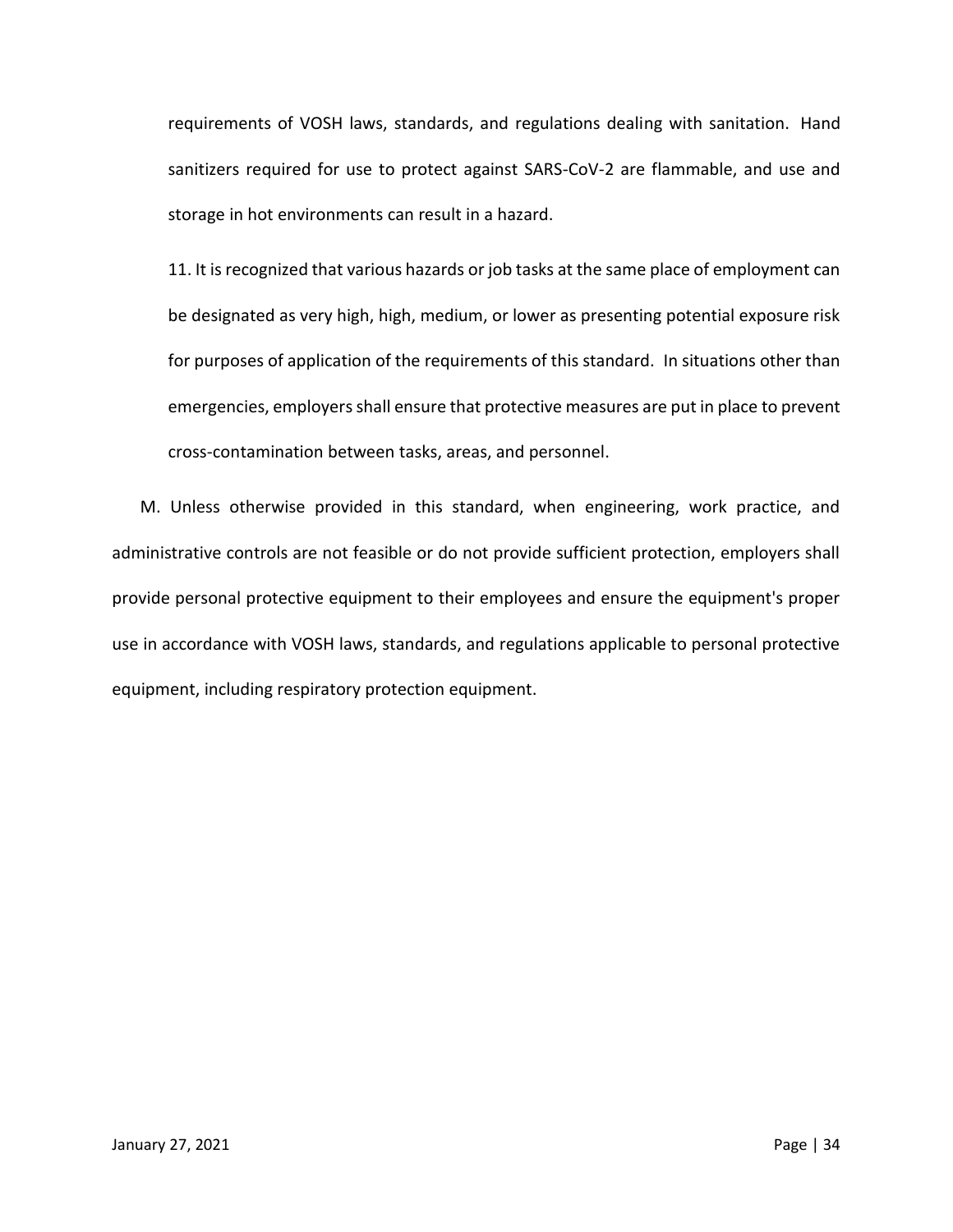**16VAC25-220-50. Requirements for hazards or job tasks classified as very high or high exposure risk.**

A. The requirements in this section for employers with hazards or job tasks classified as very high or high exposure risk apply in addition to requirements contained in 16VAC25-220-40, 16VAC25-220-70, and 16VAC25-220-80.

B. Engineering controls.

1. Employers shall ensure that appropriate air-handling systems under their control:

a. Are installed and maintained in accordance with the USBC and manufacturer's instructions in healthcare facilities and other places of employment treating, caring for, or housing persons known or suspected to be infected with the SARS-CoV-2 virus; and

b. Where feasible and within the design parameters of the system, are utilized as follows:

(1) Increase total airflow supply to occupied spaces provided that a greater hazard is not created (e.g., airflow that is increased too much may make doors harder to open or may blow doors open);

(2) In ground transportation settings, use natural ventilation to increase outdoor air dilution of inside air in a manner that will aid in mitigating the spread of SARS-CoV-2 virus and COVID-19 disease transmission to employees, and when environmental conditions and transportation safety and health requirements allow;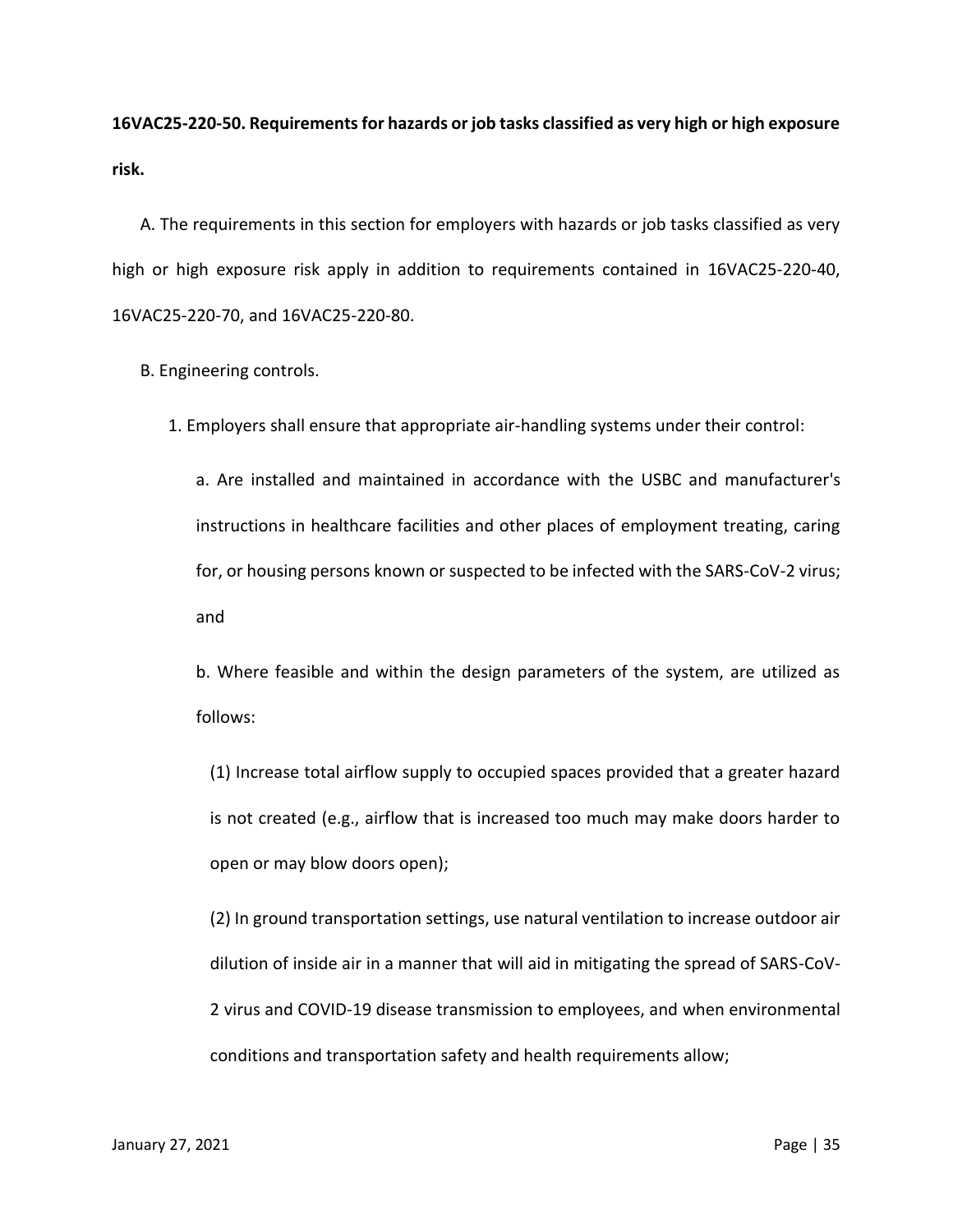(3) Inspect filter housing and racks to ensure appropriate filter fit and check for ways to minimize filter bypass;

(4) Increase air filtration to as high as possible in a manner that will still enable the system to provide airflow rates as the system design requires. Ensure compliance with higher filtration values is allowed by the air handler manufacturer's installation instructions and listing;

(5) Generate clean-to-less-clean air movements by re-evaluating the positioning of supply and exhaust air diffusers and/or dampers and adjusting zone supply and exhaust flow rates to establish measurable pressure differentials;

(6) Have staff work in "clean" ventilation zones that do not include higher-risk areas such as visitor reception or exercise facilities (if open);

(7) Ensure exhaust fans in restroom facilities are functional and operating continuously when the building is occupied;

(8) If the system's design can accommodate such an adjustment and is allowed by the air handler manufacturer's installation instructions and listing, improve central air filtration to MERV-13 and seal edges of the filter to limit bypass; and

(9) Check filters to ensure they are within service life and appropriately installed.

c. Comply with USBC and applicable referenced American Society of Heating, Refrigerating and Air-Conditioning Engineers (ASHRAE) Standards.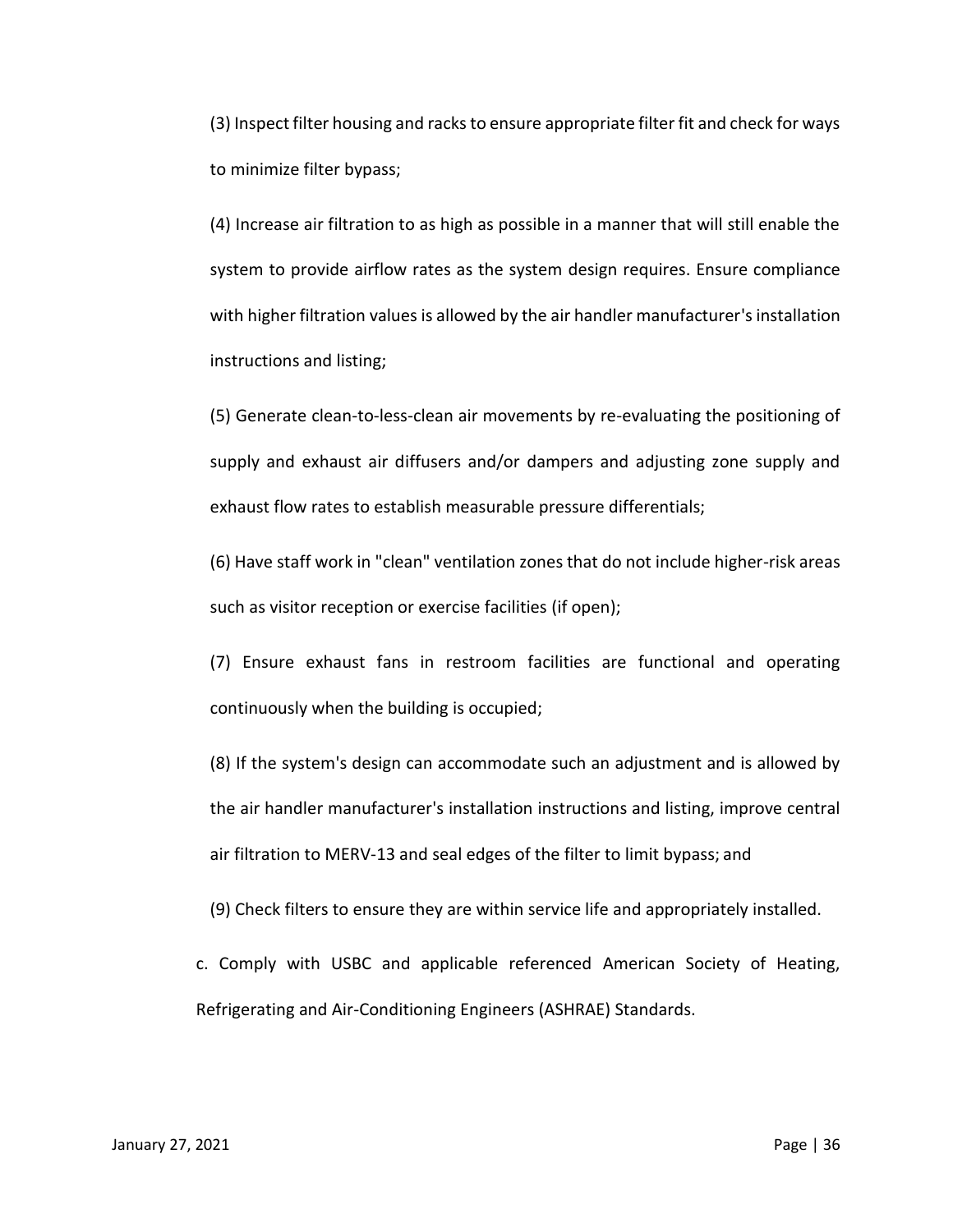2. For employers not covered by subdivision 1 of this subsection, ensure that air-handling systems where installed and under their control are appropriate to address the SARS-CoV-2 virus and COVID-19 disease related hazards and job tasks that occur at the workplace:

a. Are maintained in accordance with the manufacturer's instructions; and

b. Comply with subdivisions 1 b and 1 c of this subsection.

3. Hospitalized patients known or suspected to be infected with the SARS-CoV-2 virus, where feasible and available, shall be placed in airborne infection isolation room (AIIRs).

4. Employers shall use AIIRs when available for performing aerosol-generating procedures on patients with known or suspected to be infected with the SARS-CoV-2 virus.

5. For postmortem activities, employers shall use autopsy suites or other similar isolation facilities when performing aerosol-generating procedures on the bodies of persons known or suspected to be infected with the SARS-CoV-2 virus at the time of their death.

6. Employers shall use special precautions associated with Biosafety Level 3 (BSL-3), as defined by the U.S. Department of Health and Human Services Publication No. (CDC) 21- 1112 Biosafety in Microbiological and Biomedical Laboratories" (Dec. 2009), which is hereby incorporated by reference, when handling specimens from patients or persons known or suspected to be infected with the SARS-CoV-2 virus. Diagnostic laboratories that conduct routine medical testing and environmental specimen testing for COVID-19 are not required to operate at BSL-3.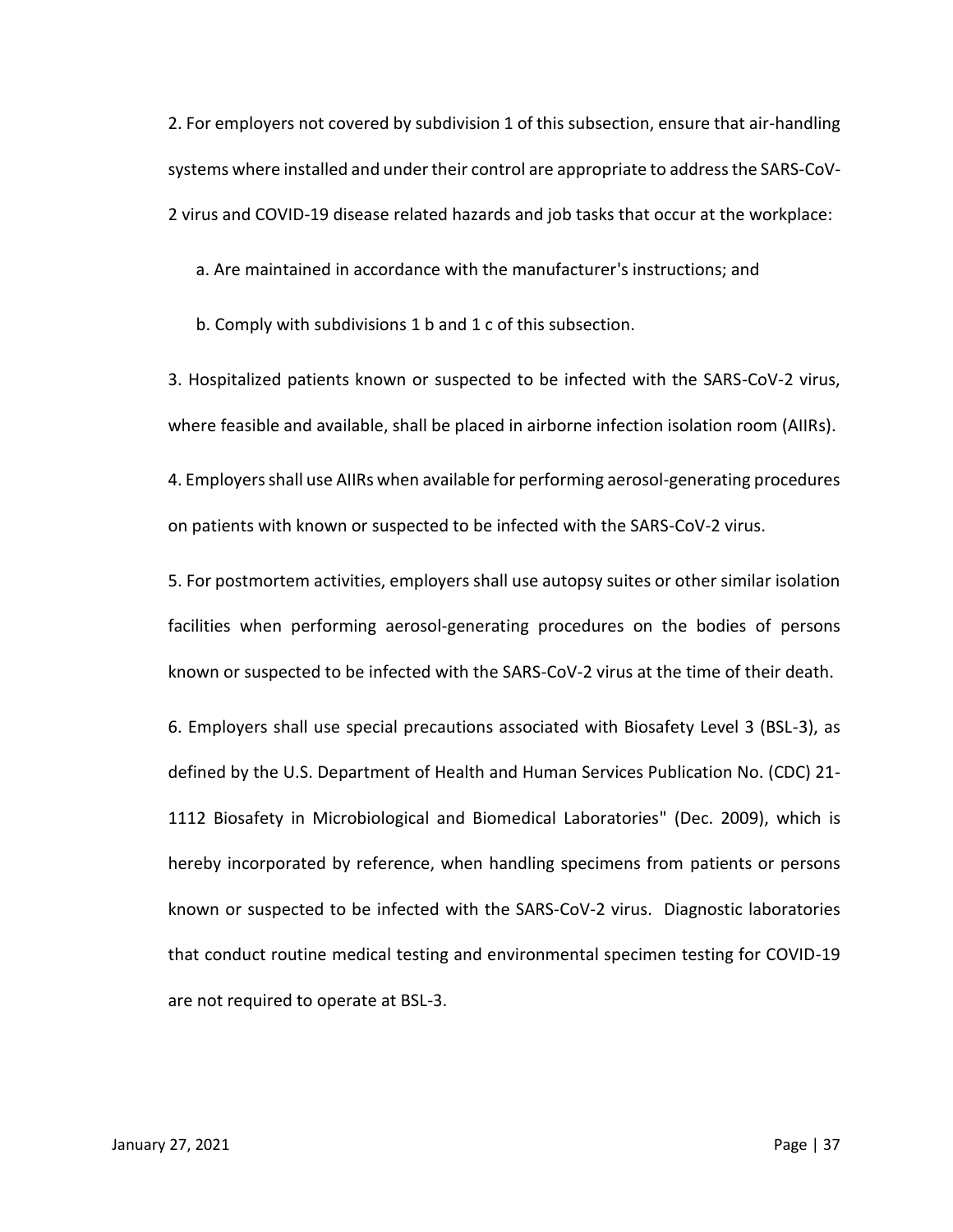7. To the extent feasible, employers shall install physical barriers, (e.g., clear plastic sneeze guards, etc.), where such barriers will aid in mitigating the spread of SARS-CoV-2 virus and COVID-19 disease transmission.

C. Administrative and work practice controls.

1. Prior to the commencement of each work shift, prescreening or surveying shall be required to verify each covered employee does not have signs or symptoms of COVID-19.

2. In health care facilities, employers shall follow existing guidelines and facility standards of practice for identifying and isolating infected persons and for protecting employees.

3. Employers shall limit non-employee access to the place of employment or restrict access to only certain workplace areas to reduce the risk of exposure. An employer's compliance with occupancy limits contained in any applicable Virginia executive order or order of public health emergency will constitute compliance with the requirements of this subdivision C 3.

4. Employers shall post signs requesting patients and family members to immediately report signs or symptoms of respiratory illness on arrival at the health care facility and use disposable face coverings.

5. Employers shall offer enhanced medical monitoring of employees during COVID-19 outbreaks.

6. To the extent feasible, an employer shall ensure that psychological and behavioral support is available to address employee stress at no cost to the employee.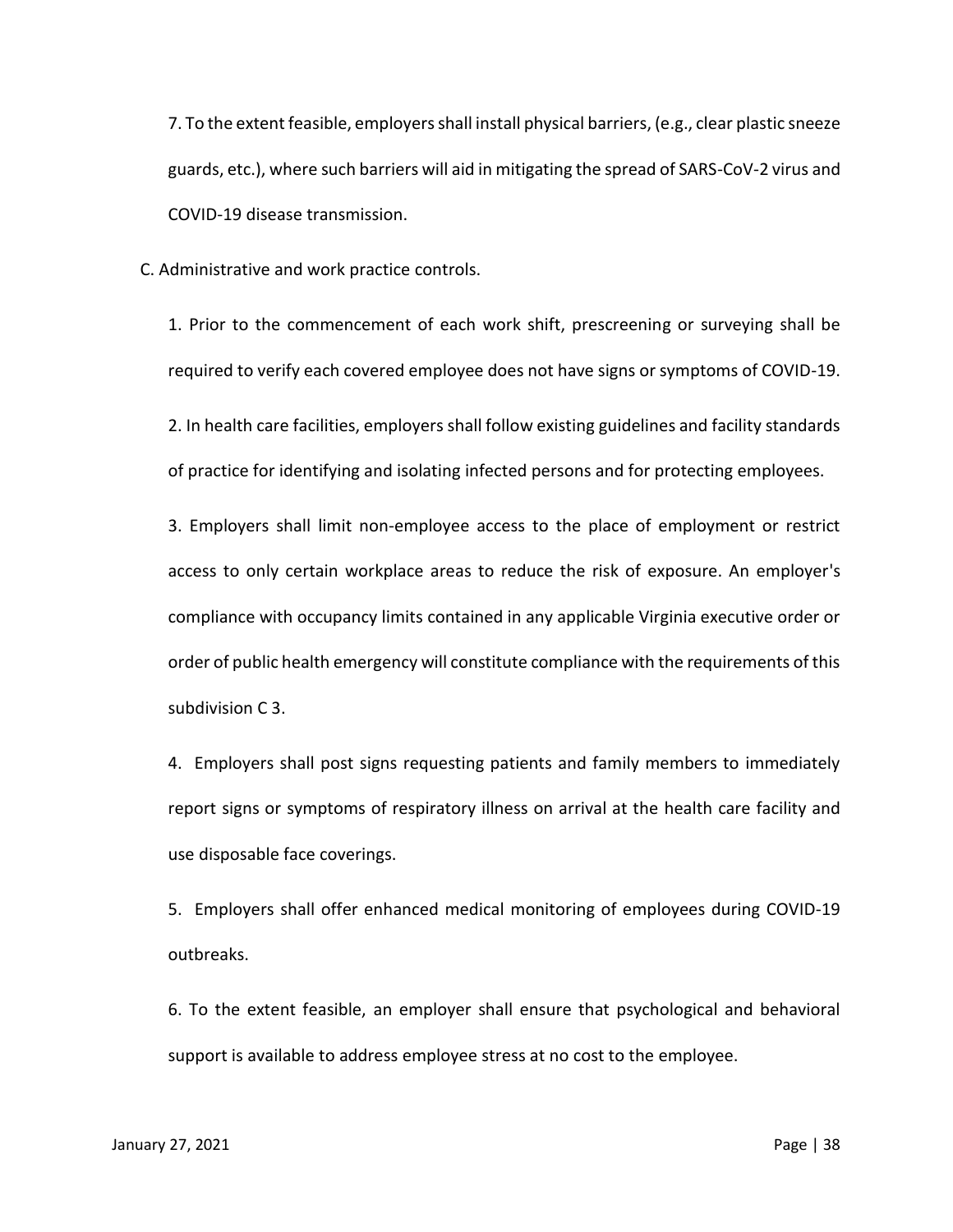7. In health care settings, employers shall provide alcohol-based hand sanitizers containing at least 60% ethanol or 70% isopropanol to employees at fixed work sites and to emergency responders and other personnel for decontamination in the field when working away from fixed work sites.

8. Employers shall provide face coverings to non-employees suspected to be infected with SARS-CoV-2 virus to contain respiratory secretions until the non-employees are able to leave the site (i.e., for medical evaluation and care or to return home).

9. Where feasible, employers shall:

a. Implement flexible work site (e.g., telework).

b. Implement flexible work hours (e.g., staggered shifts).

c. Increase physical distancing between employees at the work site to six feet.

d. Increase physical distancing between employees and other persons to six feet.

e. Implement flexible meeting and travel options (e.g., use telephone or video conferencing instead of in person meetings; postpone non-essential travel or events; etc.).

f. Deliver services remotely (e.g. phone, video, internet, etc.).

g. Deliver products through curbside pick-up.

D. Personal protective equipment (PPE). Employers covered by this section and not otherwise covered by the VOSH Standards for General Industry (16VAC25-90-1910.132), shall comply with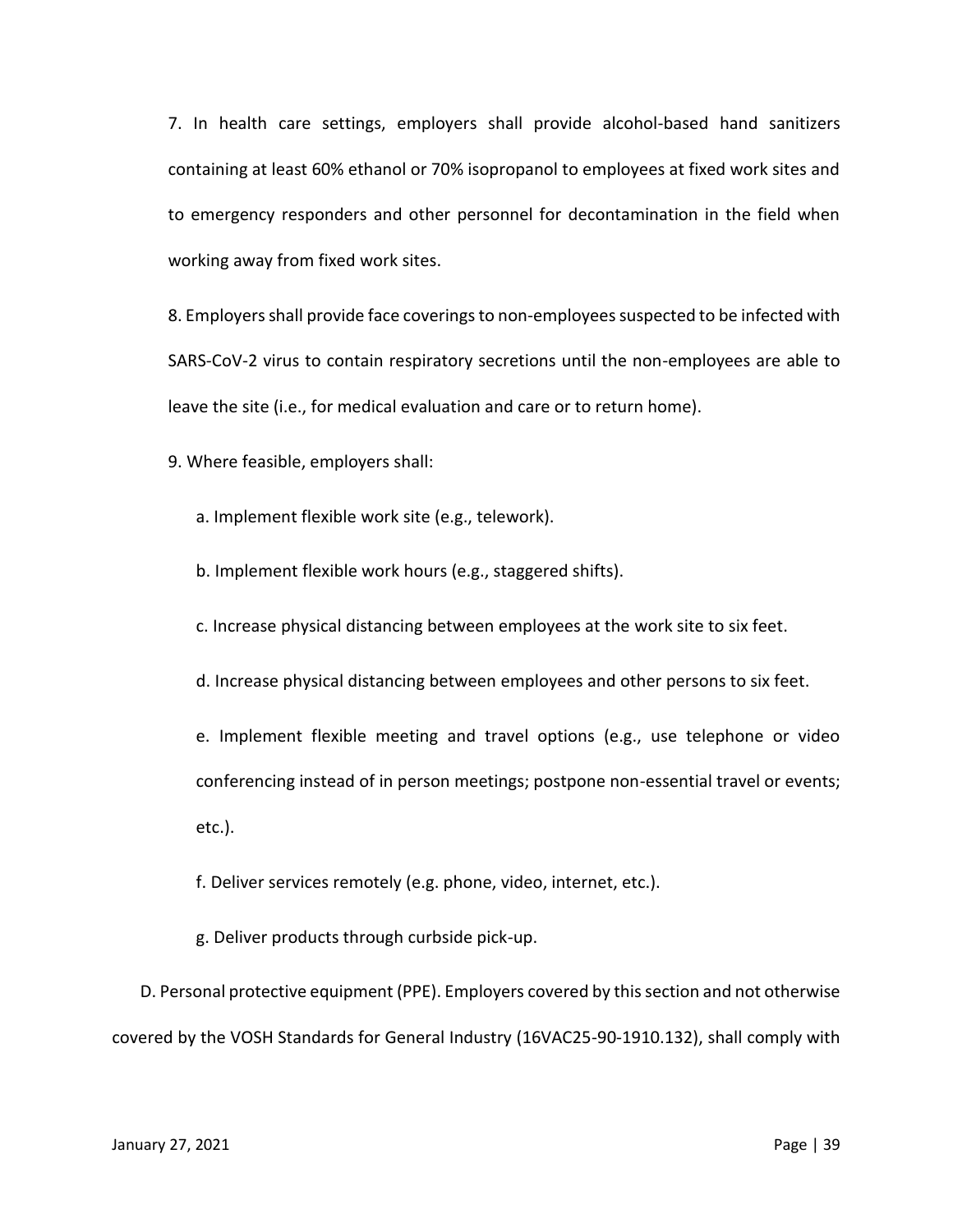the following requirements for a SARS-CoV-2 virus and COVID-19 disease-related hazard assessment and personal protective equipment selection:

1. Employers shall assess the workplace to determine if SARS-CoV-2 virus or COVID-19 disease hazards or job tasks are present or are likely to be present that necessitate the use of personal protective equipment (PPE). Employers shall provide for employee and employee representative involvement in the assessment process. If such hazards or job tasks are present or likely to be present, employers shall:

a. Except as otherwise required in the standard, select and have each affected employee use the types of PPE that will protect the affected employee from the SARS-CoV-2 virus or COVID-19 disease hazards identified in the hazard assessment;

b. Communicate selection decisions to each affected employee; and

c. Select PPE that properly fits each affected employee.

2. Employers shall verify that the required SARS-CoV-2 virus and COVID-19 disease workplace hazard assessment has been performed through a written certification that identifies the workplace evaluated, the person certifying that the evaluation has been performed, the date of the hazard assessment, and the document as a certification of hazard assessment.

3. Unless specifically addressed by an industry specific standard applicable to the employer and providing for PPE protections to employees from the SARS-COV-2 virus or COVID-19 disease (e.g., 16VAC25-175-1926, 16VAC25-190-1928, 16VAC25-100-1915, 16VAC25-120-1917, or 16VAC25-130-1918), the requirements of 16VAC25-90-1910.132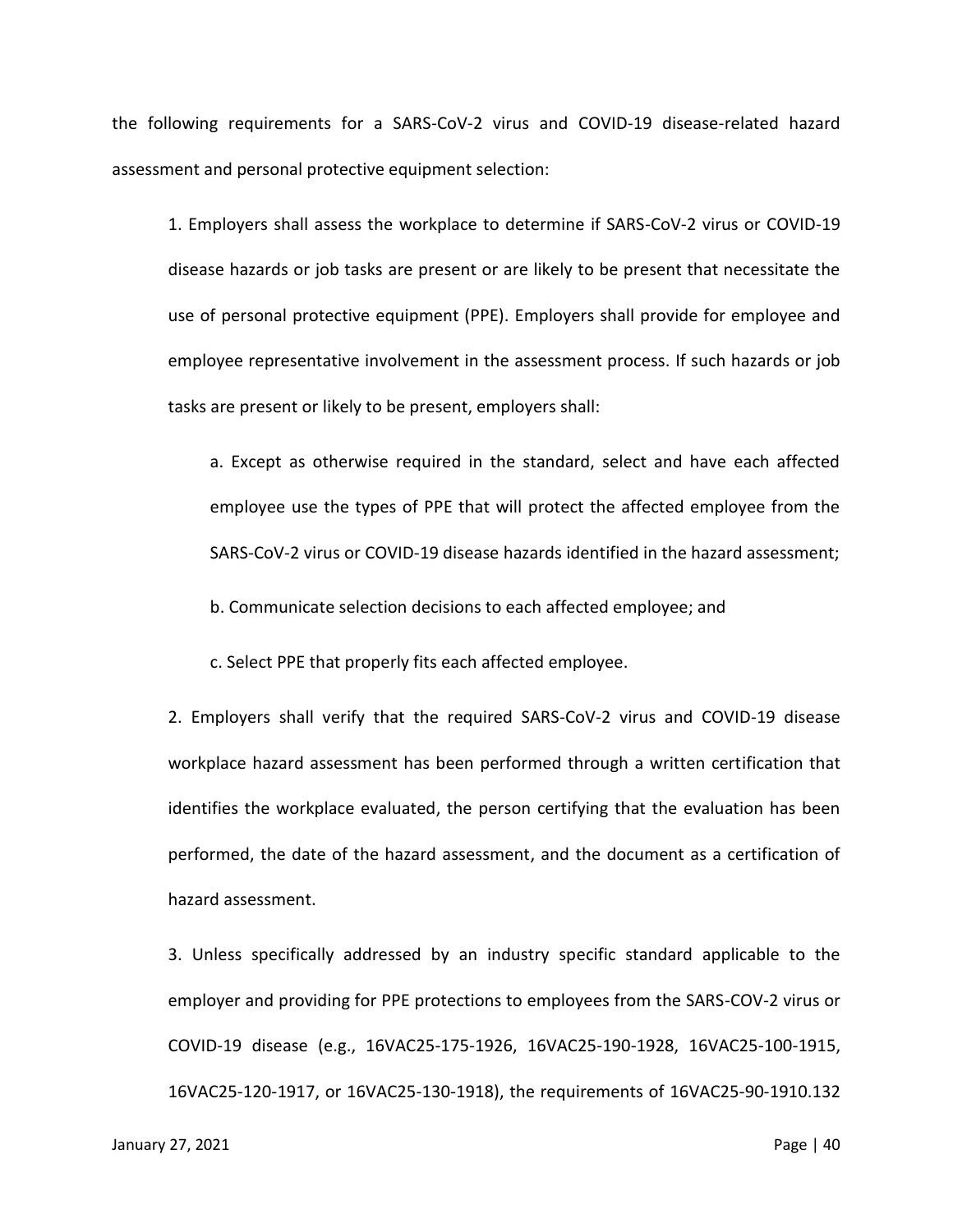(General requirements) and 16VAC25-90-1910.134 (Respiratory protection) shall apply to all employers for that purpose.

4. Unless contraindicated by a hazard assessment and equipment selection requirements in subdivision 1 of this subsection, employees classified as very high or high exposure risk shall be provided with and wear gloves, a gown, a face shield or goggles, and a respirator when in contact with or inside six feet of patients or other persons known to be or suspected of being infected with SARS-CoV-2. Gowns shall be the correct size to assure protection.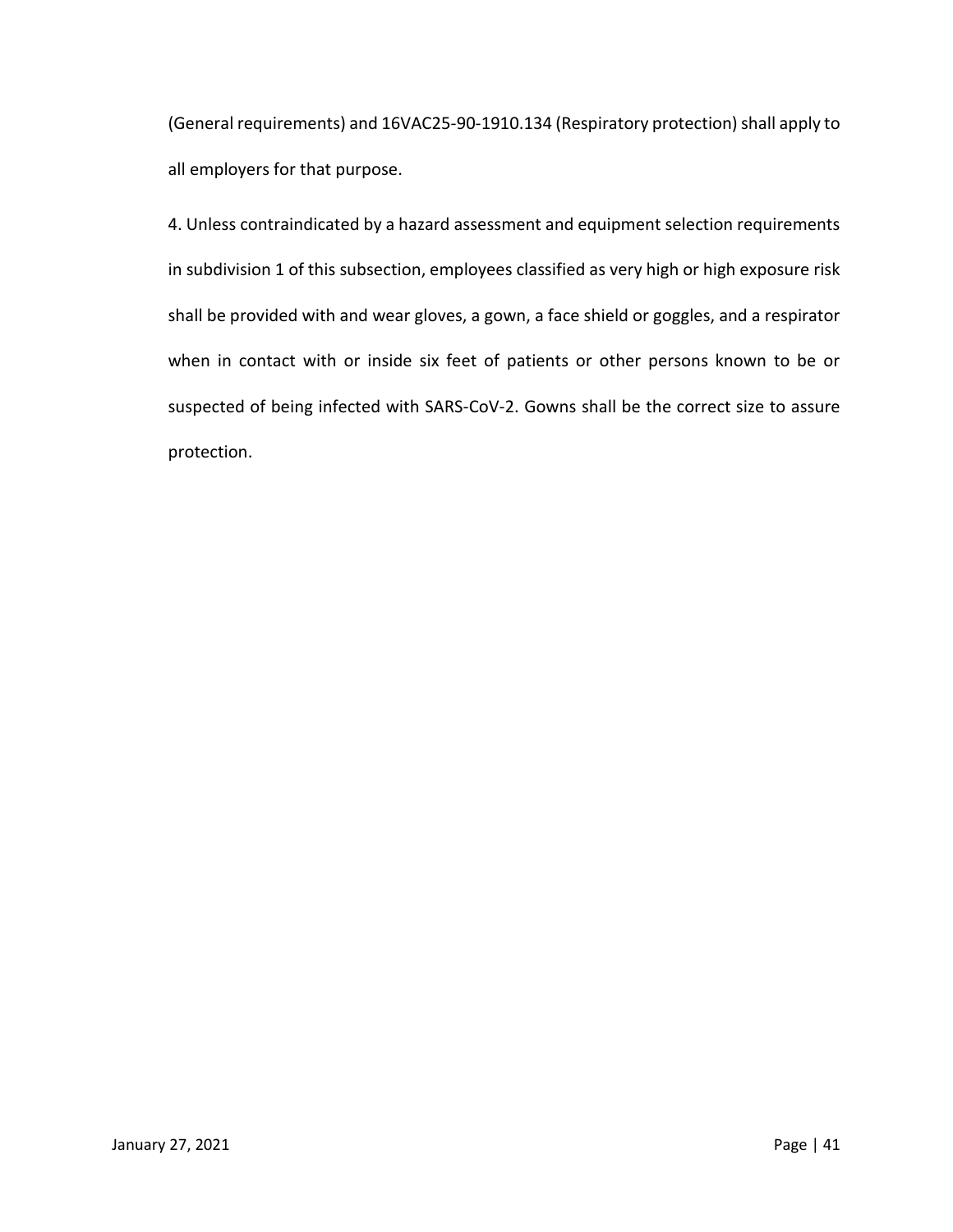## **16VAC25-220-60. Requirements for hazards or job tasks classified at medium exposure risk.**

A. The requirements in this section for employers with hazards or job tasks classified as medium exposure risk apply in addition to requirements contained in 16VAC25-220-40, 16VAC25-70, and 16VAC25-80.

B. Engineering controls.

1. Employers shall ensure that air-handling systems under their control:

a. Are maintained in accordance with the manufacturer's instructions; and

b. Where feasible and within the design parameters of the system, are utilized as follows:

(1) Increase total airflow supply to occupied spaces provided that a greater hazard is not created (e.g., airflow that is increased too much may make doors harder to open or may blow doors open);

(2) In ground transportation settings, use natural ventilation to increase outdoor air dilution of inside air in a manner that will aid in mitigating the spread of SARS-CoV-2 virus and COVID-19 disease transmission to employees and when environmental conditions and transportation safety and health requirements allow;

(3) Inspect filter housing and racks to ensure appropriate filter fit and check for ways to minimize filter bypass;

(4) Increase air filtration to as high as possible in a manner that will still enable the system to provide airflow rates as the system design requires. Ensure compliance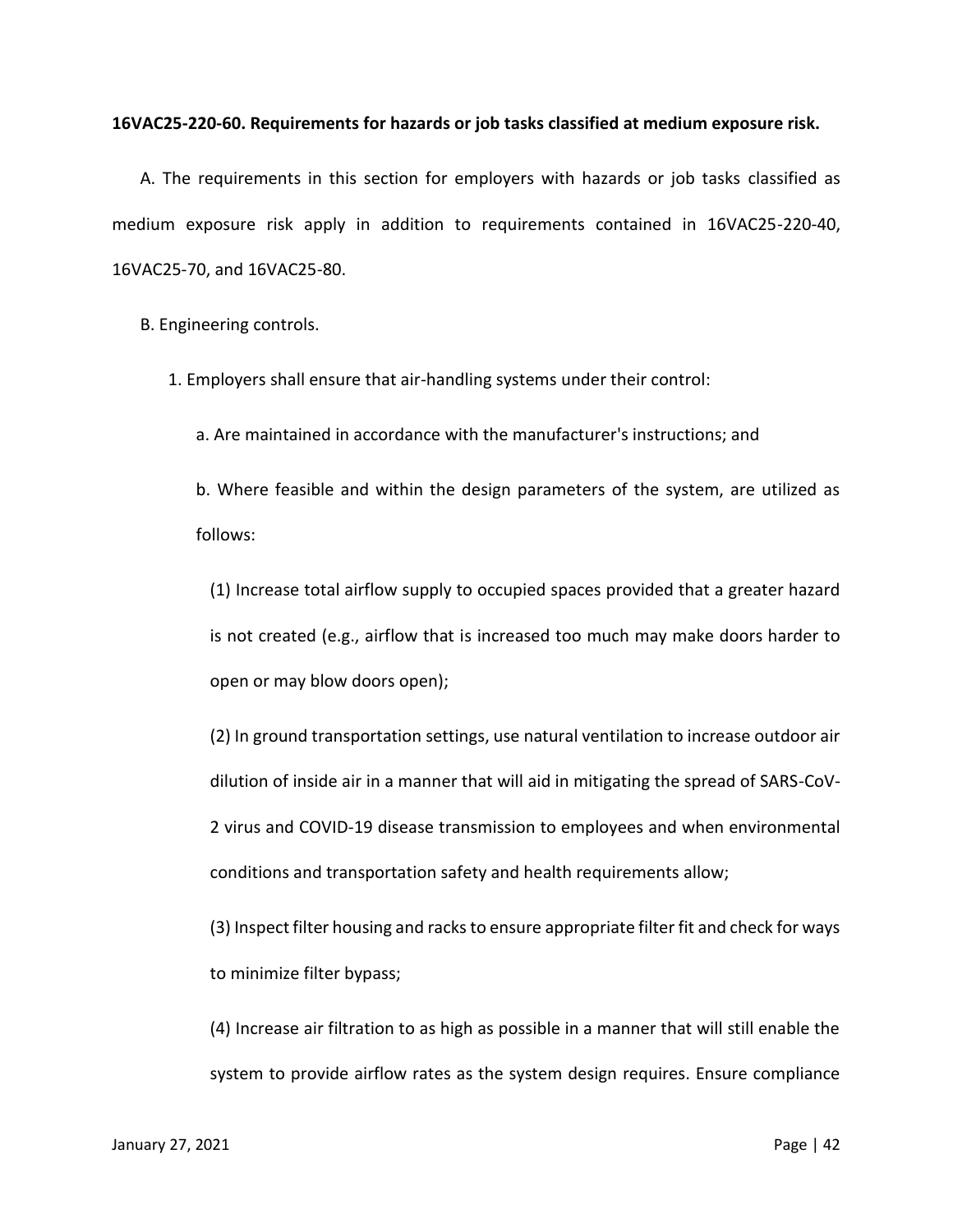with higher filtration values is allowed by the air handler manufacturer's installation instructions and listing;

(5) Generate clean-to-less-clean air movements by re-evaluating the positioning of supply and exhaust air diffusers and/or dampers and adjusting zone supply and exhaust flow rates to establish measurable pressure differentials;

(6) Have staff work in "clean" ventilation zones that do not include higher-risk areas such as visitor reception or exercise facilities (if open);

(7) Ensure exhaust fans in restroom facilities are functional and operating continuously when the building is occupied;

(8) If the system's design can accommodate such an adjustment and is allowed by the air handler manufacturer's installation instructions and listing, improve central air filtration to MERV-13 and seal edges of the filter to limit bypass; and

(9) Check filters to ensure they are within service life and appropriately installed.

c. Comply with USBC and applicable referenced American Society of Heating, Refrigerating and Air-Conditioning Engineers (ASHRAE) Standards.

2. Where feasible, employers shall Install physical barriers (e.g., such as clear plastic sneeze guards, etc.), where such barriers will aid in mitigating the spread of SARS-CoV-2 virus transmission.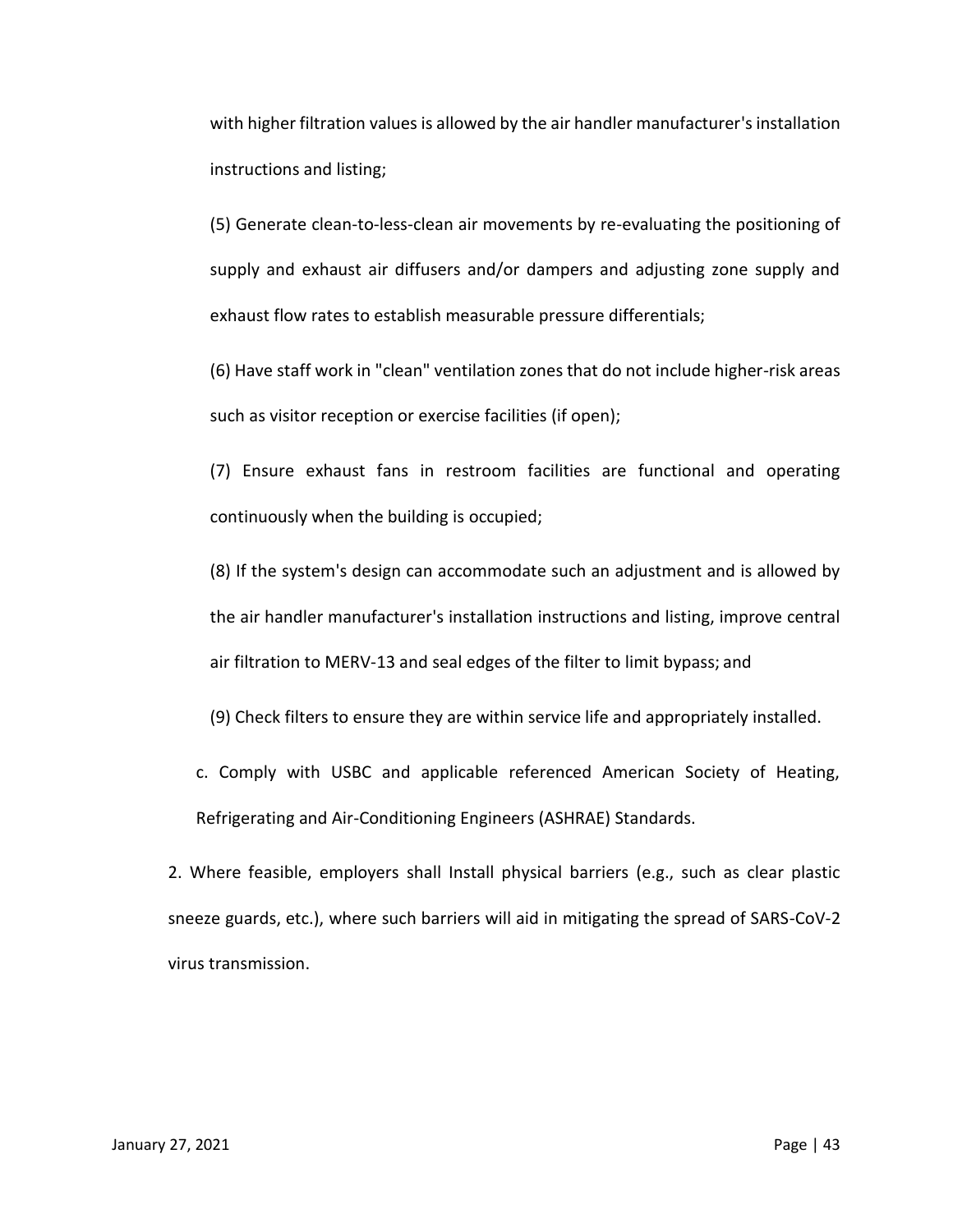C. Administrative and work practice controls. To the extent feasible, employers shall implement the following administrative and work practice controls:

1. Prior to the commencement of each work shift, prescreening or surveying shall be required to verify each covered employee does not have signs or symptoms of COVID-19.

2. Provide face coverings to non-employees suspected to be infected with SARS-C0V-2 to contain respiratory secretions until the non-employees are able to leave the site (i.e., for medical evaluation and care or to return home).

3. Implement flexible work site (e.g., telework).

4. Implement flexible work hours (e.g., staggered shifts).

5. Increase physical distancing between employees at the work site to six feet.

6. Increase physical distancing between employees and other persons, including customers, to six feet (e.g., drive-through physical barriers) where such barriers will aid in mitigating the spread of SARS-CoV-2 virus transmission, etc.

7. Implement flexible meeting and travel options (e.g., using telephone or video conferencing instead of in person meetings; postponing non-essential travel or events; etc.).

8. Deliver services remotely (e.g. phone, video, internet, etc.).

9. Deliver products through curbside pick-up or delivery.

10. Employers shall provide and require employees to wear face coverings who, because of job tasks, cannot feasibly practice physical distancing from another employee or other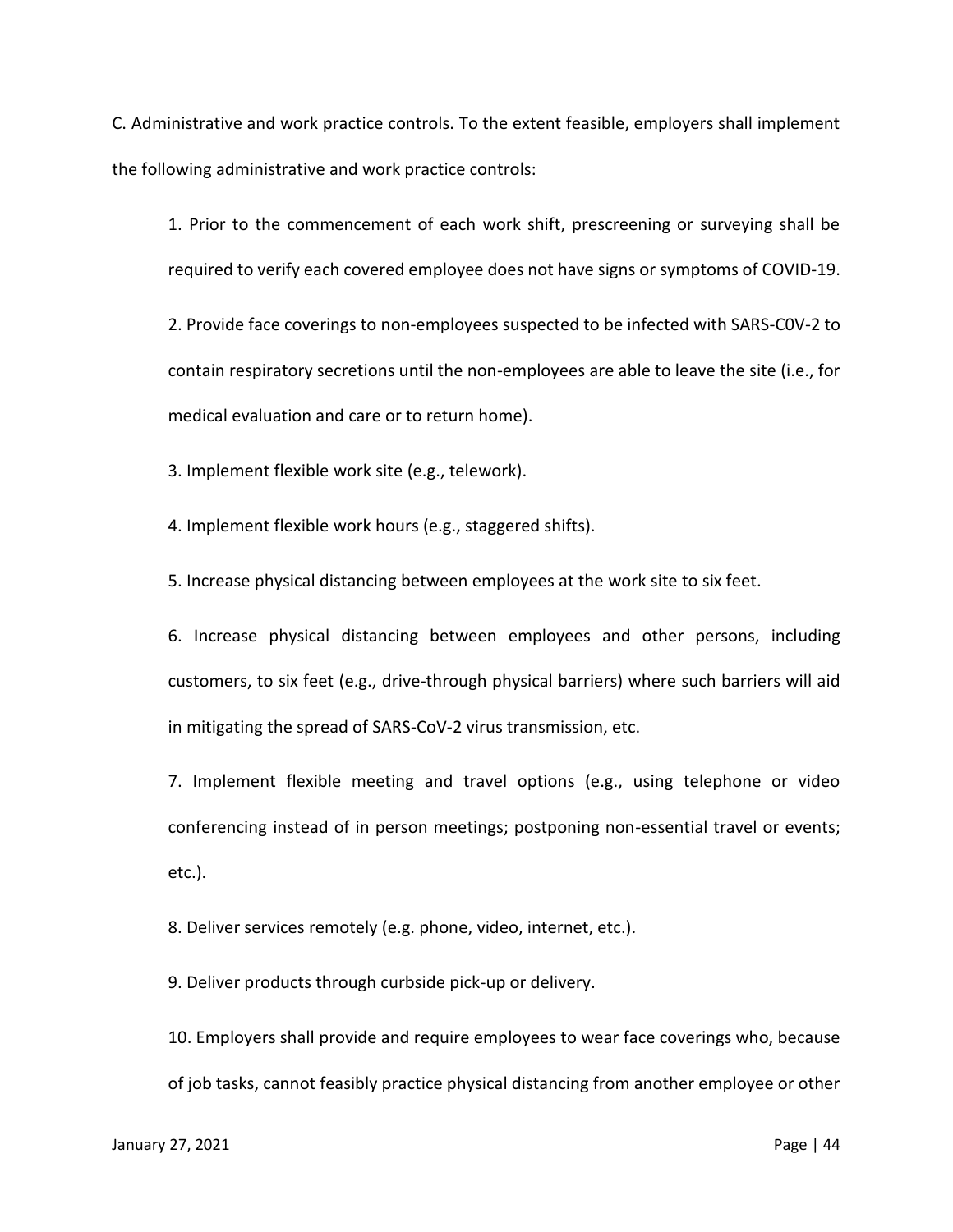person if the hazard assessment has determined that personal protective equipment, such as respirators or surgical/medical procedure masks, was not required for the job task.

11. Employers shall provide and require employees in customer or other person facing jobs to wear face coverings.

D. Personal protective equipment. Employers covered by this section and not otherwise covered by the VOSH Standards for General Industry (16VAC25-90-1910.132) shall comply with the requirements of this subsection for a SARS-CoV-2 virus and COVID-19 disease related hazard assessment and personal protective equipment selection.

1. Employers shall assess the workplace to determine if SARS-CoV-2 virus or COVID-19 disease hazards or job tasks are present or are likely to be present that necessitate the use of personal protective equipment (PPE). Employers shall provide for employee and employee representative involvement in the assessment process. If such hazards or job tasks are present or likely to be present, employers shall:

a. Except as otherwise required in the standard, select and have each affected employee use the types of PPE that will protect the affected employee from the SARS-CoV-2 virus or COVID-19 disease hazards identified in the hazard assessment;

b. Communicate selection decisions to each affected employee; and

c. Select PPE that properly fits each affected employee.

2. Employers shall verify that the required SARS-CoV-2 virus and COVID-19 disease workplace hazard assessment has been performed through a written certification that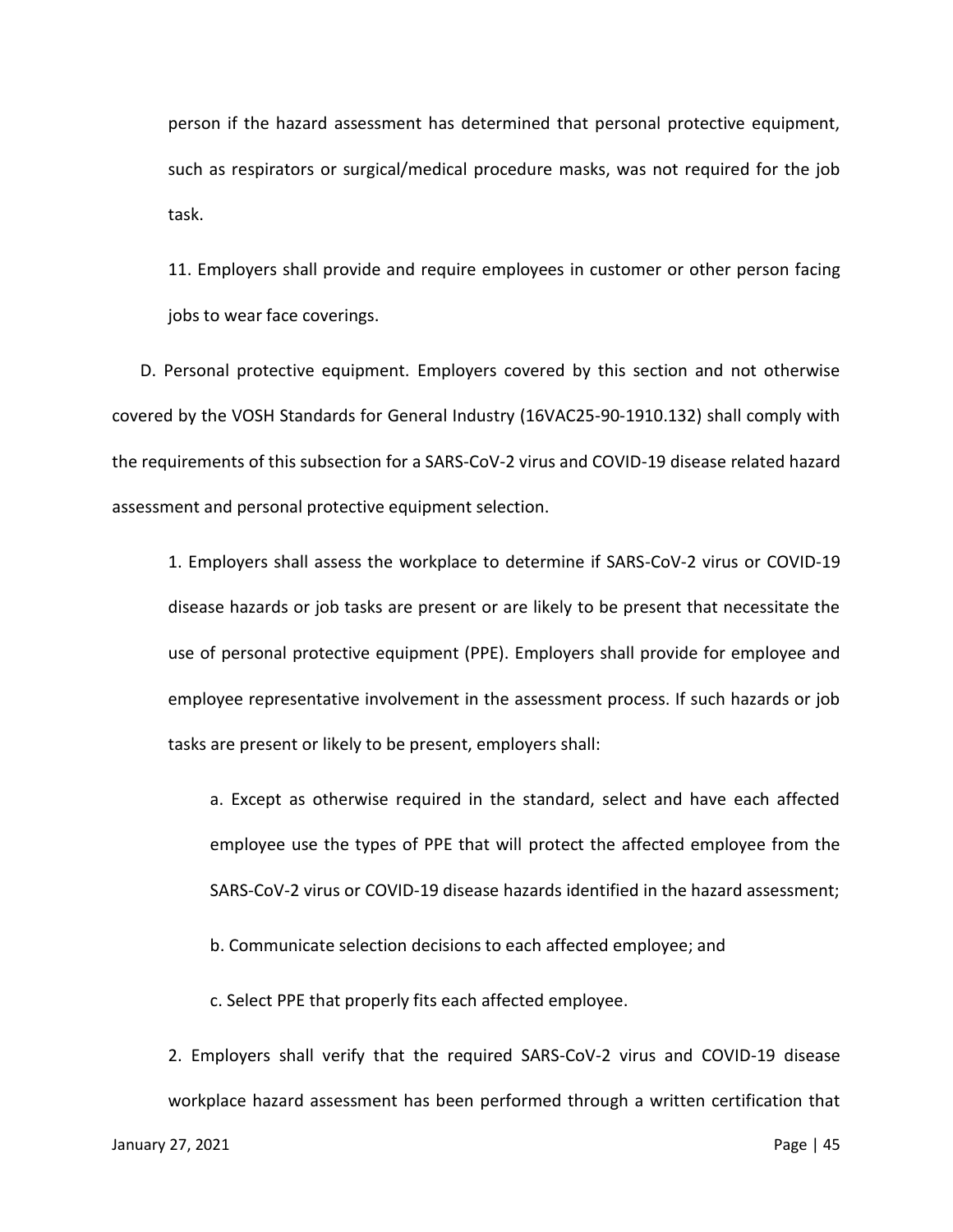identifies the workplace evaluated; the person certifying that the evaluation has been performed; the date of the hazard assessment; and the document as a certification of hazard assessment.

3. Unless specifically addressed by an industry specific standard applicable to the employer and providing for PPE protections to employees from the SARS-COV-2 virus or COVID-19 disease (e.g., 16VAC25-175-1926, 16VAC25-190-1928, 16VAC25-100-1915, 16VAC25-120-1917, or 16VAC25-130-1918), the requirements of 16VAC25-90-1910.132 (General requirements) and 16VAC25-90-1910.134 (Respiratory protection) shall apply to all employers for that purpose.

4. PPE ensembles for employees in the medium exposure risk category will vary by work task, the results of the employer's hazard assessment, and the types of exposures employees have on the job.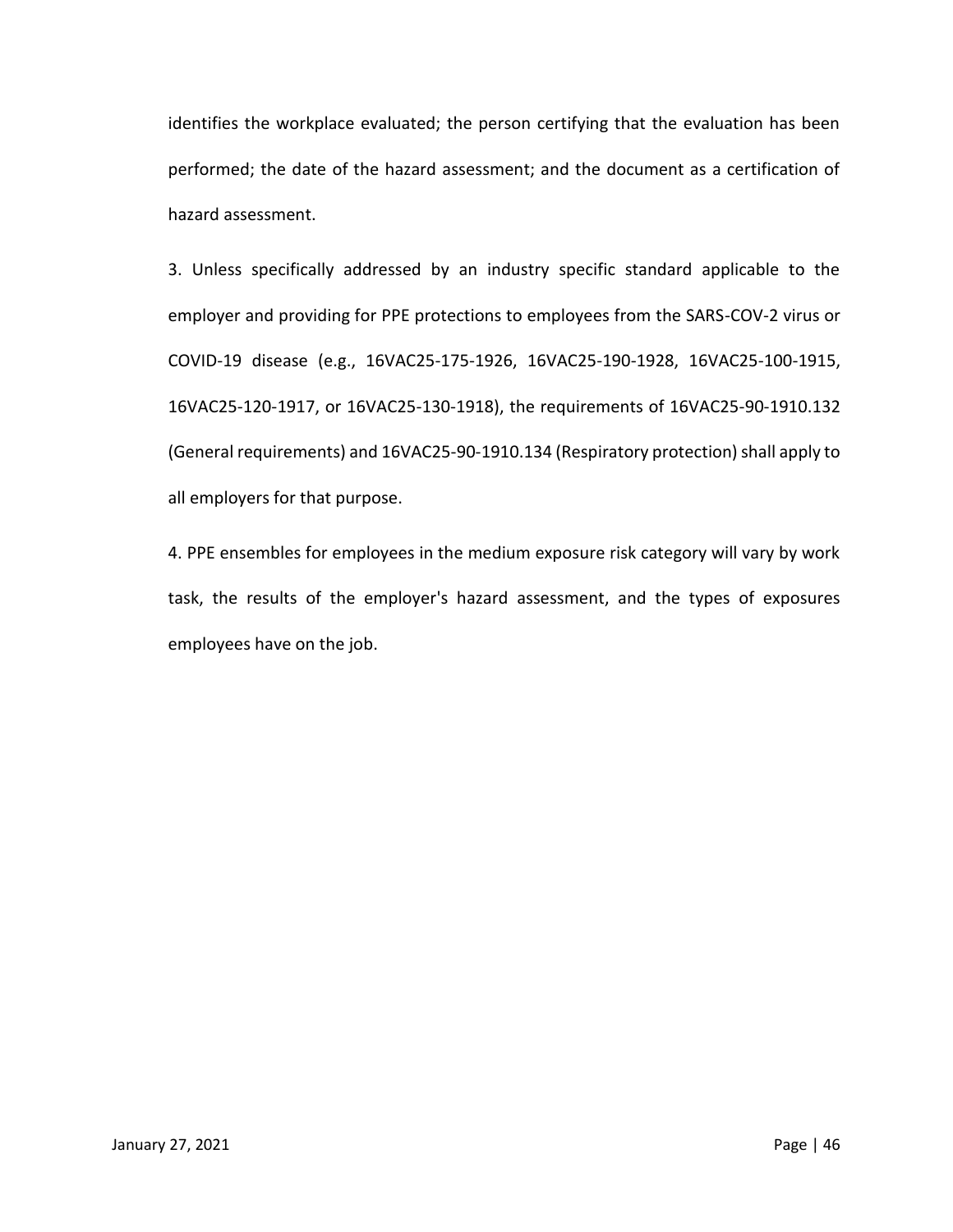#### **16VAC25-220-70. Infectious disease preparedness and response plan.**

A. Employers with hazards or job tasks classified as:

1. Very high and high shall develop and implement a written Infectious Disease Preparedness and Response Plan;

2. Medium with 11 or more employees shall develop and implement a written Infectious Disease Preparedness and Response Plan.

B. The plan and training requirements tied to the plan shall only apply to those employees classified as very high, high, and medium covered by this section.

C. Employers shall designate a person to be responsible for implementing their plan. The plan shall:

1. Identify the name or title of the person responsible for administering the plan. This person shall be knowledgeable in infection control principles and practices as the principles and practices apply to the facility, service, or operation.

2. Provide for employee involvement in development and implementation of the plan.

3. Consider and address the level of SARS-CoV-2 virus and COVID-19 disease risk associated with various places of employment, the hazards employees are exposed to at those sites, and job tasks employees perform at those sites. Such considerations shall include:

a. Where, how, and to what sources of the SARS-CoV-2 virus or COVID-19 disease might employees be exposed at work, including: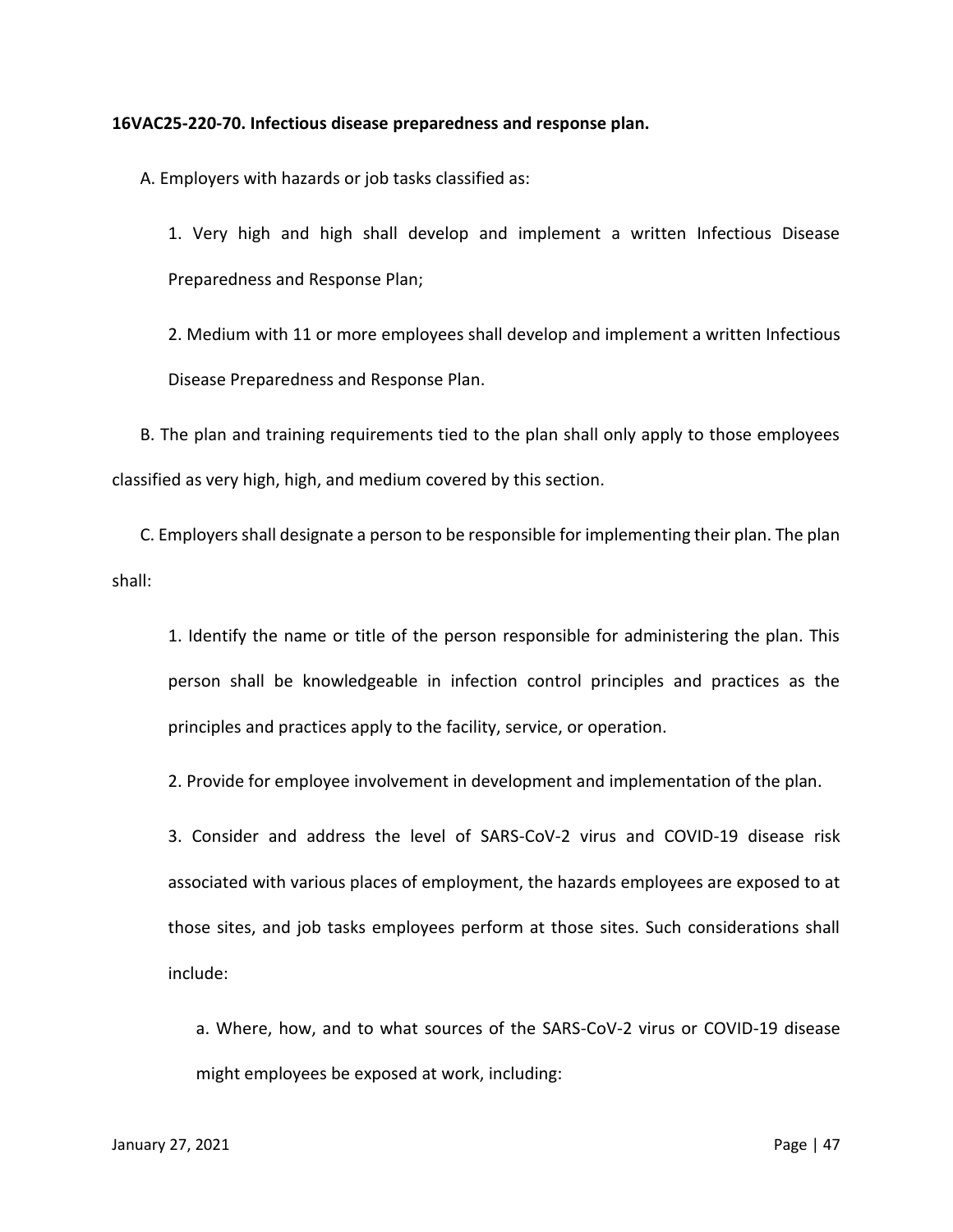(1) The general public, customers, other employees, patients, and other persons;

(2) Persons known or suspected to be infected with the SARS-CoV-2 virus or those at particularly high risk of COVID-19 infection (e.g., local, state, national, and international travelers who have visited locations with ongoing COVID-19 community transmission and health care employees who have had unprotected exposures to persons known or suspected to be infected with SARS-CoV-2 virus);

(3) Situations where employees work more than one job with different employers and encounter hazards or engage in job tasks that present a very high, high, or medium level of exposure risk; and

(4) Situations where employees work during higher risk activities involving potentially large numbers of people or enclosed work areas such as at large social gatherings, weddings, funerals, parties, restaurants, bars, hotels, sporting events, concerts, parades, movie theaters, rest stops, airports, bus stations, train stations, cruise ships, river boats, airplanes, etc.

b. To the extent permitted by law, including HIPAA, employees' individual risk factors for severe disease. For example, people of any age with one or more of the following conditions are at increased risk of severe illness from COVID-19: chronic kidney disease; COPD (chronic obstructive pulmonary disease); immunocompromised state (weakened immune system) from solid organ transplant; obesity (body mass index or BMI of 30 or higher); serious heart conditions, such as heart failure, coronary artery disease, or cardiomyopathies; sickle cell disease; or type 2 diabetes mellitus. Also, for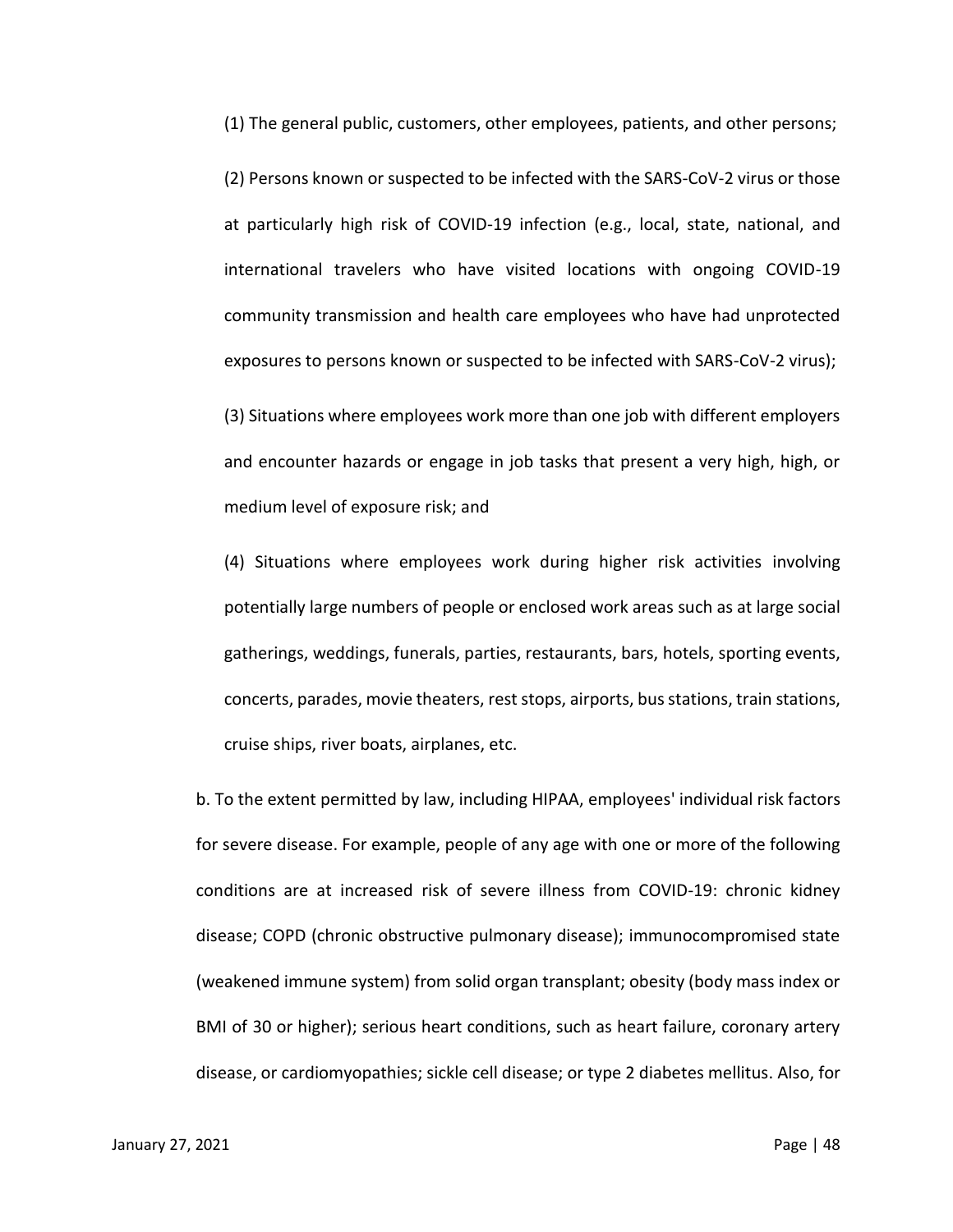example, people with one or more of the following conditions might be at an increased risk for severe illness from COVID-19: asthma (moderate-to-severe); cerebrovascular disease (affects blood vessels and blood supply to the brain); cystic fibrosis; hypertension or high blood pressure; immunocompromised state (weakened immune system) from blood or bone marrow transplant, immune deficiencies, HIV, use of corticosteroids, or use of other immune weakening medicines; neurologic conditions, such as dementia; liver disease; pregnancy; pulmonary fibrosis (having damaged or scarred lung tissues); smoking; thalassemia (a type of blood disorder); type 1 diabetes mellitus; etc. The risk for severe illness from COVID-19 also increases with age.

c. Engineering, administrative, work practice, and personal protective equipment controls necessary to address those risks.

4. Consider and address contingency plans for situations that may arise as a result of outbreaks that impact employee safety and health, such as:

a. Increased rates of employee absenteeism (an understaffed business can be at greater risk for accidents);

b. The need for physical distancing, staggered work shifts, downsizing operations, delivering services remotely, and other exposure-reducing workplace control measures such as elimination and substitution, engineering controls, administrative and work practice controls, and personal protective equipment (e.g., respirators, surgical/medical procedure masks, etc.);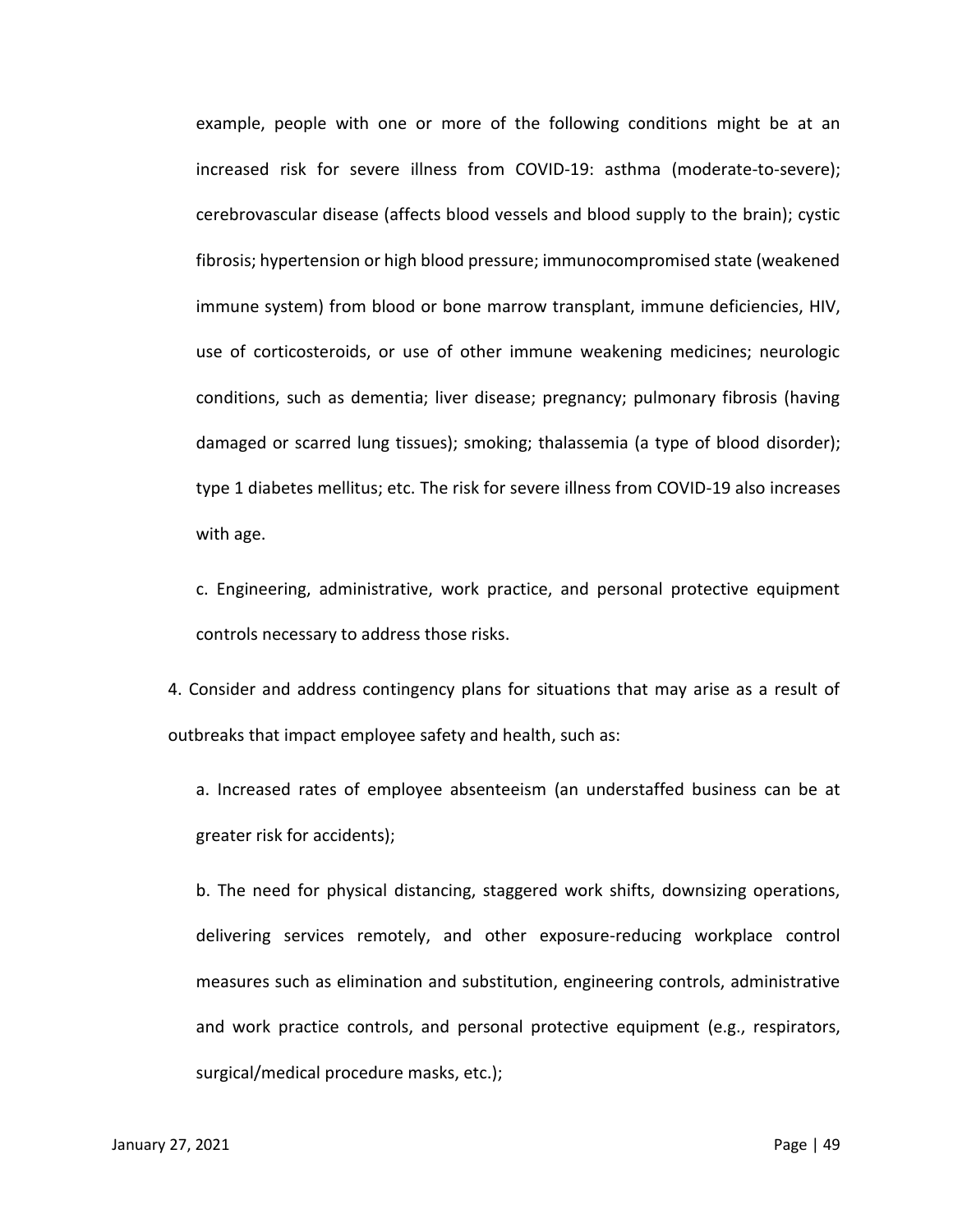c. Options for conducting essential operations in a safe and healthy manner with a reduced workforce; and

d. Interrupted supply chains or delayed deliveries of safety and health related products and services essential to business operations.

5. Identify infection prevention measures to be implemented:

a. Promote frequent and thorough hand washing, including by providing employees, customers, visitors, the general public, and other persons to the place of employment with a place to wash their hands. If soap and running water are not immediately available, provide hand sanitizers.

b. Maintain regular housekeeping practices, including routine cleaning and disinfecting of surfaces, equipment, and other elements of the work environment.

c. Establish policies and procedures for managing and educating visitors about the procedures at the place of employment.

6. Provide for the prompt identification and isolation of employees known or suspected to be infected with the SARS-CoV-2 virus away from work, including procedures for employees to report when they are experiencing signs or symptoms of COVID-19.

7. Address infectious disease preparedness and response with outside businesses, including, but not limited to, subcontractors who enter the place of employment, businesses that provide contract or temporary employees to the employer, and other persons accessing the place of employment to comply with the requirements of this standard and the employer's plan.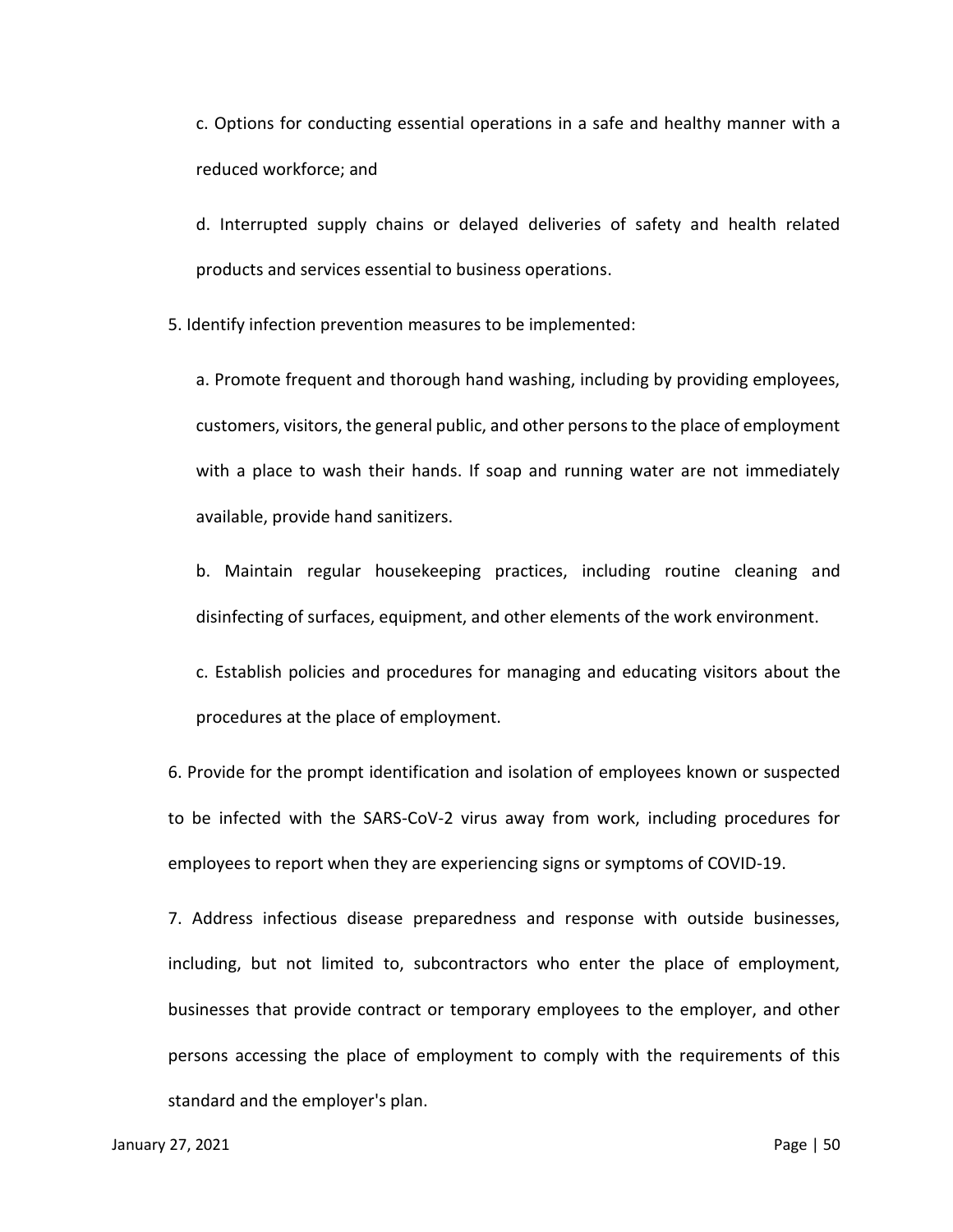8. Identify the mandatory and non-mandatory recommendations in any CDC guidelines or Commonwealth of Virginia guidance documents the employer is complying with, if any, in lieu of a provision of this standard, as provided for in 16VAC25-220-10 E, F, and G.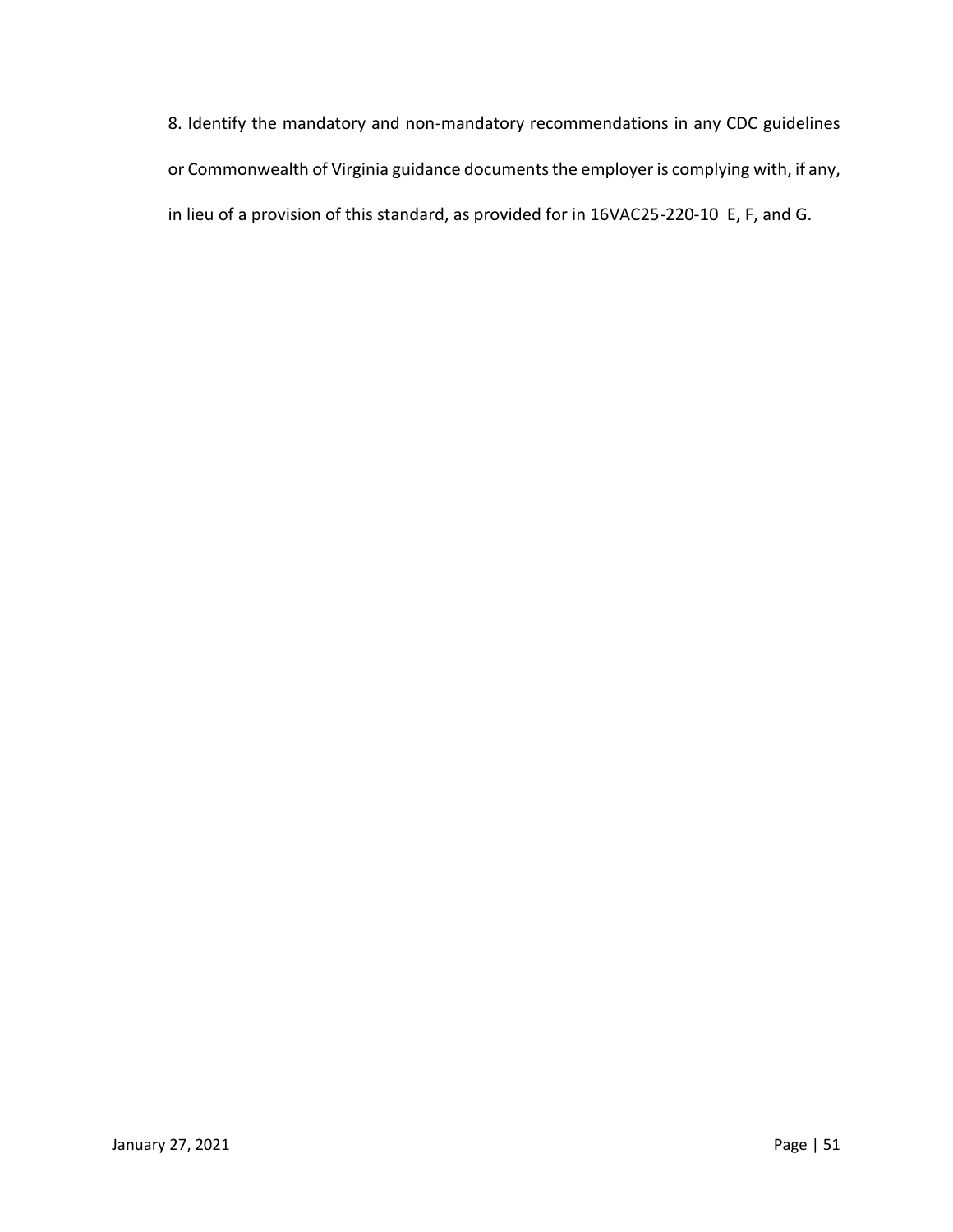## **16VAC25-220-80. Training.**

A. Employers with hazards or job tasks classified as very high, high, or medium exposure risk at a place of employment shall provide training on the hazards and characteristics of the SARS-CoV-2 virus and COVID-19 disease to all employees working at the place of employment regardless of employee risk classification. The training program shall enable each employee to recognize the hazards of the SARS-CoV-2 virus and signs and symptoms of COVID-19 disease and shall train each employee in the procedures to be followed in order to minimize these hazards.

B. The training required under subsection A of this section shall include:

1. The requirements of this standard;

2. The mandatory and non-mandatory provisions in any applicable CDC guidelines or Commonwealth of Virginia guidance documents the employer is complying with, if any, in lieu of a provision of this standard as provided for in 16VAC25-220-10 E, F, and G;

3. The characteristics and methods of transmission of the SARS-CoV-2 virus;

4. The signs and symptoms of COVID-19 disease;

5. Risk factors for severe COVID-19 illness including underlying health conditions and advancing age;

6. Awareness of the ability of persons pre-symptomatically and asymptomatically infected with SARS-CoV-2 to transmit the SARS-CoV-2 virus;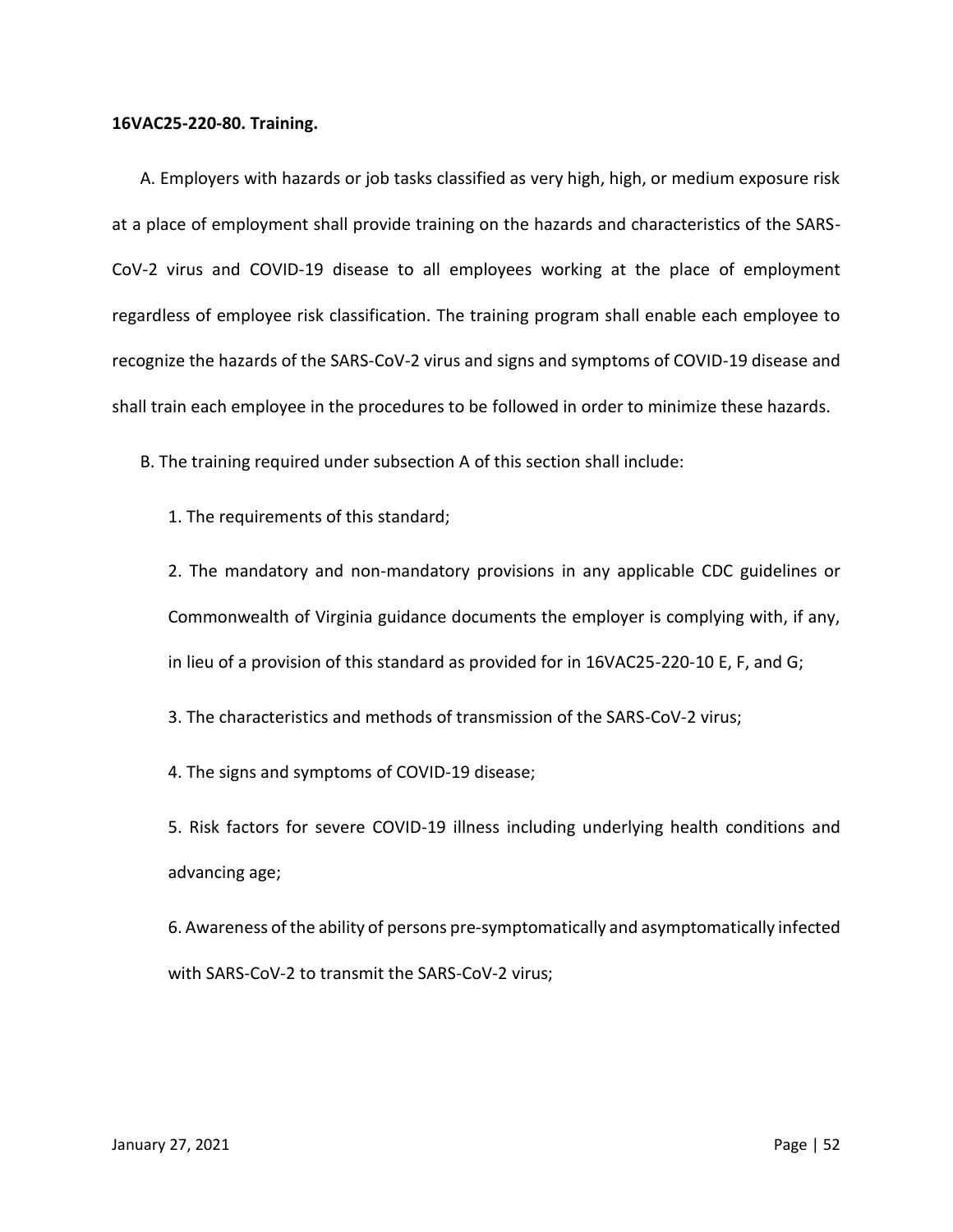7. Safe and healthy work practices, including, but not limited to, physical distancing, the wearing of face coverings, disinfection procedures, disinfecting frequency, ventilation, noncontact methods of greeting, etc.;

8. Personal protective equipment (PPE):

a. When PPE is required;

b. What PPE is required;

c. How to properly don, doff, adjust, and wear PPE;

d. The limitations of PPE;

e. The proper care, maintenance, useful life, and disposal of PPE;

f. Strategies to extend PPE usage during periods when supplies are not available and no other options are available for protection, as long as the extended use of the PPE does not pose any increased risk of exposure. The training to extend PPE usage shall include the conditions of extended PPE use, inspection criteria of the PPE to determine whether it can or cannot be used for an extended period, and safe storage requirements for PPE used for an extended period; and

g. Heat-related illness prevention including the signs and symptoms of heat-related illness associated with the use of COVID-19 PPE and face coverings;

9. The anti-discrimination provisions in 16VAC25-220-90; and

10. The employer's Infectious Disease Preparedness and Response Plan, where applicable.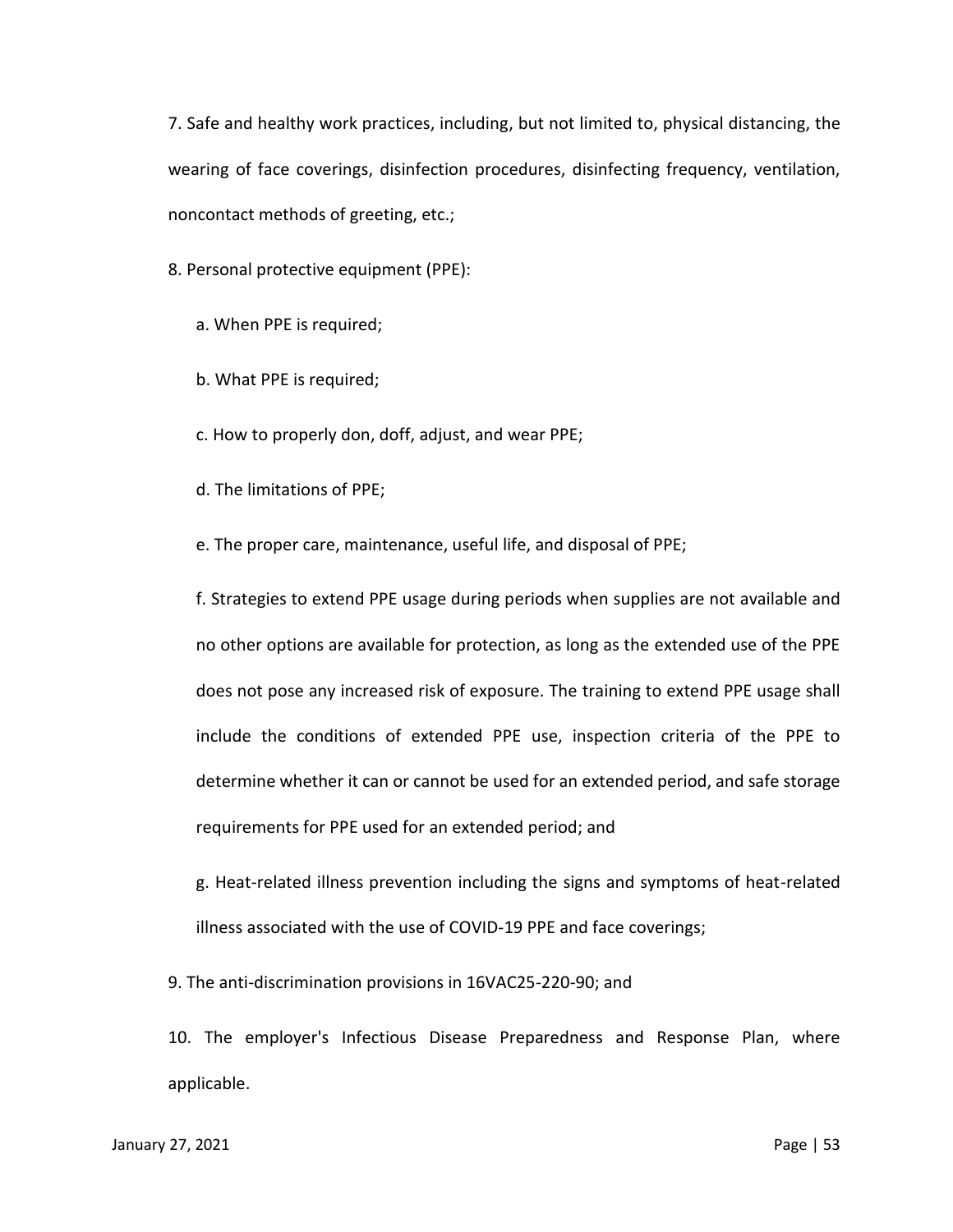C. Employers covered by 16VAC25-220-50 shall verify compliance with 16VAC25-220-80 A by preparing a written certification record for those employees exposed to hazards or job tasks classified as very high, high, or medium exposure risk levels.

1. The written certification record shall contain:

- a. The name or other unique identifier of the employee trained;
- b. The trained employee's physical or electronic signature;
- c. The date of the training; and

d. The name of the person who conducted the training, or for computer-based training, the name of the person or entity that prepared the training materials.

2. A physical or electronic signature is not necessary if other documentation of training completion can be provided (e.g., electronic certification through a training system, security precautions that enable the employer to demonstrate that training was accessed by passwords and usernames unique to each employee, etc.).

3. If an employer relies on training conducted by another employer, the certification record shall indicate the date the employer determined the prior training was adequate rather than the date of actual training.

4. The latest training or retraining certification shall be maintained.

D. When an employer has reason to believe that any affected employee who has already been trained does not have the understanding and skill required by 16VAC25-220-80 A, the employer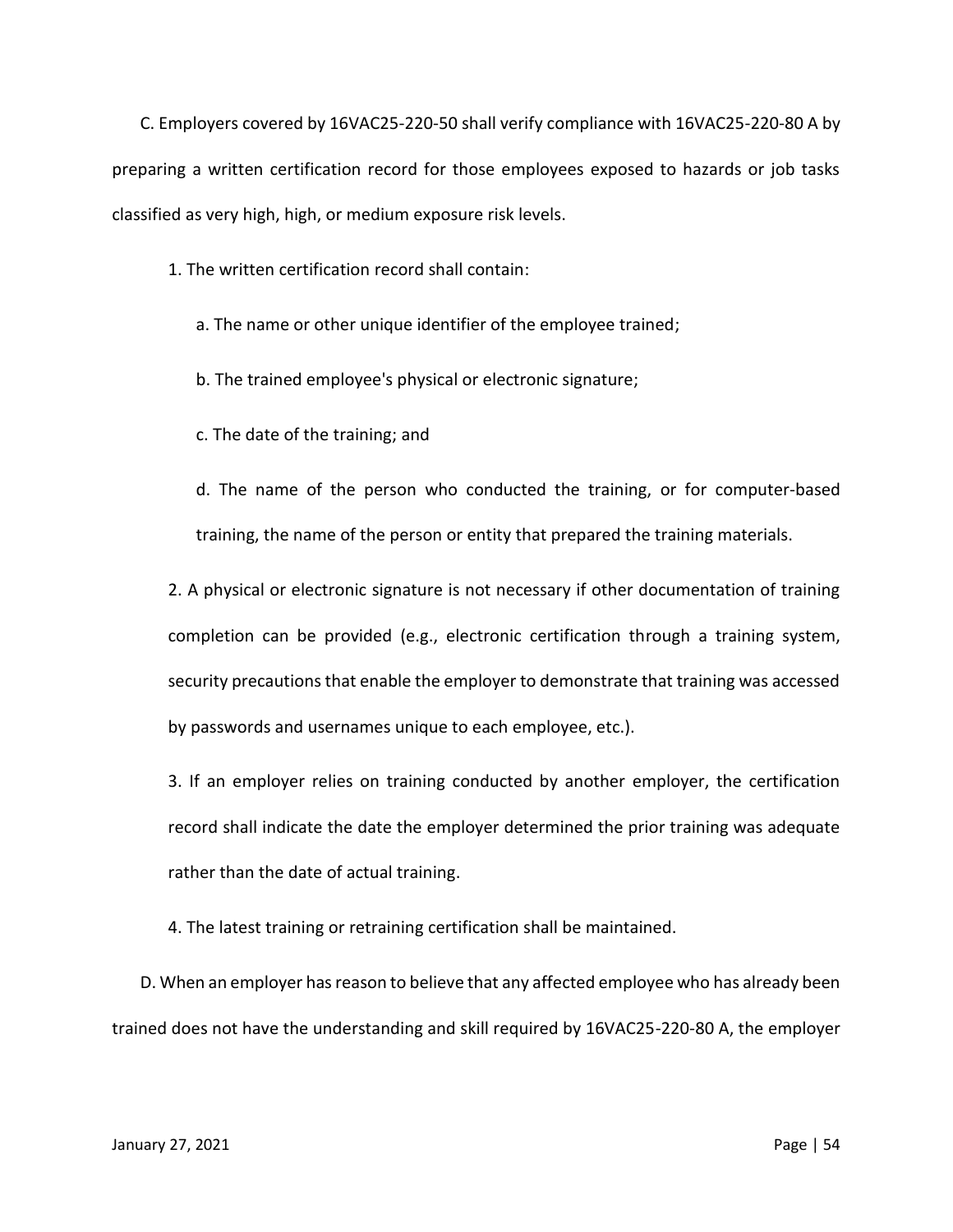shall retrain each such employee. Circumstances where retraining is required include, but are not limited to, situations where:

1. Changes in the workplace, SARS-CoV-2 virus or COVID-19 disease hazards exposed to, or job tasks performed render previous training obsolete;

2. Changes are made to the employer's Infectious Disease Preparedness and Response Plan; or

3. Inadequacies in an affected employee's knowledge or use of workplace control measures indicate that the employee has not retained the requisite understanding or skill.

E. Employers with hazards or job tasks classified at lower risk shall provide written or oral information to employees exposed to such hazards or engaged in such job tasks on the hazards and characteristics of SARS-COV-2 and the symptoms of COVID-19 and measures to minimize exposure. The Department of Labor and Industry shall develop an information sheet containing information on the items listed in subsection F of this section, which an employer may utilize to comply with this subsection.

F. The information required under subsection E of this section shall include at a minimum:

1. The requirements of this standard;

2. The characteristics and methods of transmission of the SARS-CoV-2 virus;

3. The signs and symptoms of COVID-19 disease;

4. The ability of persons pre-symptomatically and asymptomatically infected with SARS-CoV-2 to transmit the SARS-CoV-2 virus;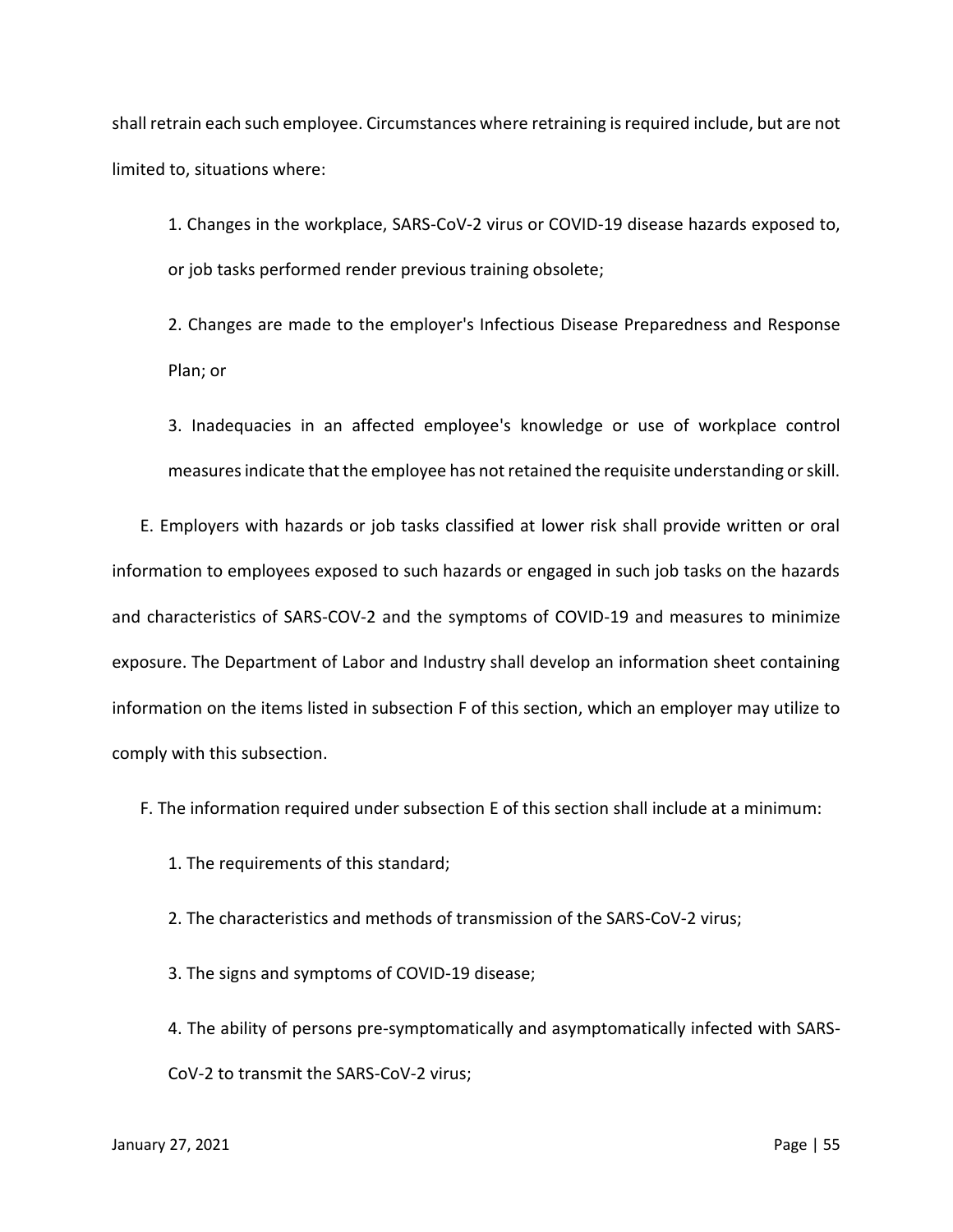5. Safe and healthy work practices and control measures, including, but not limited to, physical distancing, the benefits of wearing face coverings, sanitation and disinfection practices; and

6. The anti-discrimination provisions of this standard in 16VAC25-220-90.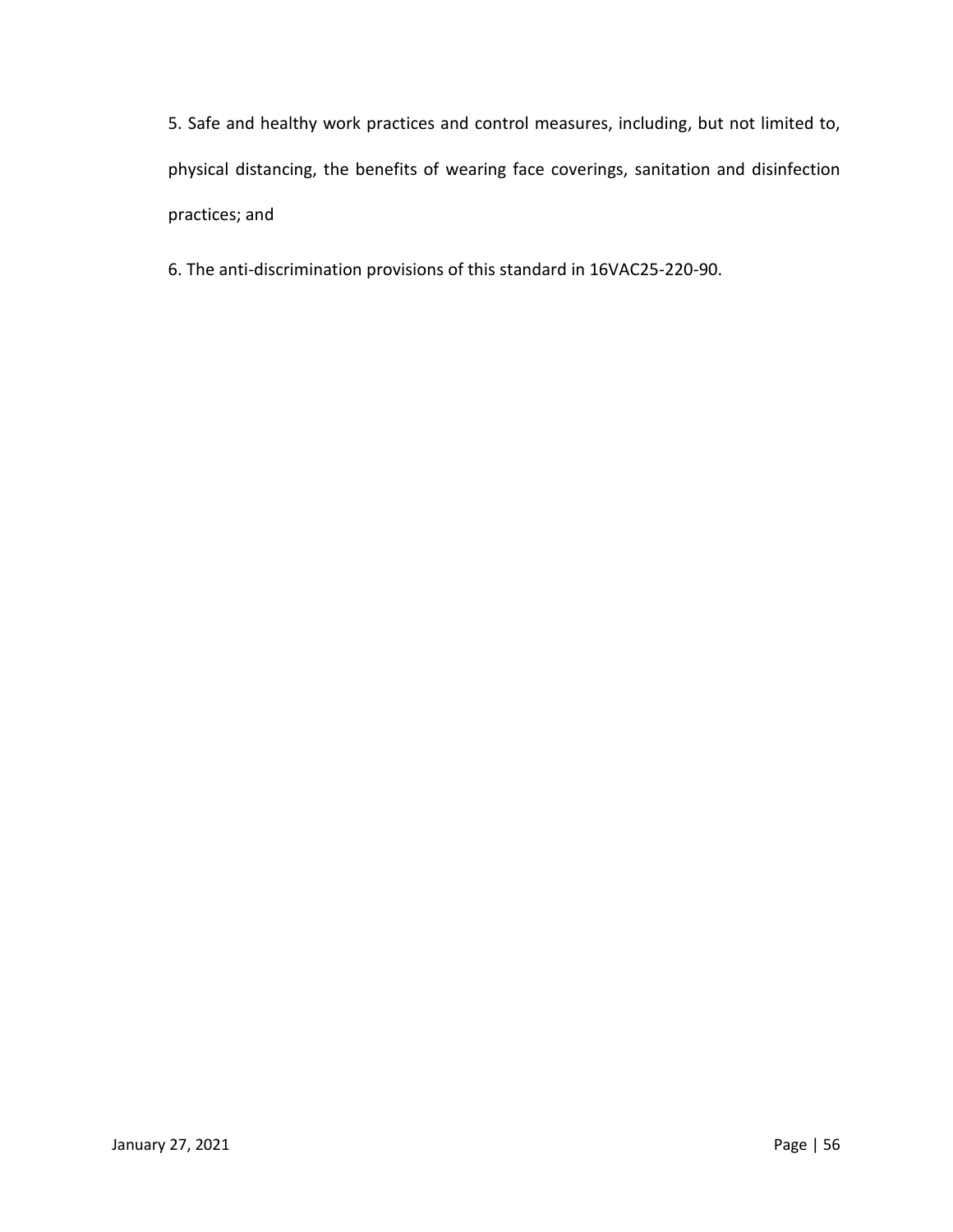**16VAC25-220-90. Discrimination against an employee for exercising rights under this standard is prohibited.**

A. No person shall discharge or in any way discriminate against an employee because the employee has exercised rights under the safety and health provisions of this standard, Title 40.1 of the Code of Virginia, and implementing regulations under 16VAC25-60-110 for themselves or others.

B. No person shall discharge or in any way discriminate against an employee who voluntarily provides and wears the employee's own personal protective equipment, including, but not limited to, a respirator, face shield, gown, or gloves, provided that the PPE does not create a greater hazard to the employee or create a serious hazard for other employees. In situations where face coverings are not provided by the employer, no person shall discharge or in any way discriminate against an employee who voluntarily provides and wears the employee's own face covering that meets the requirements of this standard, provided that the face covering does not create a greater hazard to the employee or create a serious hazard for other employees. Nothing in this subsection shall be construed to prohibit an employer from establishing and enforcing legally permissible dress code or similar requirements addressing the exterior appearance of personal protective equipment or face coverings.

C. No person shall discharge or in any way discriminate against an employee who raises a reasonable concern about infection control related to the SARS-CoV-2 virus and COVID-19 disease to the employer, the employer's agent, other employees, a government agency, or to the public such as through print, online, social, or any other media.